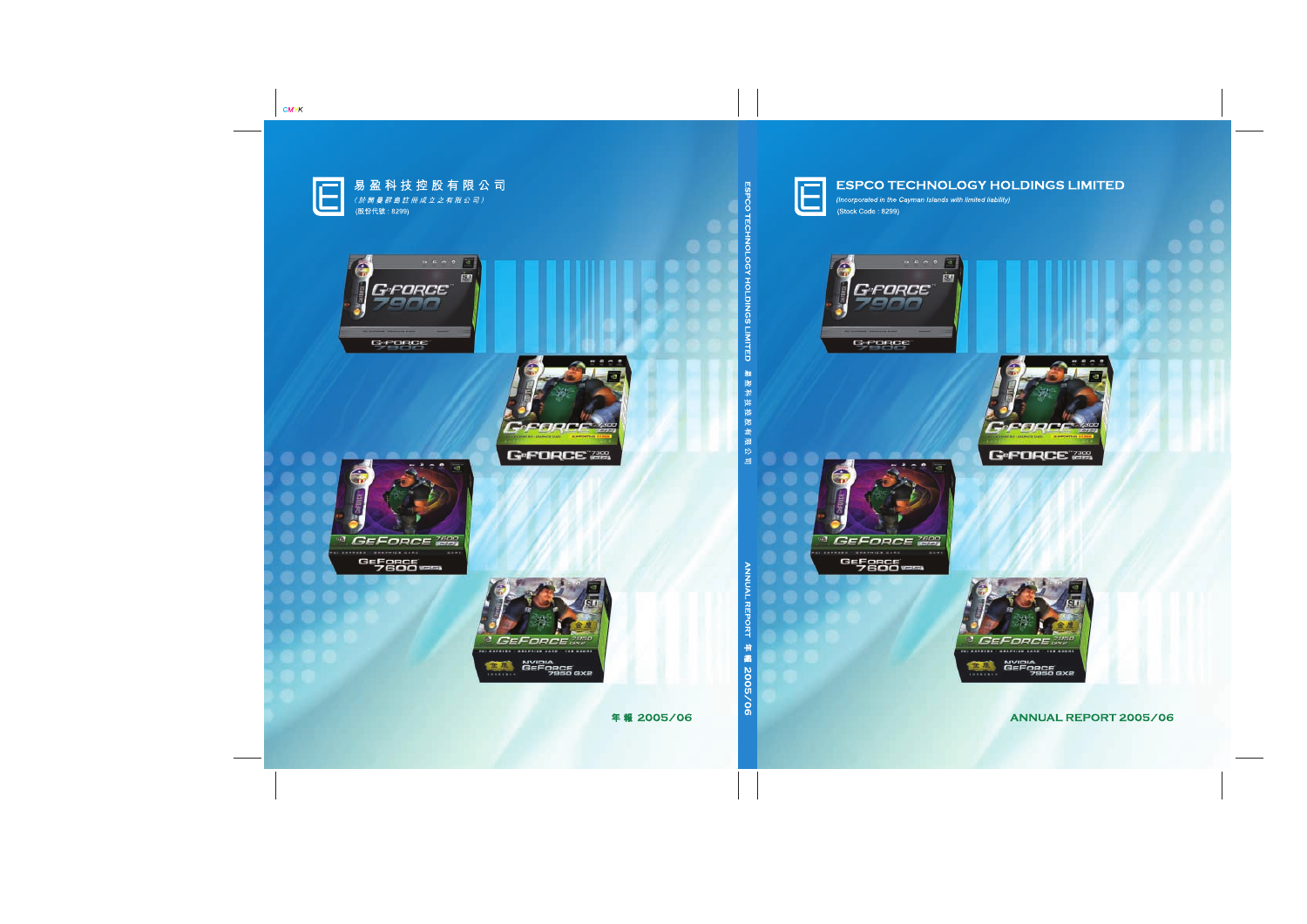#### **CHARACTERISTICS OF THE GROWTH ENTERPRISE MARKET ("GEM") OF THE STOCK EXCHANGE OF HONG KONG LIMITED (THE "STOCK EXCHANGE")**

**GEM has been established as a market designed to accommodate companies to which a high investment risk may be attached. In particular, companies may list on GEM with neither a track record of profitability nor any obligation to forecast future profitability. Furthermore, there may be risks arising out of the emerging nature of companies listed on GEM and the business sectors or countries in which the companies operate. Prospective investors should be aware of the potential risks of investing in such companies and should make the decision to invest only after due and careful consideration. The greater risk profile and other characteristics of GEM mean that it is a market more suited to professional and other sophisticated investors.**

**Given the emerging nature of companies listed on GEM, there is a risk that securities traded on GEM may be more susceptible to high market volatility than securities traded on the Main Board and no assurance is given that there will be a liquid market in the securities traded on GEM.**

**The principal means of information dissemination on GEM is publication on the Internet website operated by the Stock Exchange. GEM-listed companies are not generally required to issue paid announcements in gazetted newspapers. Accordingly, prospective investors should note that they need to have access to the GEM website at www.hkgem.com in order to obtain up-to-date information on GEM-listed issuers.**

*The Stock Exchange takes no responsibility for the contents of this report, makes no representation as to its accuracy or completeness and expressly disclaims any liability whatsoever for any loss howsoever arising from or in reliance upon the whole or any part of the contents of this report.*

*This report, for which the directors (the "Directors") of Espco Technology Holdings Limited (the "Company") collectively and individually accept full responsibility, includes particulars given in compliance with the Rules Governing the Listing of Securities on the Growth Enterprise Market of The Stock Exchange of Hong Kong Limited (the "GEM Listing Rules") for the purpose of giving information with regard to the Company. The Directors, having made all reasonable enquiries, confirm that, to the best of their knowledge and belief, (i) the information contained in this report is accurate and complete in all material respects and not misleading; (ii) there are no other matters the omission of which would make any statement in this report misleading; (iii) all opinions expressed in this report have been arrived at after due and careful consideration and are founded on bases and assumptions that are fair and reasonable.*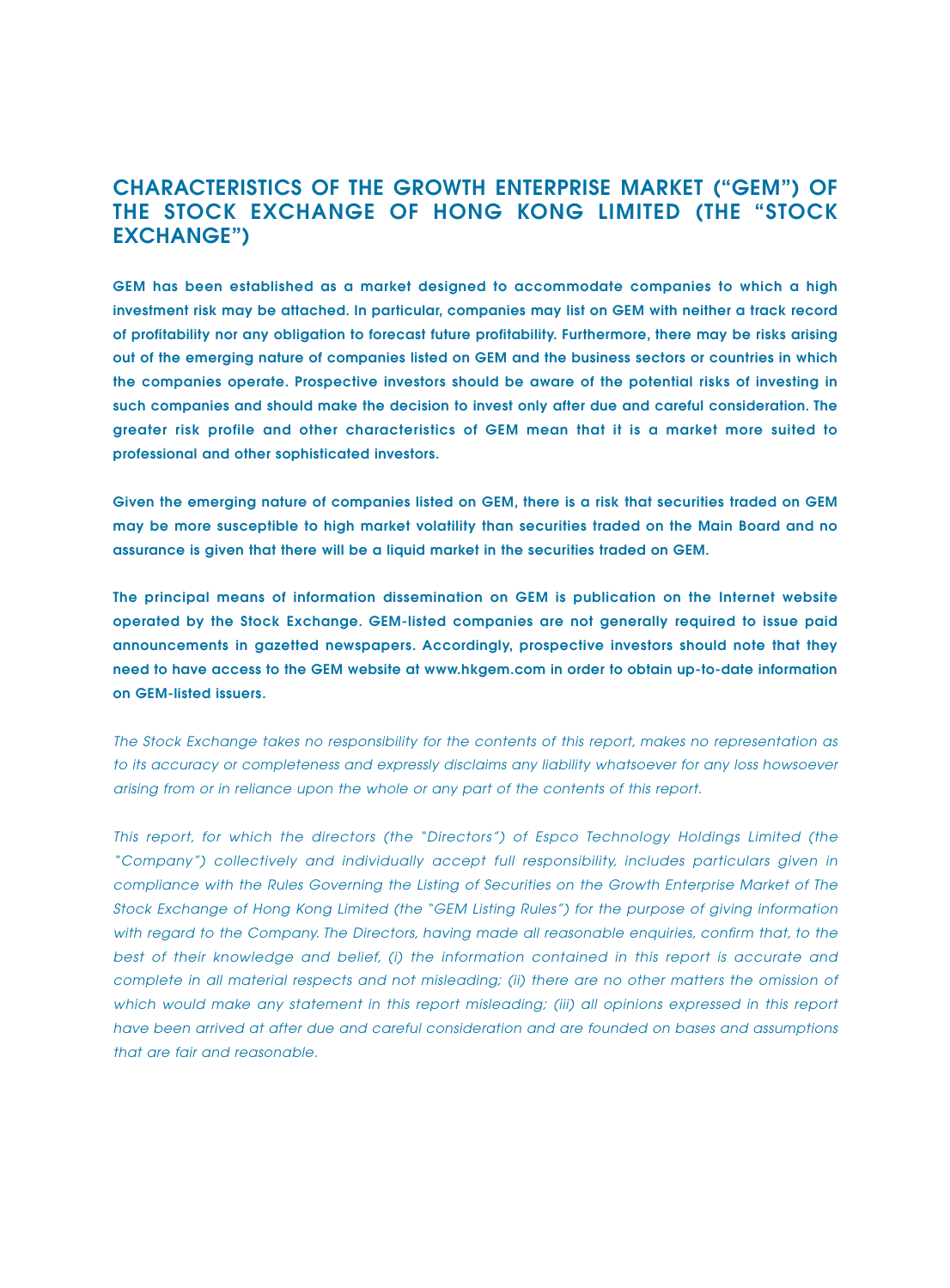# **Contents**

|                                  |                                                    | Page         |
|----------------------------------|----------------------------------------------------|--------------|
|                                  | Corporate Information                              | $\mathbf{3}$ |
|                                  | Chairman's Statement                               | 4            |
|                                  | <b>Review of Business Plan</b>                     | 5            |
|                                  | <b>Management Discussion and Analysis</b>          | 8            |
|                                  | <b>Directors and Senior Management</b>             | 10           |
|                                  | <b>Corporate Governance Report</b>                 | 12           |
|                                  | Report of the Board of Directors                   | 18           |
|                                  | Report of the Auditors                             | 24           |
|                                  | <b>Consolidated Income Statement</b>               | 26           |
|                                  | <b>Consolidated Balance Sheet</b>                  | 27           |
|                                  | <b>Balance Sheet</b>                               | 29           |
|                                  | <b>Consolidated Statement of Changes in Equity</b> | 30           |
|                                  | <b>Consolidated Cash Flow Statement</b>            | 31           |
| ANNUAL REPORT 2005/06 ESPCO TECH | Notes to the Financial Statements                  | 32           |
|                                  | <b>Financial Summary</b>                           | 76           |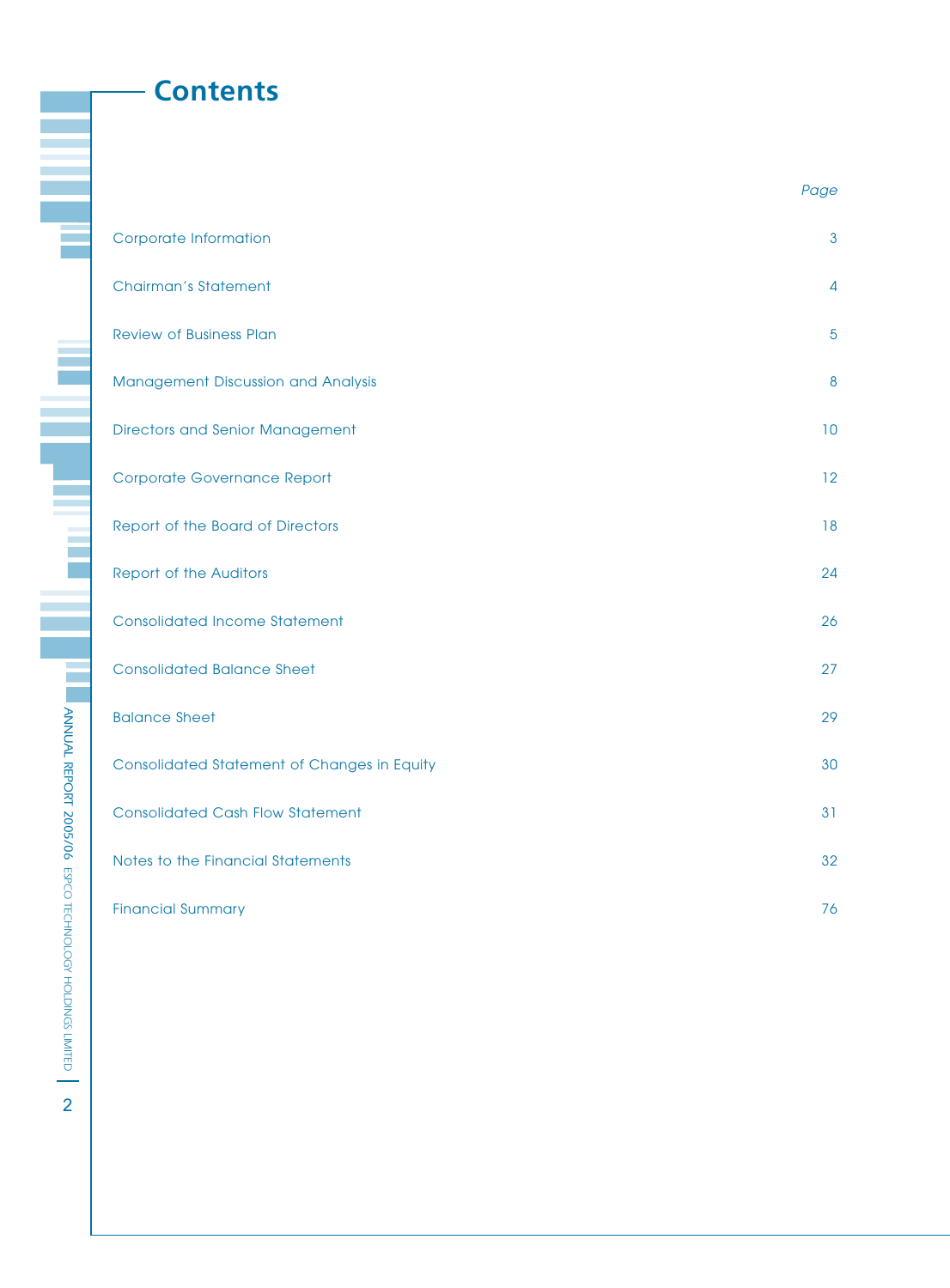## **Corporate Information**

#### **Registered office** *Century Yard*

**Head office and principal place of business** *Rooms 3 & 4*

**Company homepage/website** *http://www.espco.com*

**Remuneration committee** *Ms. Chan Yi Man, Magdalen*

**Authorised representatives** *Mr. Chan Hing Yin*

**Process agent under Part XI** *Mr. Chan Hing Yin* **of the Companies Ordinance**

**Stock code** *8299*

**Principal share registrar and transfer office** *Bank of Bermuda (Cayman) Limited*

**Hong Kong branch share registrar** *Tricor Investor Services Limited*

*Cricket Square Hutchins Drive P.O. Box 2681 GT George Town Grand Cayman, Cayman Islands British West Indies*

*9th Floor, Vanta Industrial Centre 21-33 Tai Lin Pai Road Kwai Chung, New Territories Hong Kong*

**Company secretary** *Mr. Kwok Chi Shan, FCCA, CPA*

**Qualified accountant** *Mr. Kwok Chi Shan, FCCA, CPA*

**Compliance officer** *Mr. Chan Hing Yin*

**Audit committee** *Mr. Tam Yuk Sang, Sammy (Chairman of Audit Committee) Mr. Lam Ping Cheung Ms. Chan Yi Man, Magdalen*

> *(Chairman of Remuneration Committee) Mr. Tam Yuk Sang, Sammy Mr. Chan Hing Yin*

*Mr. Kwok Chi Shan*

**Principal bankers** *Bank of China (Hong Kong) Limited Chiyu Banking Corporation Limited Wing Lung Bank Limited*

> *P.O. Box 513 GT Strathvale House North Church Street George Town Grand Cayman, Cayman Islands British West Indies*

**and transfer office** *26th Floor, Tesbury Centre 28 Queen's Road East Wanchai Hong Kong*

3

Ξ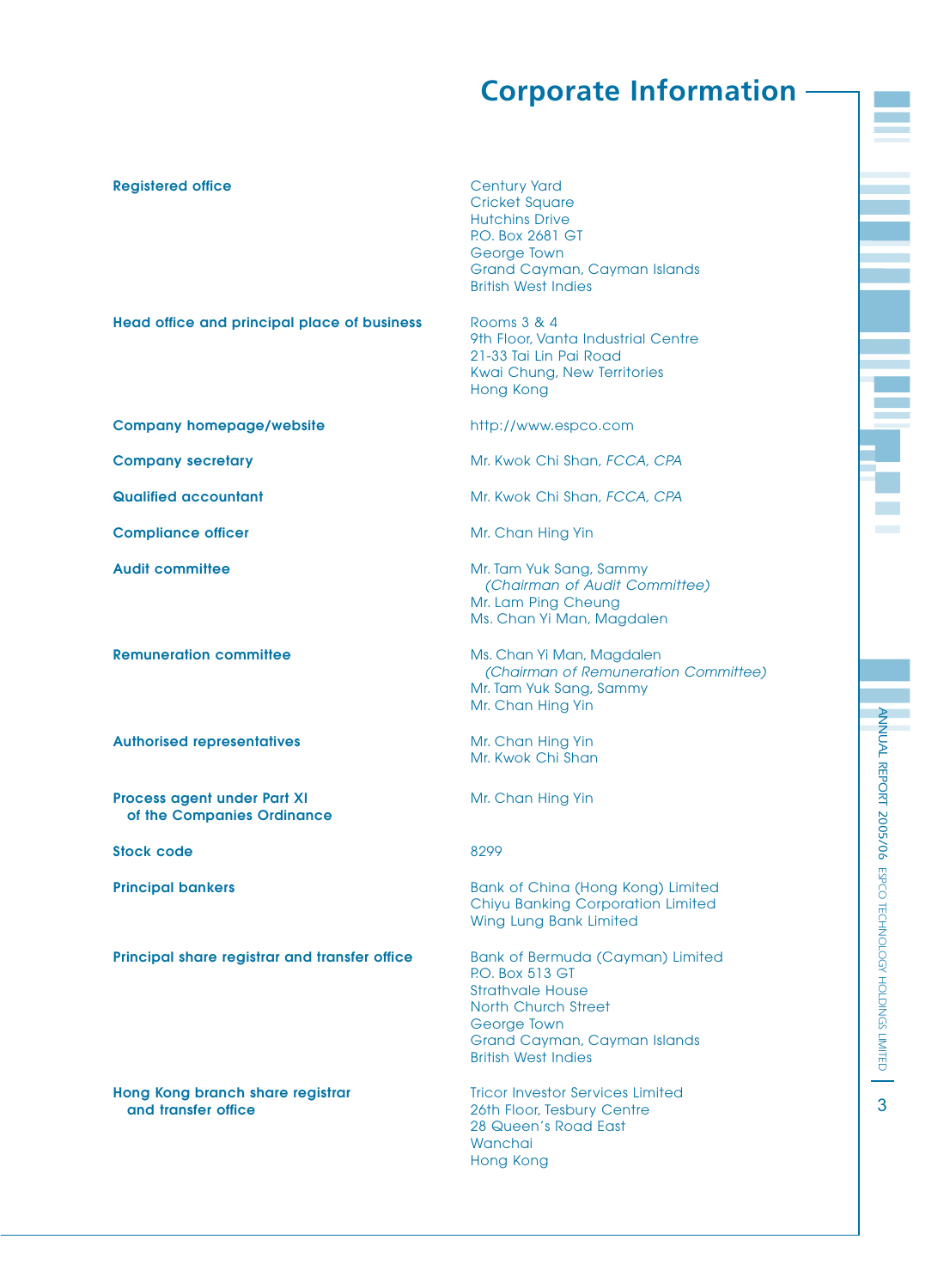## **Chairman's Statement**

*On behalf of the board of directors (the "Board") of Espco Technology Holdings Limited (the "Company", together with its subsidiaries, the "Group"), I am very pleased to present the Company's annual report for the year ended 31 March 2006.*

#### **REVIEW OF OPERATIONS**

*During the year under review, competitions from the manufacturers in Taiwan still gave a lot of pressure to the Group's business. After adopting the strategy of increasing the proportion of processing services income to total revenue, the Group succeeded in increasing its revenue. This strategy also improved the Group's gross profit margin.*

*The Group has finished the installation of new SMT production lines in January 2006. In addition to increase in production capacity, it enables the Group to produce more complicated VGA cards.*

#### **FINANCIAL RESULTS**

*The Group recorded a total revenue of approximately HK\$402.4 million for the year ended 31 March 2006, representing an increase of approximately 3.5% over the last year. Profit attributable to shareholders for the year ended 31 March 2006 amounted to approximately HK\$8.5 million, representing a decrease of approximately 7.7% when compared to that of last year.*

#### **DIVIDEND**

*The Board recommended a final dividend of HK0.9 cent per share, which is subject to approval by the shareholders of the Company in the forthcoming annual general meeting.*

#### **PROSPECTS**

*In view of shortening in product life cycle of the chipset, the Group is trying to shorten the time for product design in order to launch new models of VGA cards to the market once the new models of chipset are available. The Board is considering different scenarios to maximize the utilization rate of the SMT production lines, including teaming up business partners and increasing the proportion of processing services income to total revenue, Besides, the Board is looking for any investment opportunity that could complement the Group's existing business.*

#### **ACKNOWLEDGEMENT**

*On behalf of the Board, I would like to express my gratitude to our shareholders for their continued support and all our employees for their dedicated services.*

#### **CHAN HING YIN**

*Chairman*

*Hong Kong, 26 June 2006*

ī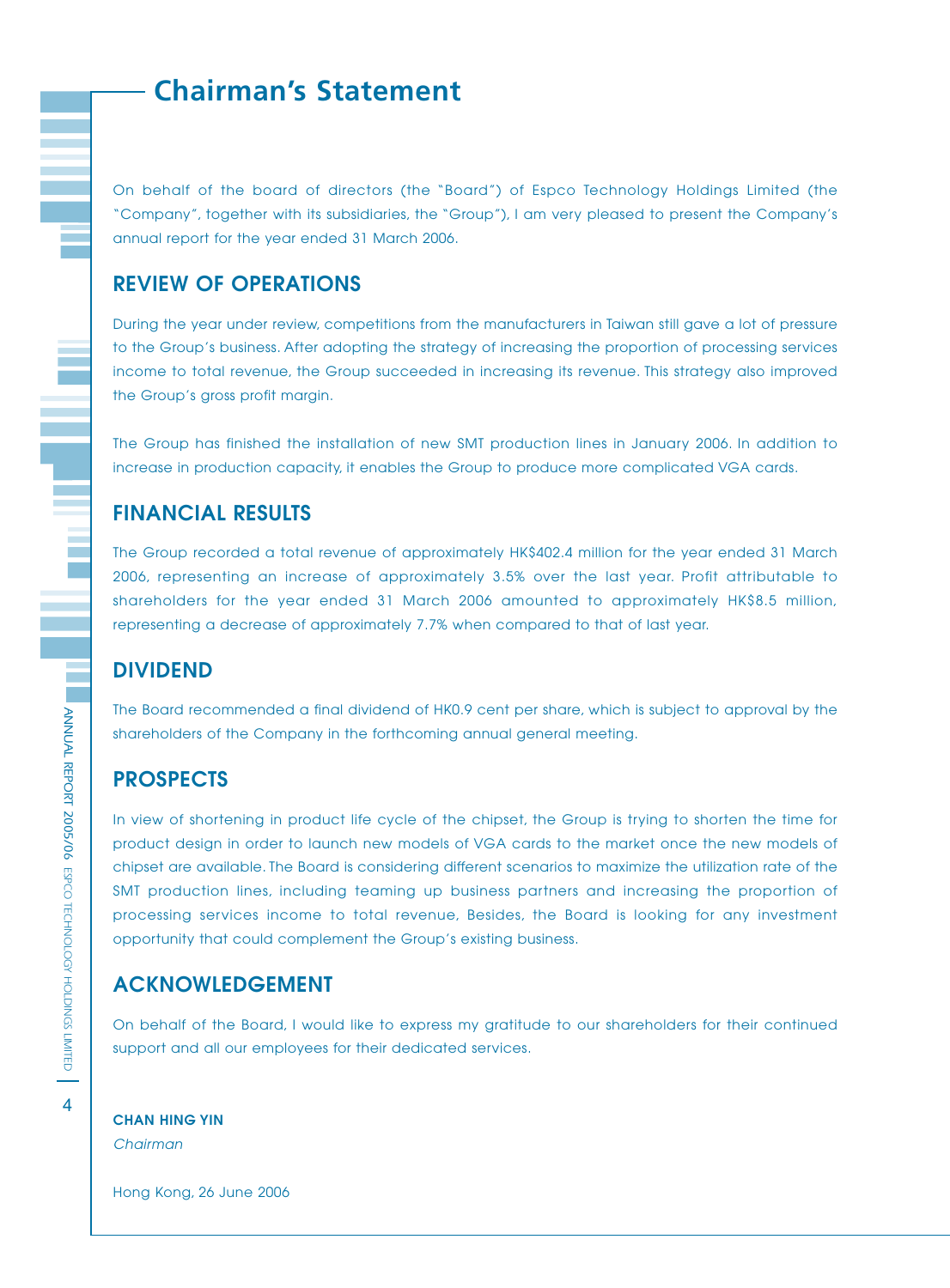## **Review of Business Plan**

#### **COMPARISON OF BUSINESS PLAN WITH THE ACTUAL BUSINESS PROGRESS**

*Set out below is a comparison between the Group's actual business progress for the year ended 31 March 2006 and its business plan as stated in the prospectus of the Company dated 14 September 2004 (the "Prospectus").*

| <b>Business Plan</b> |         |                                                                                           | <b>Actual business progress</b>                                                                                               |  |  |
|----------------------|---------|-------------------------------------------------------------------------------------------|-------------------------------------------------------------------------------------------------------------------------------|--|--|
| (i)                  |         | To upgrade the production facilities                                                      |                                                                                                                               |  |  |
|                      |         | Complete the installation of and put<br>the 4th SMT production line in full<br>operation. | Complete the installation of and put the 4th SMT<br>production line in full operation in January 2006.                        |  |  |
|                      |         | Installation and testing of the 5th<br>SMT production line.                               | Complete the installation of and put the 5th SMT<br>production line in full operation in January 2006.                        |  |  |
| (ii)                 | "EAGLE" | To promote the Group's brandname                                                          |                                                                                                                               |  |  |
|                      |         | Advertise the Group's products in<br>magazines                                            | During the year, the Group periodically placed<br>advertisements in major computer magazines in<br>Hong Kong, Europe and PRC. |  |  |
|                      |         | Send out souvenirs to potential<br>customers at "CeBIT".                                  | Send out souvenirs to potential customers at<br>"Gitex 2005" instead.                                                         |  |  |
|                      |         | Periodic review of the Group's<br>strategies<br>product<br>o n<br>advertisements.         | Advertise full range of products from low to top<br>models.                                                                   |  |  |
|                      |         | Participate in the computer<br>exhibition "Computex" to be held in<br>Taiwan.             | Attend but not participate as the exhibition date<br>was close to that of Gitex.                                              |  |  |
|                      |         | Participate in the technology<br>exhibition "CeBIT" to be held in<br>Germany.             | Participate in "Gitex 2005" at Dubai instead.                                                                                 |  |  |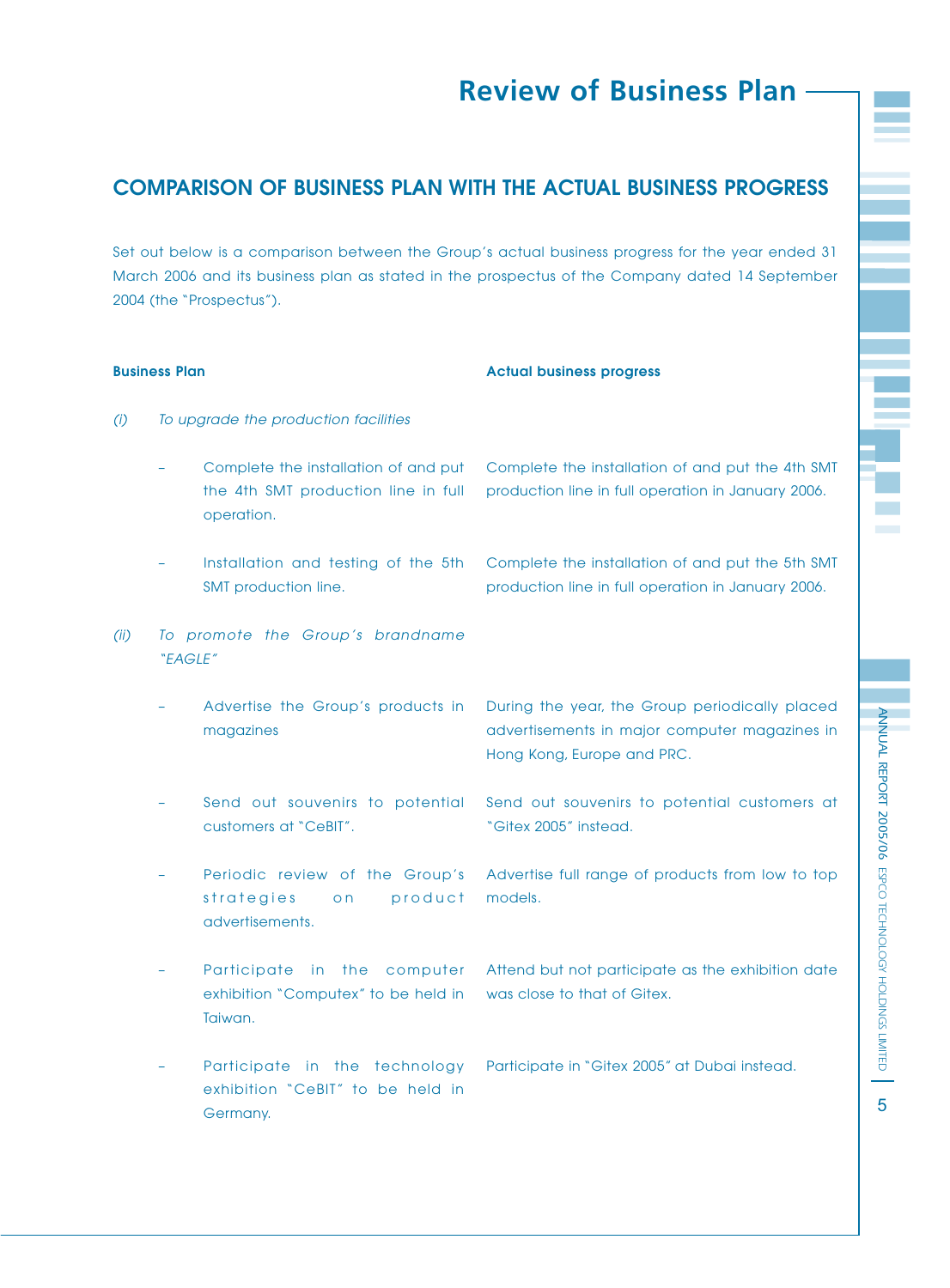

## **Review of Business Plan**

*The Board is still looking for the appropriate place for setting up the first office in Eastern Europe.*

*Explain as above.*

- *– Employ 2 to 3 staff for the subsidiaries or branch offices. Explain as above.*
- *– Continue the distribution arrangements in the Eastern European markets. Explain as above.*
- *– Review the performance of the distribution arrangement in the Eastern European markets and adjust the sales and marketing strategies accordingly.*
- *(iv) To expand the research and development*
	- *– Recruit 4 technicians and 1 design engineer in the PRC.*
	- *– Develop new models of VGA display card and motherboard in order to cope with the latest development of CPU and requirements in visual display.*
	- *– Review periodically the existing products and initiate projects to improve their functionalities and reduce production cost.*

*The Group has already recruited 3 technicians and 1 design engineer.*

*During the year, the Group successfully developed a series of products with the "7" series of Nvidia chipset.*

*A team of technicians continuously reviews and initiates projects of product development and cost reduction.*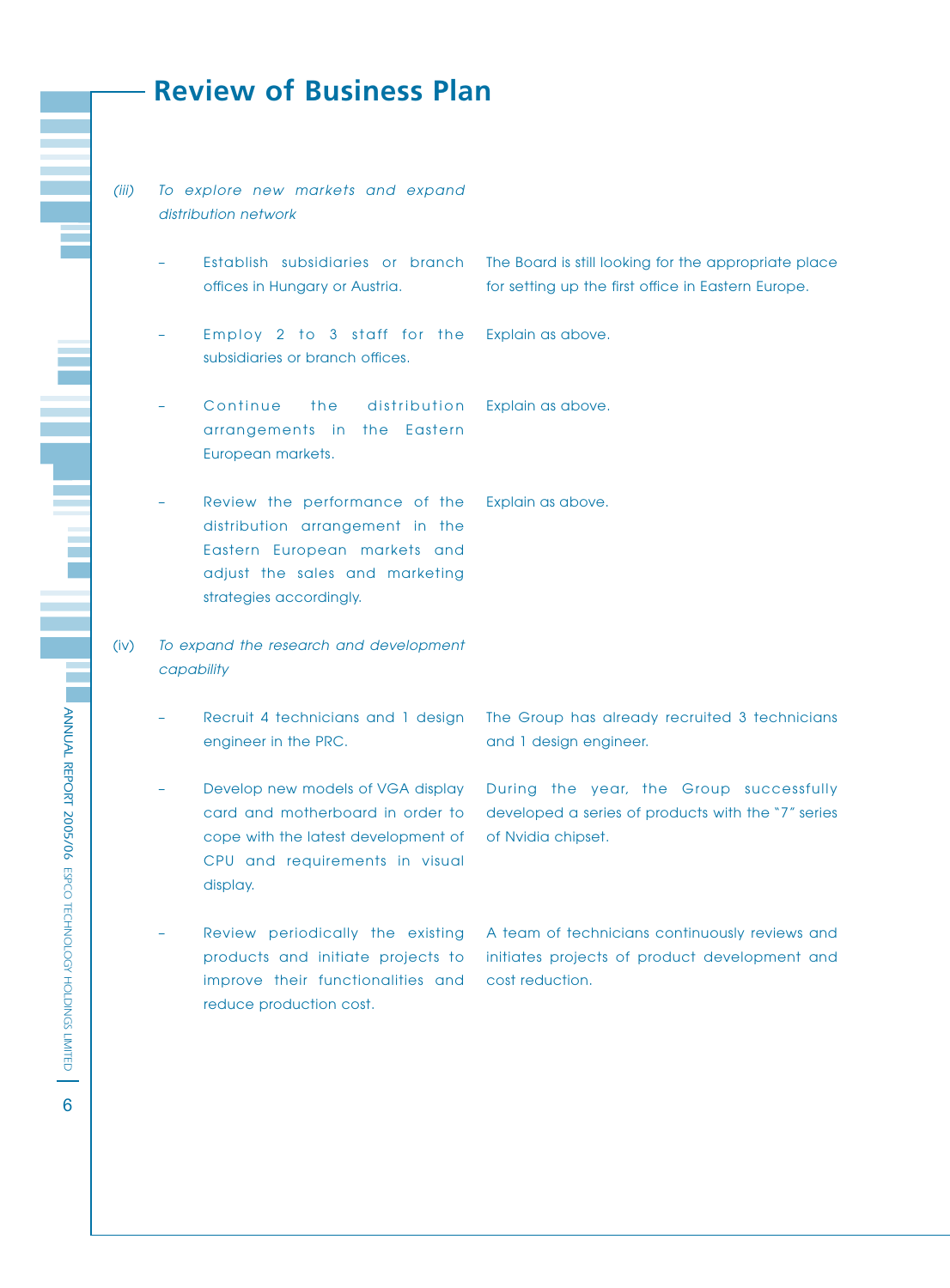#### **USE OF PROCEEDS**

*The net proceeds raised from the listing of the Company on the GEM on 23 September 2004 was approximately HK\$19.5 million.*

*Up to 31 March 2006, the Company had incurred the following amount to achieve its business objectives as set out in the Prospectus:*

|                                                        | From the date of listing         |                 |
|--------------------------------------------------------|----------------------------------|-----------------|
|                                                        | on GEM on                        |                 |
|                                                        | 23 September 2004                |                 |
|                                                        | to 31 March 2006                 |                 |
|                                                        | <b>Actual</b><br><b>Proposed</b> |                 |
|                                                        | <b>HK\$'000</b>                  | <b>HK\$'000</b> |
| To upgrade the production facilities                   | 5,500                            | 7,902           |
| To promote the Group's brandname "EAGLE"               | 1,350                            | 1,074           |
| To explore new markets and expand distribution network | 750                              | 124             |
| To expand research and development capabilities        | 260                              | 22              |
| General working capital                                | 6,000                            |                 |
|                                                        | 13,860                           | 15,122          |

*Save as disclosed above, all unused proceeds from the listing have been deposited at bank to prepare for future use as set out in the Business Plan in the Prospectus.*

 $\overline{7}$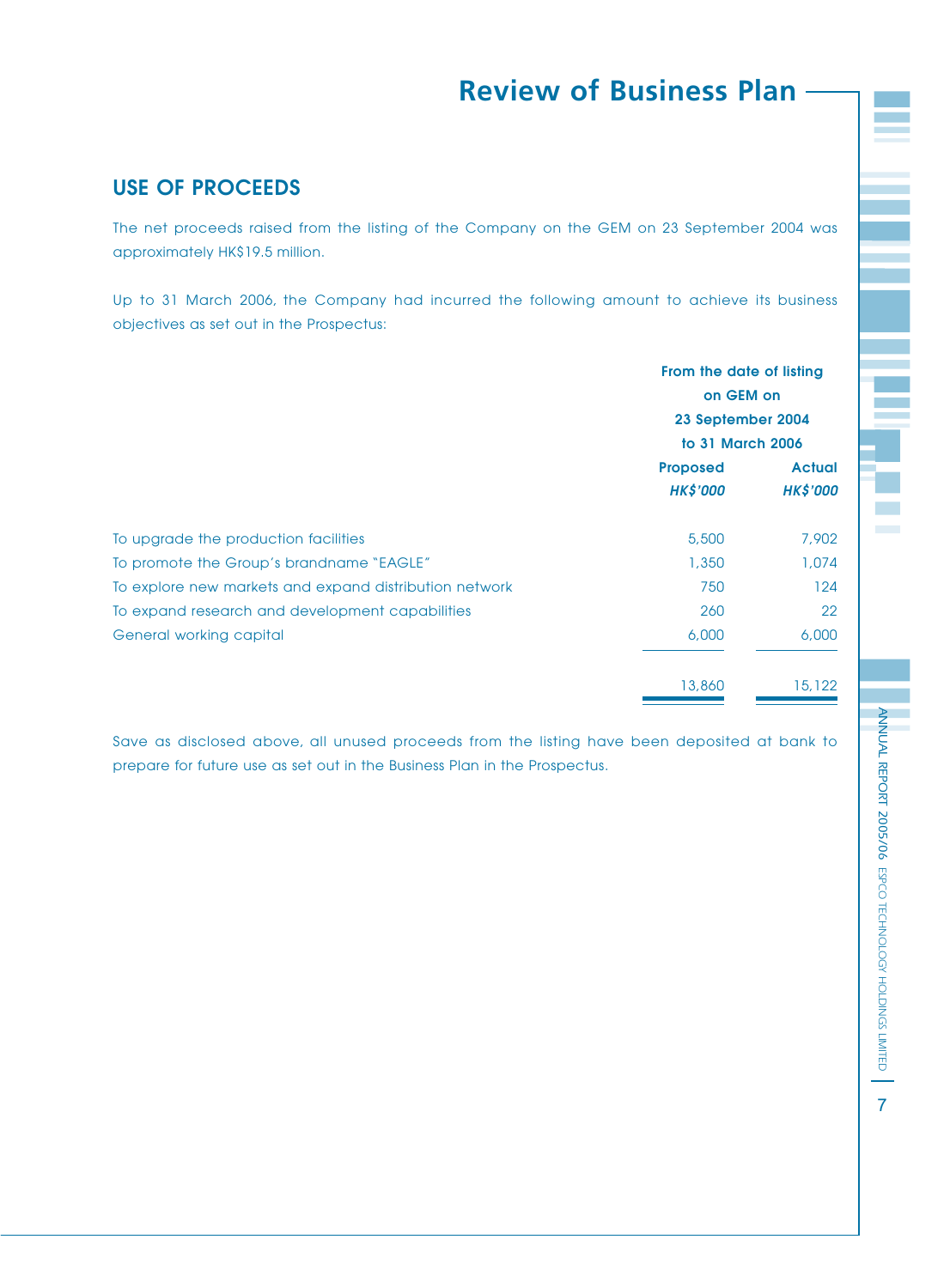## **Management Discussion and Analysis**

#### **FINANCIAL REVIEW**

*The Group recorded a total revenue of approximately HK\$402.4 million and profit attributable to shareholders of approximately HK\$8.5 million for the year ended 31 March 2006, representing an increase of approximately 3.5% and a drop of 7.7% respectively when compared to that of last year. Basic earnings per share for the year is approximately HK2.38 cents.*

*The increase in total revenue was mainly attributable to the significant increase in the proportion of processing services income to the total revenue. Since processing services have a relatively low cost base, it can generate a higher gross profit margin. The Group's overall gross profit margin for the year was approximately 5.7% against 5.2% (as restated) recorded for last year. Despite of the increase in gross profit, total staff costs for the year increased by approximately 16.5%. Besides, during the year under review, one of the customers in Singapore had undergone liquidation and the Group has made a significant provision in this respect. Due to the above two factors, the Group's profit attributable to shareholders for the year decreased to approximately HK\$8.5 million.*

#### **REVENUE ANALYSIS**

*The Group is principally engaged in the design, manufacture and distribution of desktop PC components. Revenues recognised in the current and previous years are as follows:*

|                                 | For the year ended 31 March       |                |                                   |                |                   |  |
|---------------------------------|-----------------------------------|----------------|-----------------------------------|----------------|-------------------|--|
|                                 | 2006                              |                |                                   | 2005           |                   |  |
|                                 |                                   |                |                                   | Increase/      |                   |  |
|                                 | <b>Revenue</b><br><b>HK\$'000</b> | <b>Portion</b> | <b>Revenue</b><br><b>HK\$'000</b> | <b>Portion</b> | (decrease)<br>(%) |  |
| Sales of own manufactured goods | 313,429                           | 78%            | 286,012                           | 74%            | 9%                |  |
| Trading of PC components        | 55,563                            | 14%            | 89,816                            | 23%            | (38%)             |  |
| Processing fee income           | 33,437                            | 8%             | 13,032                            | 3%             | 157%              |  |
| Total                           | 402,429                           | 100%           | 388,860                           | 100%           | 3%                |  |

#### **BUSINESS REVIEW**

*Due to the continuing development of computer games over the Internet, the demand for high quality VGA display cards increases. During the year under review, the Group successfully launched a series of product with the "7" series of Nvidia chipset to the market and the Group's product lines then cover from the low-end to high-end products. To expand the distribution network, the Group has engaged a distributor in the Republic of Korea during the year and expects contributions in a few years' time. Since the prices of major PC components were very volatile during the year, the Group took a conservative approach in trading PC components in order to minimize the price risk and the revenue from this segment for the year then decreased significantly.*

#### **LIQUIDITY AND FINANCIAL RESOURCES**

*The Group generally finances its operations by cash flow generated from sales and from its banking facilities. As at 31 March 2006, the Group had net current assets of approximately HK\$55,884,000 of which approximately HK\$15,647,000 was cash and bank balances while current portion of interest-*

Ė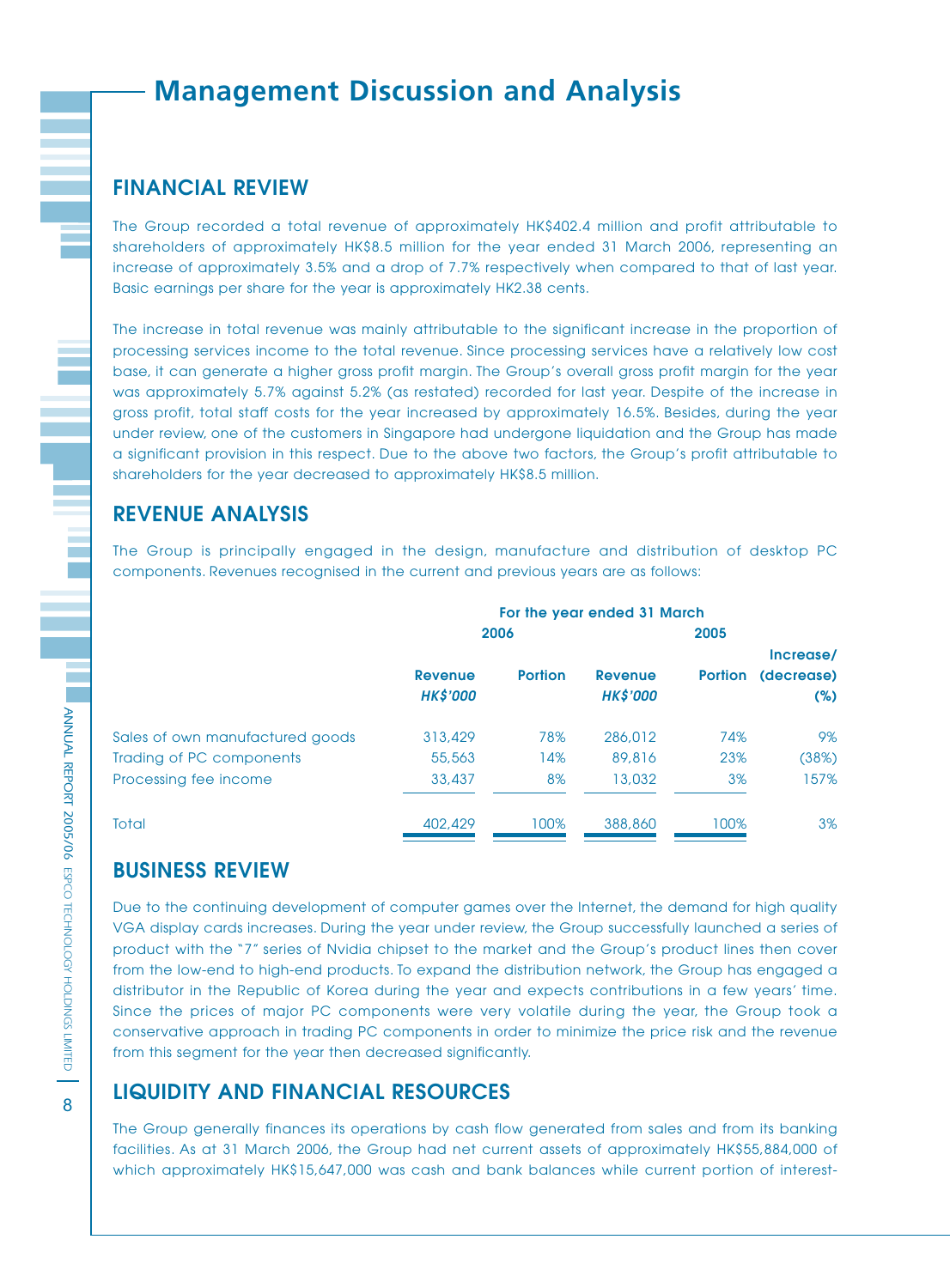## **Management Discussion and Analysis**

*bearing borrowings was approximately HK\$5,328,000. As at 31 March 2006, the Group had total banking facilities of approximately HK\$23,431,000, approximately HK\$8,455,000 of which had been utilized. The Group's banking facilities were secured by fixed charges on certain of the Group's leasehold land and buildings with an aggregate net book value of approximately HK\$3,500,000 and machinery with an aggregate net book value of approximately HK\$5,642,000 and by corporate guarantees executed by the Company.*

*In view of the current cash position, the banking facilities available and the expected future cash flow from operations, the Directors believe that the Group has sufficient financial resources to meet its operation needs.*

#### **FOREIGN EXCHANGE EXPOSURE**

*Most of the trading transactions, assets and liabilities of the Group were denominated in Hong Kong dollars ("HK dollars") and United States dollars ("US dollars"). During the year ended 31 March 2006, the Group had an insignificant amount of exchange difference.*

*The Group adopted a conservative treasury policy, with most of the bank deposits being kept in HK dollars and US dollars, or in the local currencies of the operating subsidiaries to minimize exposure to foreign exchange risks. As at 31 March 2006, the Group had no foreign exchange contracts, interest or currency swaps or other financial derivatives for hedging purposes.*

#### **EMPLOYEE INFORMATION**

*The remuneration for the employees of the Group amounted to approximately HK\$11,570,000, including Directors' emoluments of approximately HK\$1,586,000 for the year ended 31 March 2006. As at 31 March 2006, the Group employed 488 employees in the PRC, Hong Kong, Singapore and Macau.*

#### **MATERIAL ACQUISITIONS AND DISPOSALS**

*During the year ended 31 March 2006, the Group did not have any material acquisitions and disposals of subsidiaries.*

### **GEARING RATIO**

*The Group's gearing ratio as at 31 March 2006 increased to 10.2% from 7% (restated) as at 31 March 2005. The gearing ratio was calculated as the Group's interest-bearing borrowings to the shareholders' equity as at the respective balance sheet dates. The increase in gearing ratio was due to the increase in bank loans for the purchase of machinery.*

### **CHARGES ON THE GROUP'S ASSETS**

*As at 31 March 2006, the Group's leasehold land and buildings with net book value of approximately HK\$3,500,000 (2005: HK\$3,300,000) and machinery with net book value of approximately HK\$5,642,000 (2005: Nil) were pledged as collaterals for the Group's banking facilities of approximately HK\$8,000,000 and HK\$4,893,000 respectively.*

### **CONTINGENT LIABILITIES**

*Save as disclosed in note 32 to the financial statements, as at 31 March 2006, the Directors were not aware of any material contingent liabilities.*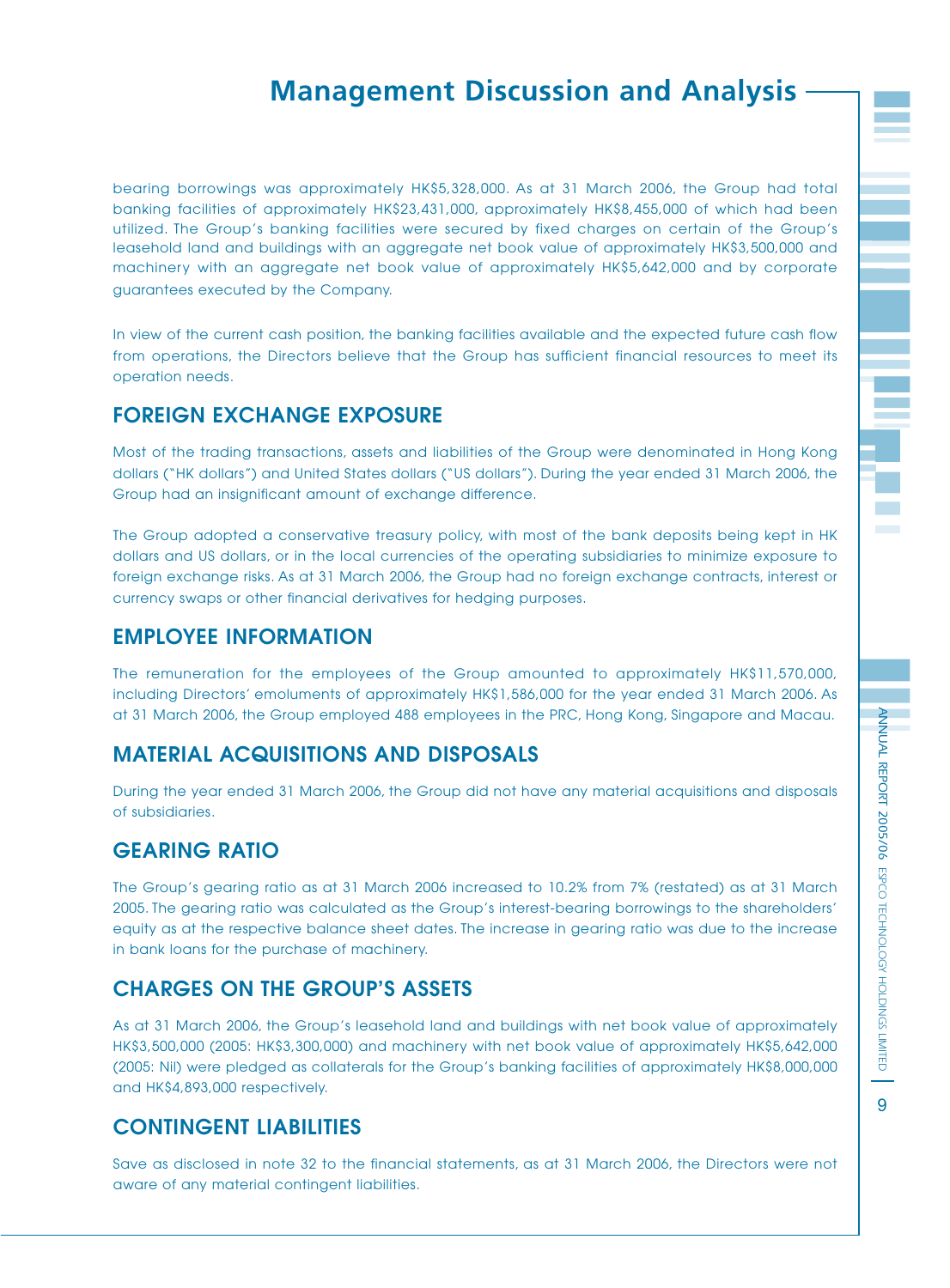## **Directors and Senior Management**

#### **EXECUTIVE DIRECTORS**

**Mr. Chan Hing Yin,** *aged 51, is the founder and the Chairman of the Group and the elder brother of Mr. Chan Hing Kai. He is responsible for the Group's overall management, strategic planning and development, and formulation of company policies and business strategy. Mr. Chan has about 22 years of experience in the PC industry. He is also the Compliance Officer of the Company.*

**Mr. Chan Hing Kai,** *aged 38, is an executive Director and the younger brother of Mr. Chan Hing Yin. He is responsible for overseeing the general administration, sales and marketing and purchasing activities of Espco Computer (S) Pte Limited. He has over 10 years of experience in the PC industry and joined the Group in 1996.*

#### **INDEPENDENT NON-EXECUTIVE DIRECTORS**

**Mr. Lam Ping Cheung,** *aged 54, is a practising solicitor in Hong Kong and the sole proprietor of Andrew Lam & Co., a law firm in Hong Kong. He is also the independent non-executive director of several listed companies in Hong Kong including China United Holdings Limited, Hansom Eastern (Holdings) Limited (now known as Freeman Corporation Limited) and Unity Investments Holdings Limited.*

**Mr. Tam Yuk Sang, Sammy***, aged 42, graduated from Hong Kong Polytechnic University and is a fellow member of the Association of Chartered Certified Accountants and the Hong Kong Institute of Certified Public Accountants. He is currently a partner of a corporate strategy and management advisory company. Mr. Tam is also an independent non-executive director of two other public listed companies in Hong Kong, namely, Ngai Lik Industrial Holdings Limited and Kith Holdings Limited.*

**Ms. Chan Yi Man, Magdalen***, aged 49, is the human resources director of a wholly owned subsidiary of a global electronic manufacturer with its headquarters in the Netherlands. She graduated from the Chinese University of Hong Kong with a bachelor's degree in social science in 1981 and had obtained a postgraduate diploma in management studies from The City University of Hong Kong (formerly known as the City Polytechnic of Hong Kong) in 1989. She has many years of experience in human resources management and administration, some of which were gained in listed groups in Hong Kong.*

#### **SENIOR MANAGEMENT**

**Ms. Yan Chuk Heung,** *aged 39, is the General Manageress of the Group. She is responsible for overseeing the Group's general administration, sales and marketing and purchasing. She has over 16 years of experience in the PC industry and joined the Group in March 1990.*

**Mr. Wo Wai Shing,** *aged 41, is the Engineering Manager of the Group. He is responsible for the Group's overall product design and engineering. Mr. Wo holds a bachelor's degree with honours in electronic engineering from The Hong Kong Polytechnic University (formerly known as the Hong Kong Polytechnic). He has over 17 years of experience in computer engineering. He joined the Group in April 1999.*

i. п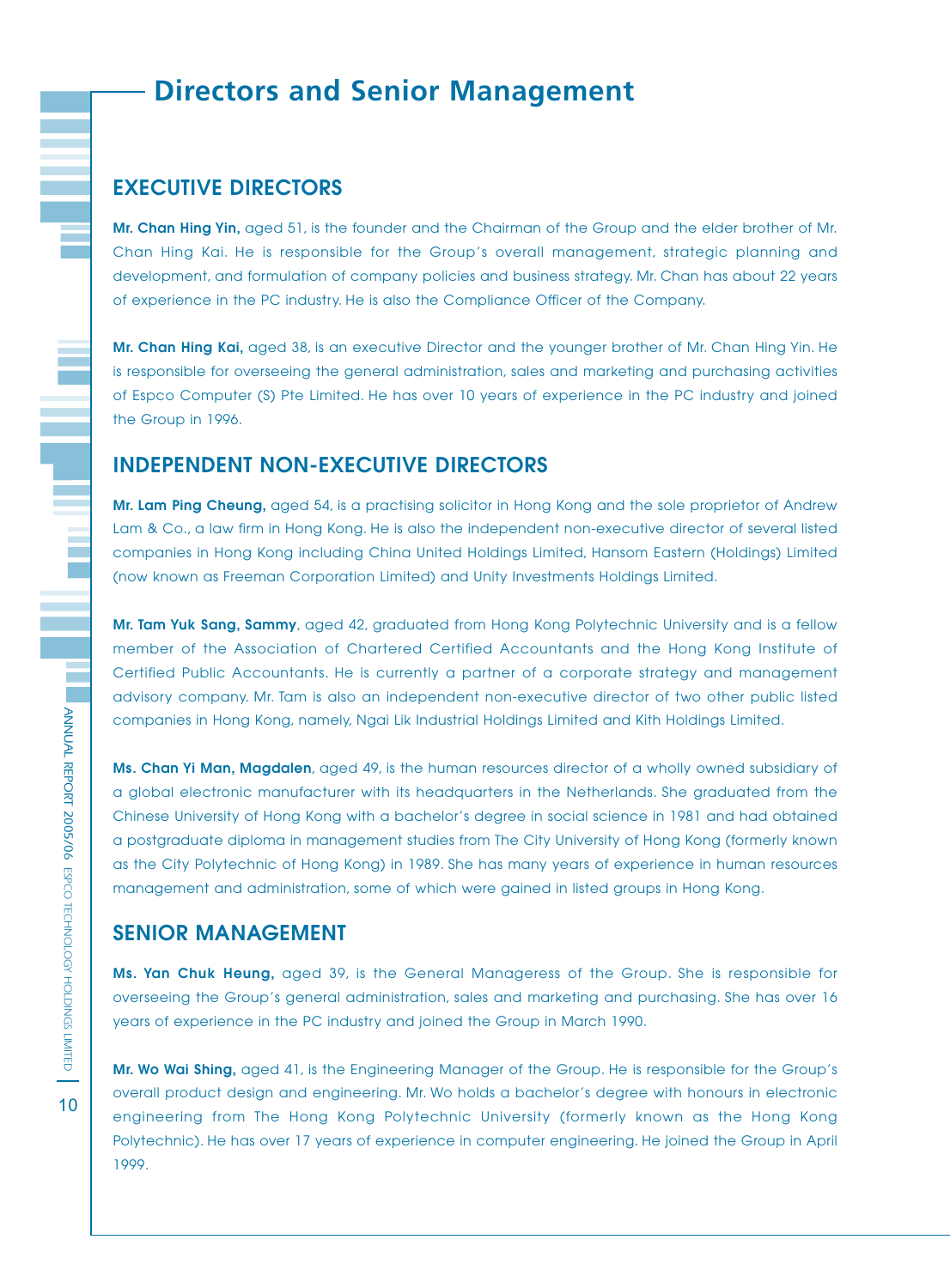## **Directors and Senior Management**

**Mr. Kwok Chi Shan,** *aged 43, is the Financial Controller of the Group and Qualified Accountant and Company Secretary of the Company. He is a fellow member of the Association of Chartered Certified Accountants and an associate member of the Hong Kong Institute of Certified Public Accountants. He has over fifteen years of experience in auditing and finance fields and joined the Group in December 2005.*

**Mr. Chan Kit Hung,** *aged 47, is a director and the General Manager of Espco Computer (Shenzhen) Company Limited ("Espco Shenzhen") responsible for overseeing the operations and productions of Espco Shenzhen. Mr. Chan joined the Group in 1990 and has over 16 years of experience in the PC industry.*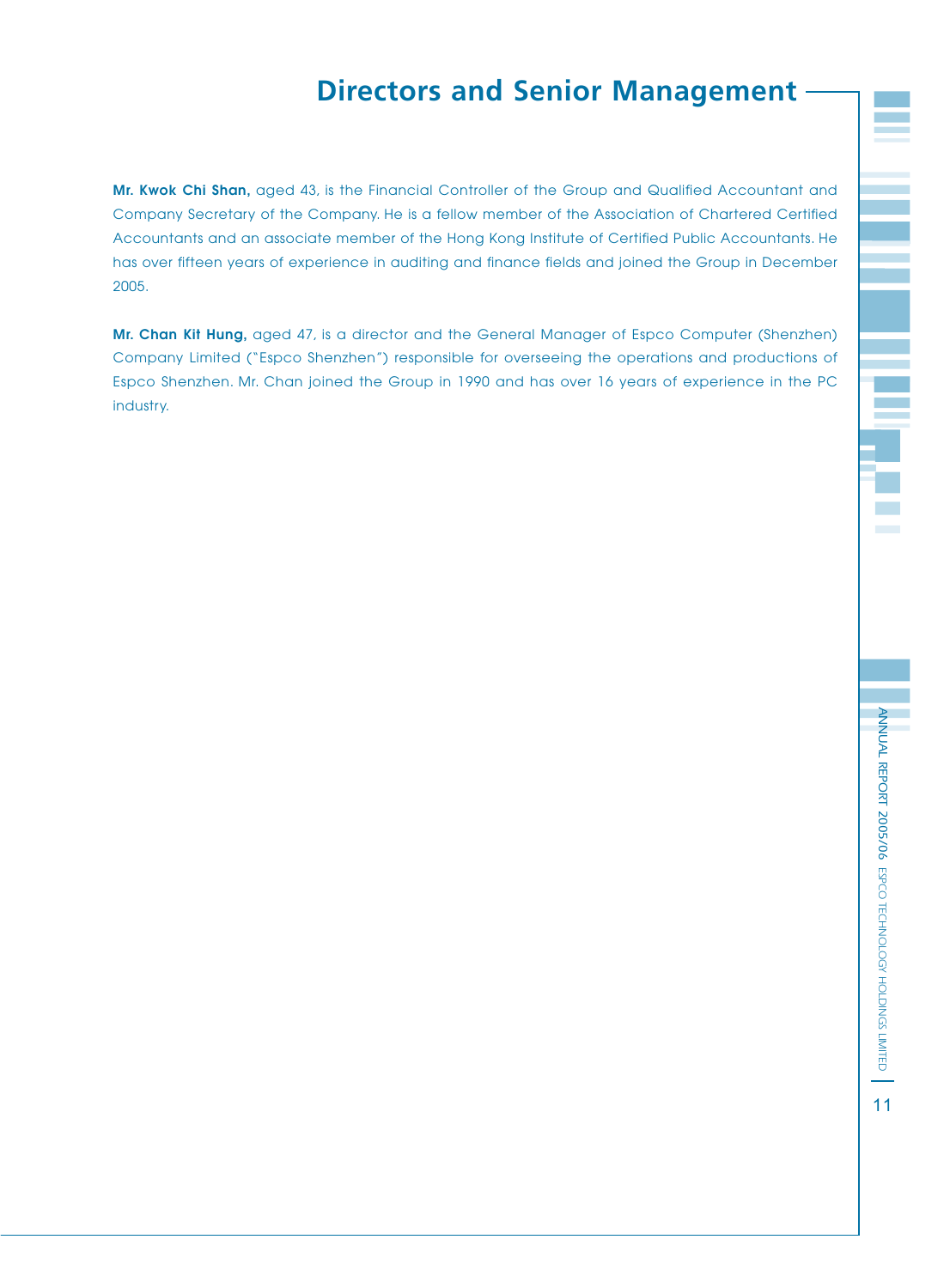#### **CORPORATE GOVERNANCE PRACTICES**

*The Board believes that a high standard of corporate governance is one of the essential elements of the success of a listed company and has adopted various procedures suggested in the Code on Corporate Governance Practices (the "CG Code") set out in Appendix 15 to the GEM Listing Rules, in regulating the Group's business activities.*

*The Company has complied with the CG Code during the year ended 31 March 2006 with the exception of code provision A.2.1 in respect of the separation of the roles of chairman and chief executive officer.*

#### **DIRECTORS' SECURITIES TRANSACTIONS**

*The Company has adopted a code of conduct regarding directors' securities transactions on terms no less exacting than the required standard of dealings set out in Rules 5.48 to 5.67 of the GEM Listing Rules. Having made specific enquiry of the directors of the Company, all directors of the Company , except Mr. Lam Ping Cheung who has not given his confirmation regarding director's securities transactions to the Company due to his personal reasons, have confirmed that they had complied with the required standard of dealings set out in Rules 5.48 to 5.67 of the GEM Listing Rules during the year ended 31 March 2006.*

#### **BOARD OF DIRECTORS**

*The Board currently comprises:*

*Executive Directors: Mr. Chan Hing Yin (Chairman) Mr. Chan Hing Kai*

*Independent Non-Executive Directors: Mr. Lam Ping Cheung Mr. Tam Yuk Sang, Sammy Ms. Chan Yi Man, Magdalen*

*Mr. Chan Hing Yin is the elder brother of Mr. Chan Hing Kai. Except for the aforesaid, there is no relationship (including financial, business, family or other material/relevant relationship) among members of the Board.*

*For a Director to be considered independent, the Board must determine whether the Director has direct or indirect material relationship will the Company. In determining the independence of directors, the Board follows the requirements set out in the GEM Listing Rules. Save for Mr. Lam Ping Cheung who has not given his annual confirmation of independence to the Company due to his personal reasons,*

i<br>Bandar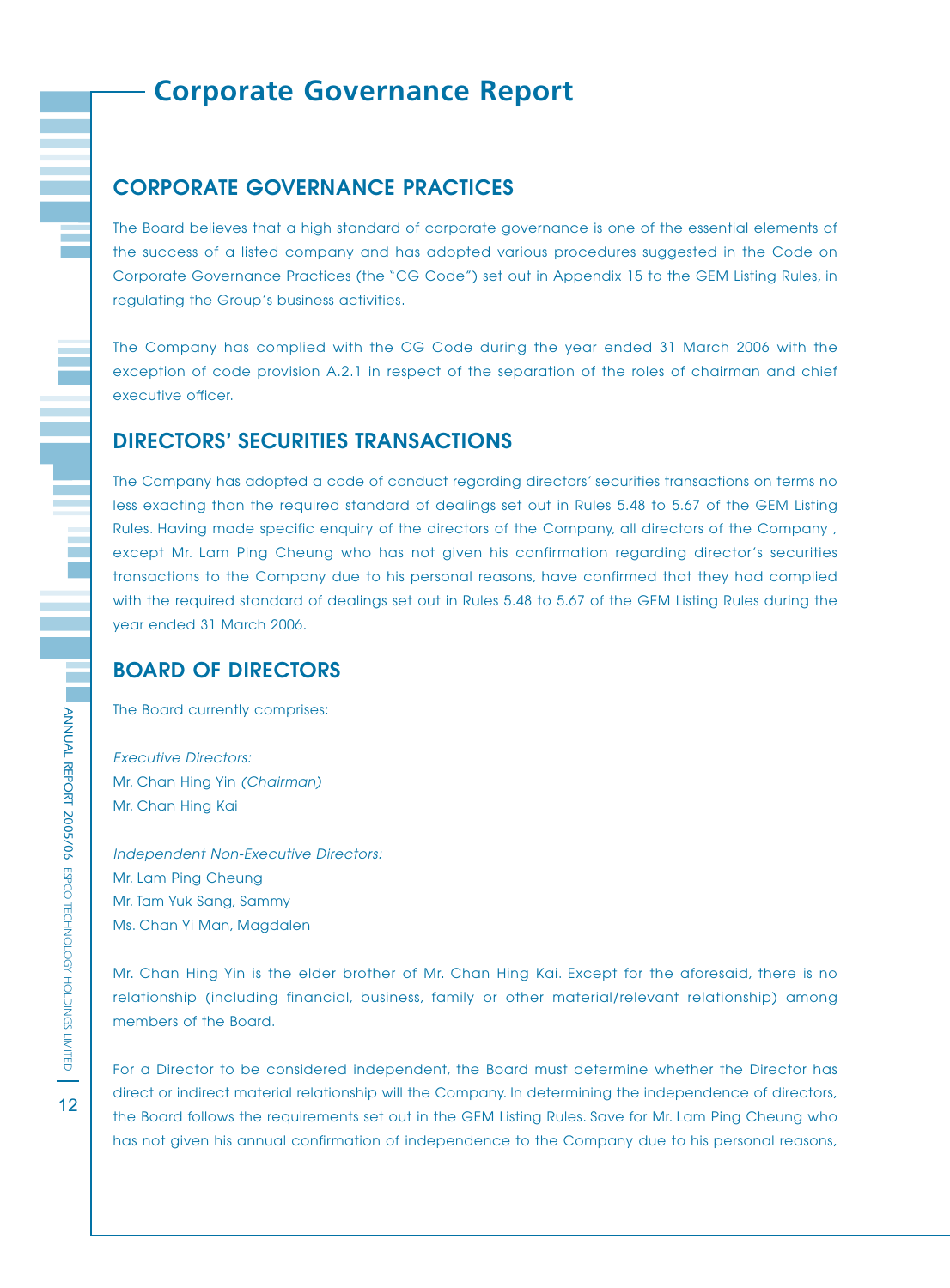*each of the independent non-executive Director has made an annual confirmation of independence pursuant to Rule 5.09 of the GEM Listing Rules. The Company considers that all the independent nonexecutive Directors meet the independence guidelines set out in Rule 5.09 of the GEM Listing Rules and that they are independent.*

*During the year ended 31 March 2006, five regular board meetings were held and individual attendance of Directors are set out as follows:*

#### **Name of Director Attended/Eligible to attend**

| Mr. Chan Hing Yin         | 5/5 |
|---------------------------|-----|
| Mr. Chan Hing Kai         | 2/5 |
| Mr. Lam Ping Cheung       | 4/5 |
| Mr. Tam Yuk Sang, Sammy   | 5/5 |
| Ms. Chan Yi Man, Magdalen | 5/5 |

*The Board, led by the Chairman, is responsible for the formulation of company wide strategies and policies including, but not limited to, merger and acquisition, material capital commitment, change in share capital, dividend policy and approval of financial statements. The Board has delegated the responsibilities of day-to-day management of the Group's business to the executive Directors.*

*During the year ended 31 March 2006, the Board has reviewed a report regarding internal controls prepared by the internal finance department and discussed relevant issues covering financial, operational and compliance controls and risk management functions.*

#### **CHAIRMAN AND CHIEF EXECUTIVE OFFICER**

*Mr. Chan Hing Yin is the chairman of the Board and the chief executive officer of the Group. It deviates from the code provision A.2.1 of the CG Code which requires the roles of chairman and chief executive officer to be separate. The Board considers that current arrangement enables an efficient implementation of the Board' decision. Since the Board has reserved the decision-making authorities on major matters, the Company believes that the balance of power between the Board and the management will not be impaired.*

#### **INDEPENDENT NON-EXECUTIVE DIRECTORS**

*Each of the independent non-executive Directors has entered into a service contract with the Company for a fixed term of two years commencing from 23 September 2004 subject to retirement of rotation and re-election in accordance with the provisions of the Articles of Association of the Company.*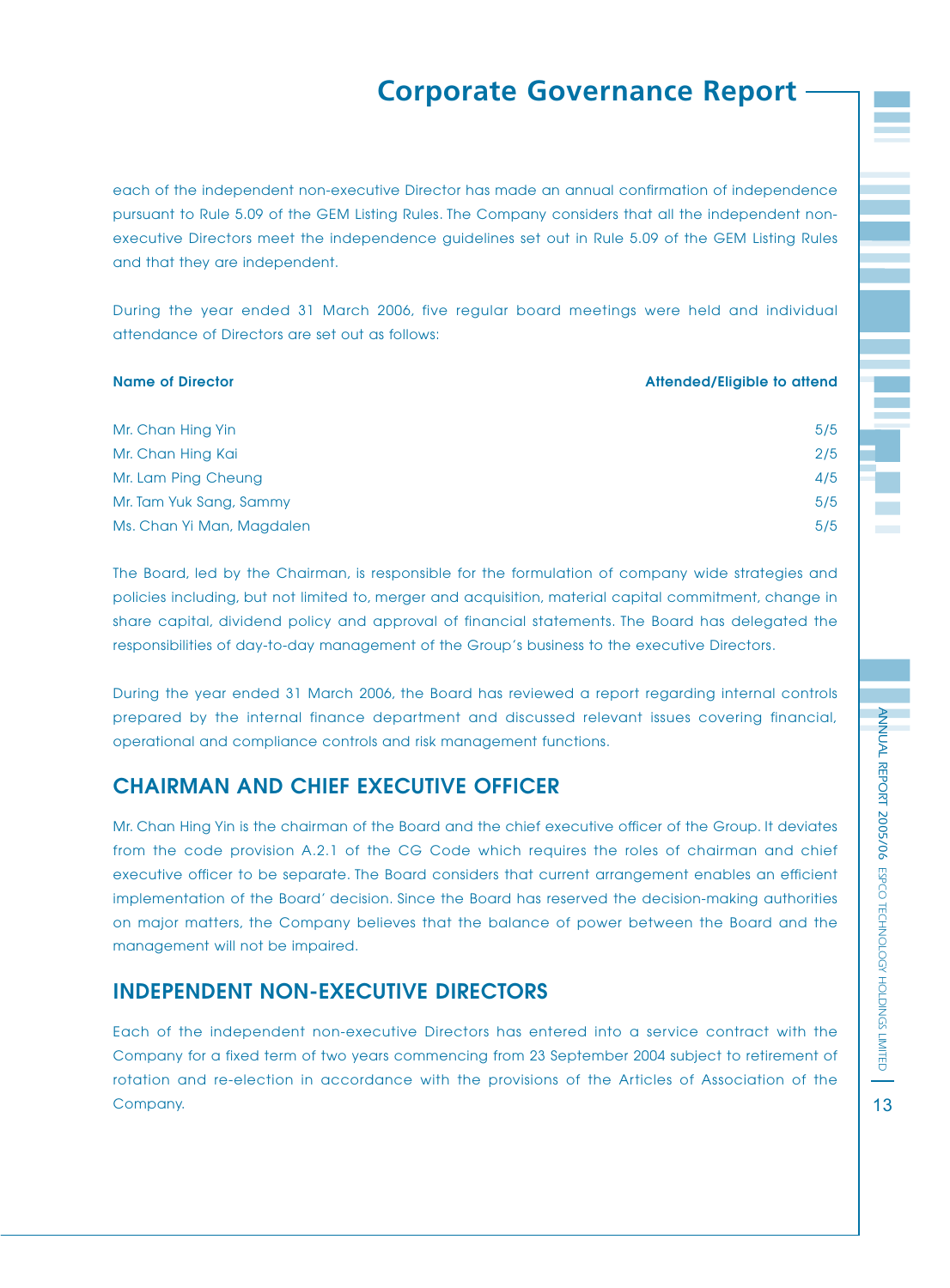#### **REMUNERATION COMMITTEE**

*The remuneration committee of the Board (the "Remuneration Committee") was set up in March 2006 with specific written terms of reference which deal clearly with its authority and duties. The terms of reference of the Remuneration Committee have been posted on the Company's website. The role of the Remuneration Committee is to make recommendations to the Board on remuneration policy and structure for Directors and senior management of the Company. The main duties of the Remuneration Committee include determining the specific remuneration packages of all executive Directors and senior management of the Company, reviewing and approving performance-based remuneration by reference to corporate goals and objectives resolved by the Board from time to time and ensuring that no Director or any of his/her associates is involved in deciding his/her own remuneration. The Remuneration Committee currently comprises:*

*Independent Non-Executive Directors: Ms. Chan Yi Man, Magdalen (Chairman of Remuneration Committee) Mr. Tam Yuk Sang, Sammy*

*Executive Director: Mr. Chan Hing Yin*

*During the year ended 31 March 2006, the Remuneration Committee held one meeting and individual attendance of members of the Remuneration Committee are set out as follows:*

#### **Name of Member Attended/Eligible to attend**

*The Remuneration Committee has performed the following works during the year in discharging its responsibilities:*

*(i) approved the remuneration policy for executive Directors; and*

*(ii) reviewed and approved the remuneration packages of executive Directors.*

E<br>E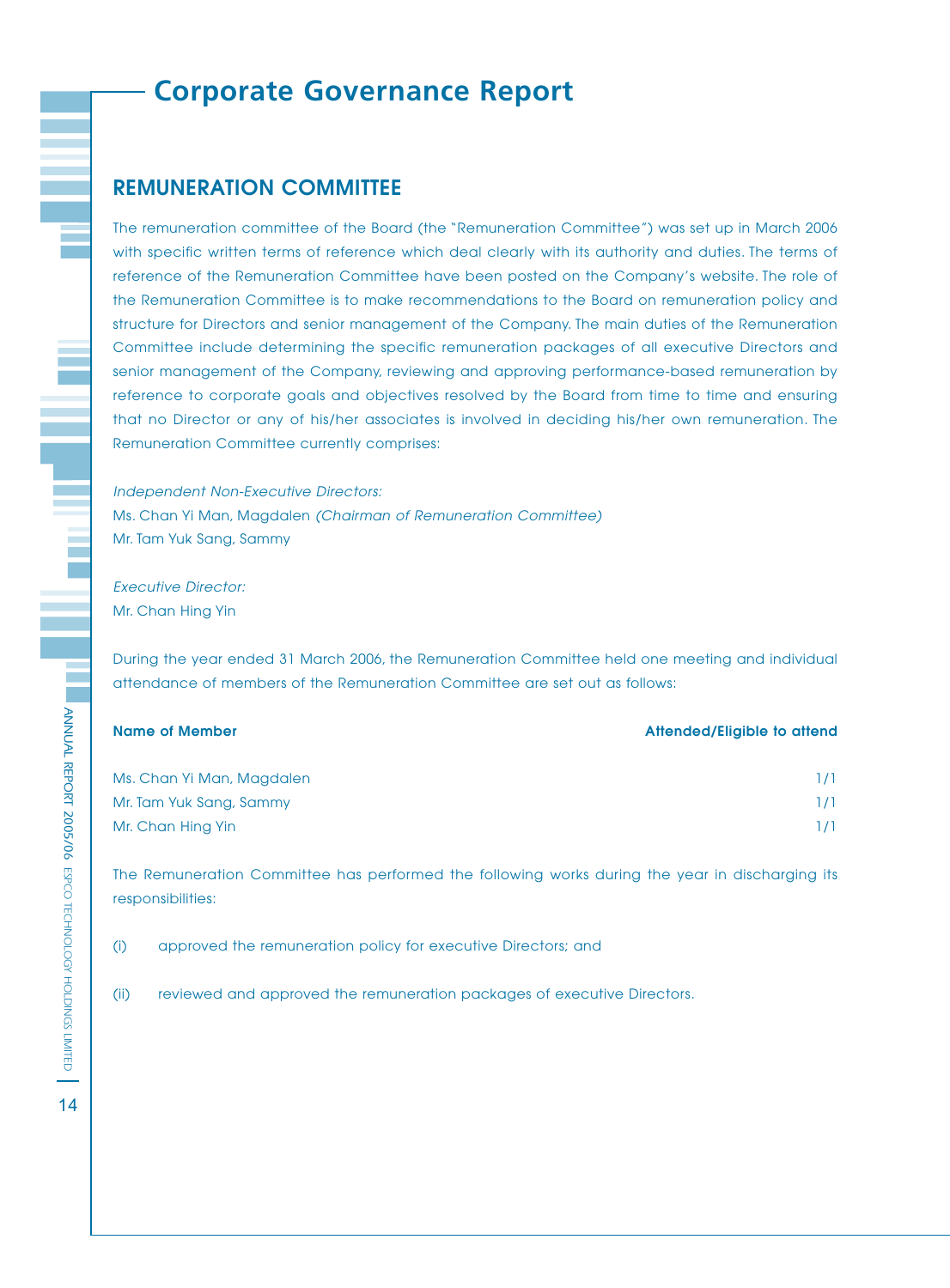#### **NOMINATION OF DIRECTORS**

*The Board has not set up a nomination committee for the appointment of Directors.*

*In accordance with the Company's Articles of Association, the Board is empowered at any time to appoint any person as a director either to fill a casual vacancy on the Board or as an addition to the existing Board. Any director so appointed shall retire and be eligible for re-election at the following annual general meeting. The criteria for selecting a director are mainly based on the candidate's quality which includes, but not limited to, his/her qualification, experience, professional knowledge, ethics and integrity. During the year ended 31 March 2006, no new director was appointed either to fill a casual vacancy or as an addition to the Board.*

#### **AUDITORS' REMUNERATION**

*During the year ended 31 March 2006, remuneration payable to the Company's auditors, Graham H. Y. Chan & Co. (including any entity that is under common control, ownership or management with the audit firm or any entity that a reasonable and informed third party having knowledge of all relevant information would reasonably conclude as part of the audit firm nationally or internationally), for audit and non-audit services provided to the Group is set out as follow:*

*HK\$'000*

*487*

| <b>Audit services</b> | 380 |
|-----------------------|-----|
| Non-audit services    | 107 |
|                       |     |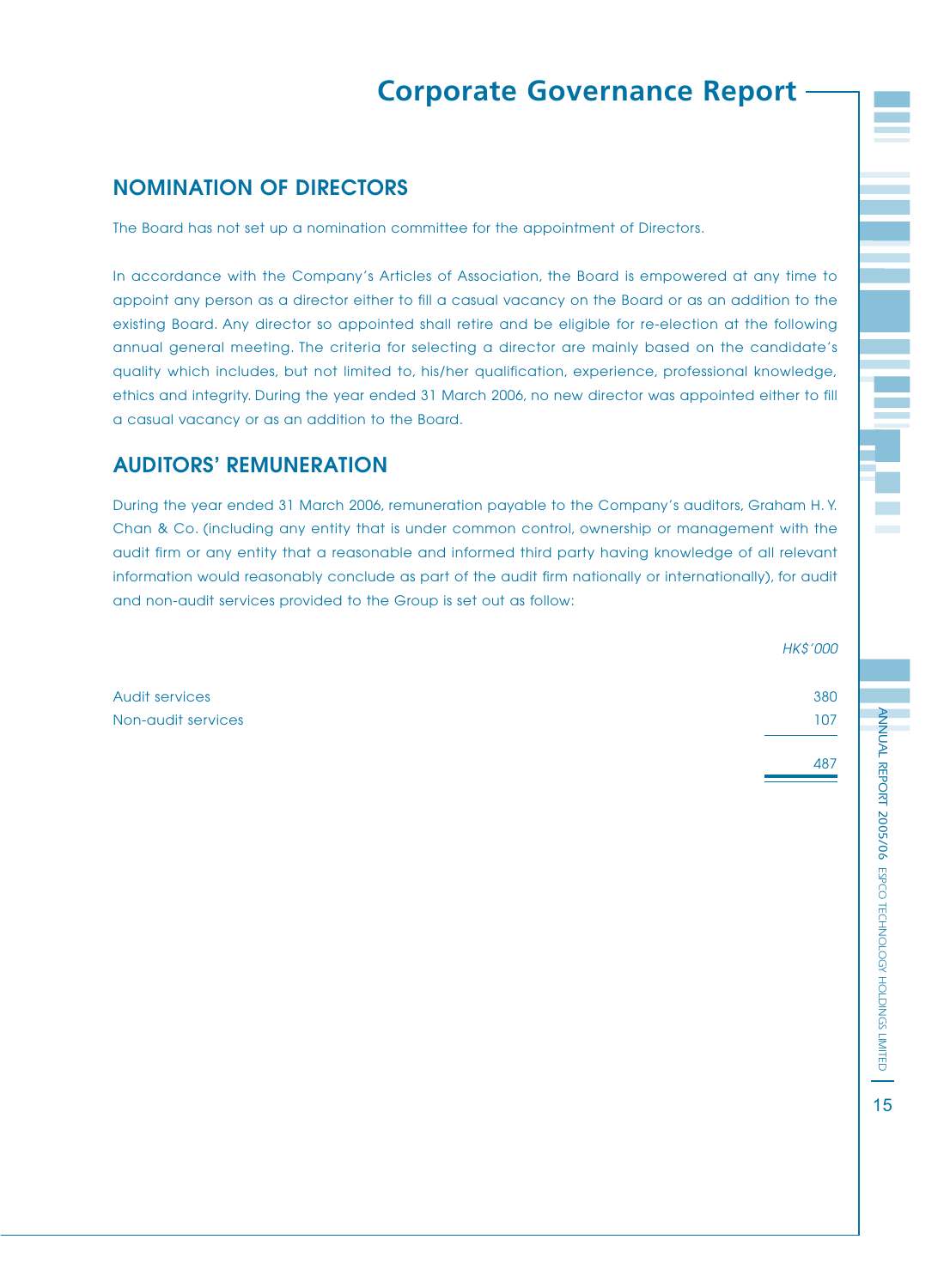#### **AUDIT COMMITTEE**

*The Board has established an audit committee (the "Audit Committee") with specific written terms of reference in compliance with the requirements set out in Rules 5.28 to 5.29 of the GEM Listing Rules. The terms of reference of the Audit Committee have been posted on the Company's website. The primary duties of the Audit Committee are (i) to review the Company's financial statements and provide advice and comments thereon to the Board; (ii) to oversee the financial reporting system and internal control procedures of the Group; and (iii) to monitor relationship with the Company's auditors. The Audit Committee currently comprises all three independent non-executive Directors, namely:*

*Mr. Tam Yuk Sang, Sammy (Chairman of Audit Committee) Mr. Lam Ping Cheung Ms. Chan Yi Man, Magdalen*

*Mr. Tam Yuk Sang, Sammy possesses the appropriate accounting professional qualification as required under rule 5.28 of the GEM Listing Rules.*

*During the year ended 31 March 2006, the Audit Committee held four meetings and individual attendance of members of the Audit Committee are set out as follows:*

# **Name of Member Attended/Eligible to attend**

| Mr. Tam Yuk Sang, Sammy   | 4/4 |
|---------------------------|-----|
| Mr. Lam Ping Cheung       | 3/4 |
| Ms. Chan Yi Man, Magdalen | 4/4 |

*The Audit Committee has performed the following works during the year in discharging its responsibilities:*

- *(i) reviewed the draft annual, interim and quarterly reports and related draft results announcements;*
- *(ii) together with other Directors, reviewed a report regarding the internal controls prepared by the internal finance department and discussed relevant issues covering financial, operational and compliance controls and risk management functions;*
- *(iii) reviewed the adoption of new accounting standards; and*
- *(iv) reviewed the terms of enactment of the external auditors.*

ī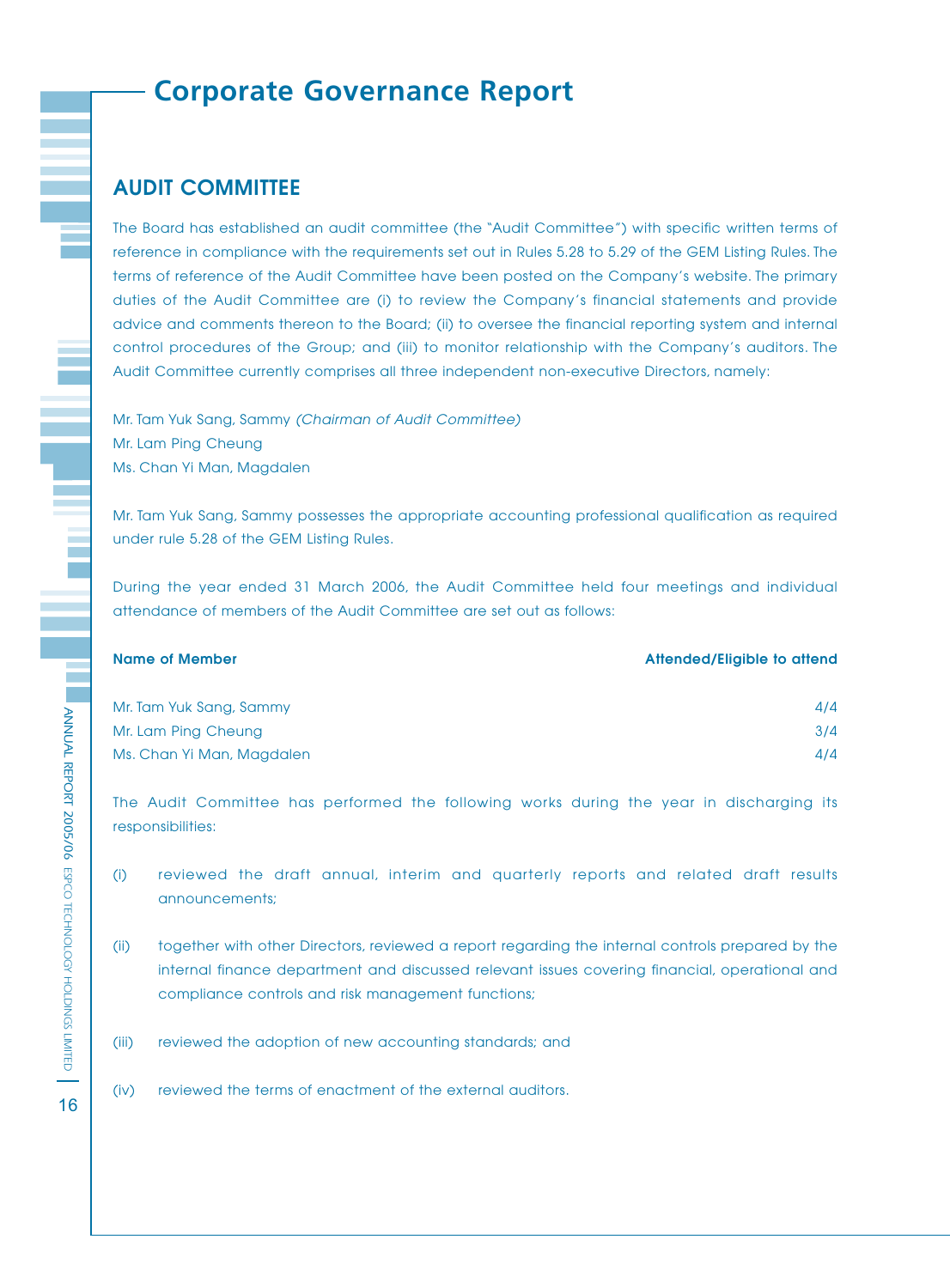#### **RESPONSIBILITY FOR PREPARATION OF FINANCIAL STATEMENTS**

*The Directors acknowledge their responsibility for preparing the financial statements of the Group. A statement by the Company's auditors about their reporting responsibilities in the auditors' report on the Group's financial statements is set out on page 24.*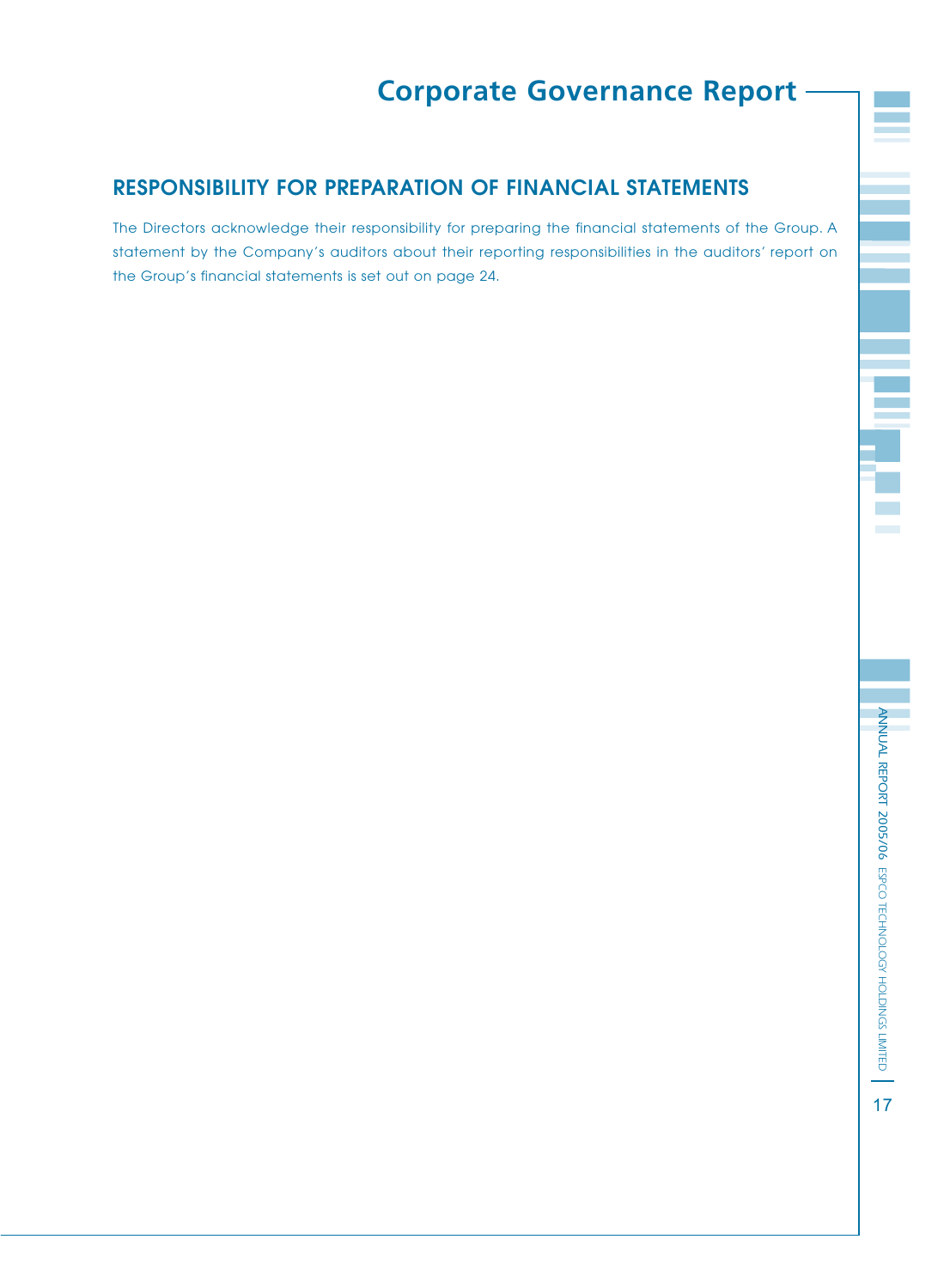*The Board have pleasure in submitting the report of the Board together with the audited financial statements of the Company for the year ended 31 March 2006.*

#### **PRINCIPAL ACTIVITIES**

*The principal activities of the Company during the year was investment holding and those of its subsidiaries are set out in note 18 to the financial statements.*

#### **RESULTS AND APPROPRIATIONS**

*The results of the Group for the year ended 31 March 2006 and the state of affairs of the Company and of the Group at that date are set out in the financial statements on pages 26 to 29.*

*A final dividend of HK0.9 cent per share in respect of the year ended 31st March 2005 was paid on 3rd August 2005. The Directors recommended the payment of a final dividend of HK0.9 cent per share in respect of the year ended 31 March 2006 to the shareholders whose names appear on the register of members on 26 July 2006. Total dividend declared for the year ended 31 March 2006 amounted to approximately HK\$3,214,000.*

#### **PROPERTY, PLANT AND EQUIPMENT**

*Details of movements in property, plant and equipment during the year are set out in note 16 to the financial statements.*

#### **SHARE CAPITAL**

*Details of movements in share capital of the Company during the year are set out in note 26 to the financial statements.*

#### **RESERVES**

*Details of movements in reserves of the Company and the Group during the year are set out in note 28 to the financial statements and in the consolidated statement of changes in equity on page 30 respectively.*

#### **FINANCIAL SUMMARY**

*A summary of the results and of the assets and liabilities of the Group for the last five financial years is set out on page 76.*

#### **MAJOR CUSTOMERS AND SUPPLIERS**

*In the year under review, sales to the Group's five largest customers accounted for 61% of the total revenue and sales to the largest customer included therein accounted for 20% of the Group's total revenue. Purchases from the Group's five largest suppliers accounted for 61% of the total purchases for the year and purchases from the largest supplier included therein accounted for 33%.*

Ė **COL** 

L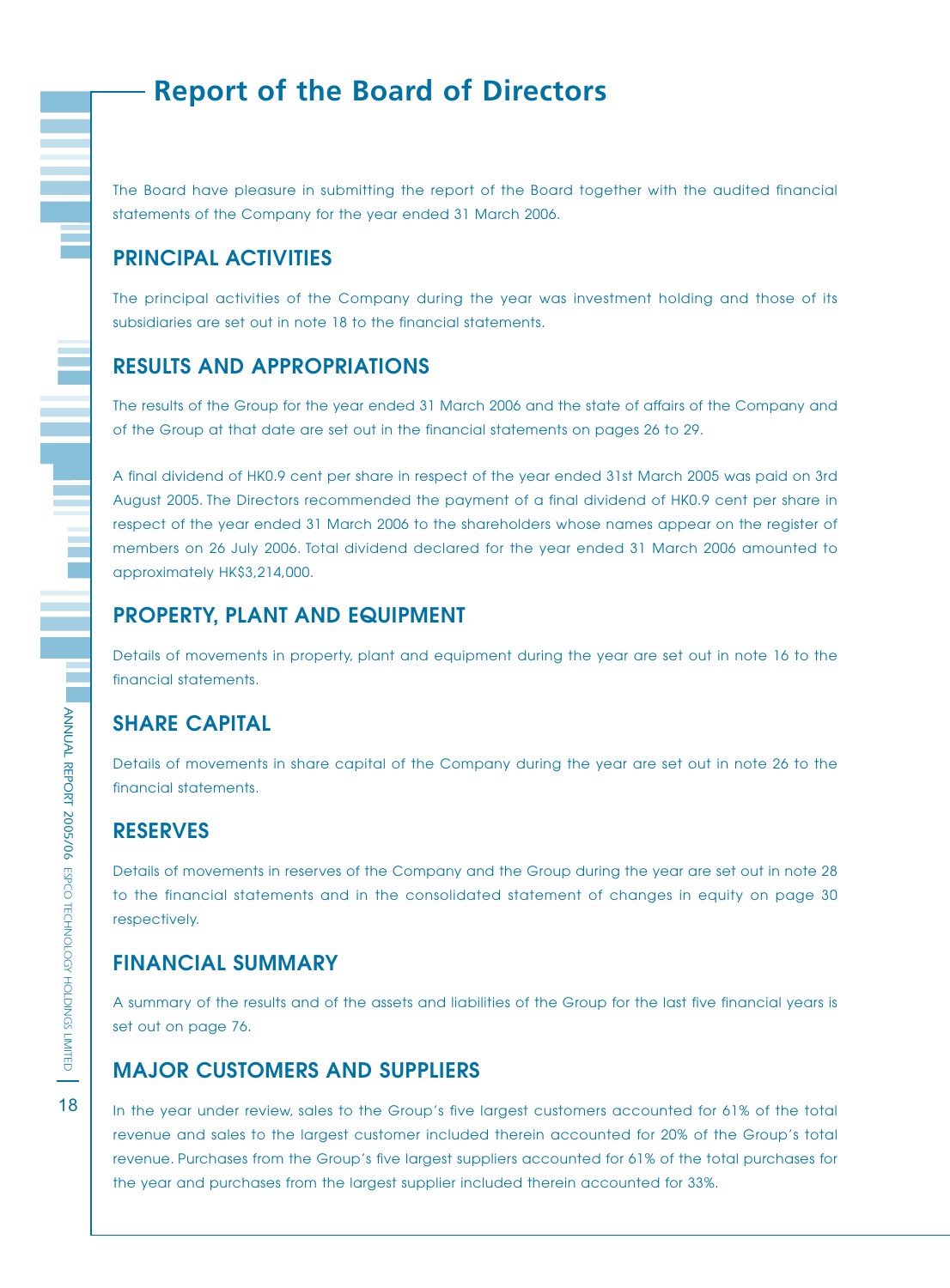*None of the directors of the Company or any of their associates or any shareholders (which, to the best knowledge of the directors, own more than 5% of the Company's issued share capital) had any beneficial interest in the Group's five largest customers or suppliers.*

#### **PRE-EMPTIVE RIGHTS**

*There is no provision for pre-emptive rights under the Company's Articles of Association or the Companies Law (Revised) of the Cayman Islands.*

#### **EMOLUMENT POLICY**

*The emolument policy of the employees of the Group is set up on the basis of their merit, qualifications and competence.*

*The emoluments of the Directors are decided, having regard to the Company's operating results, individual performance and comparable market statistics.*

*The Company has adopted a share option scheme as an incentive to the Directors and eligible employees. Details of the scheme are set out in note 27 to the financial statements.*

#### **DIRECTORS**

*The Directors who held office during the financial year and as at the date of this report were:*

*Executive directors: Mr. Chan Hing Yin (Chairman) Mr. Chan Hing Kai*

*Independent non-executive directors: Mr. Lam Ping Cheung Mr. Tam Yuk Sang, Sammy Ms. Chan Yi Man, Magdalen*

In accordance with Article 87 of the Company's Articles of Association, Mr. Tam Yuk Sang, Sammy will *retire from office by rotation and, being eligible, offer himself for re-election at the forthcoming annual general meeting. All other directors of the Company continue in office.*

*In accordance with the provisions of the Company's Articles of Association, at each annual general meeting one-third of the Directors for the time being, except for the chairman and managing director, shall retire from office by rotation and a retiring Director shall be eligible for re-election.*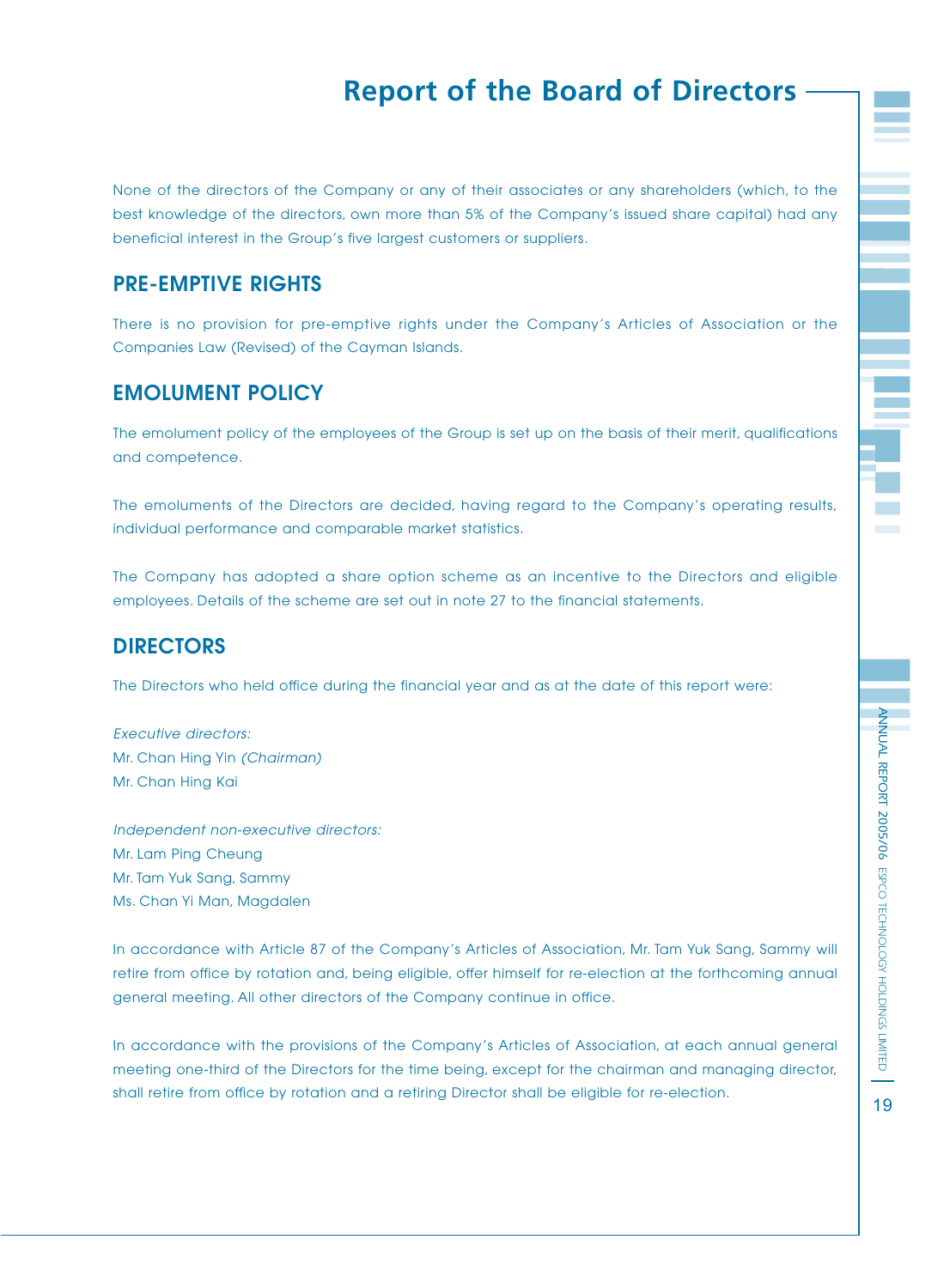*Each of the independent non-executive Directors, except for Mr. Lam Ping Cheung who has not given his annual confirmation of independence to the Company due to his personal reasons, has confirmed his/her independence to the Company pursuant to Rule 5.09 of the GEM Listing Rules and the Company considers the independent non-executive directors to be independent.*

#### **DIRECTORS AND SENIOR MANAGEMENT'S BIOGRAPHIES**

*Biographical details of the Directors and the senior management of the Company are set out on page 10 of the annual report.*

#### **DIRECTORS' SERVICE CONTRACTS**

*Each of the executive Directors has entered into a service contract with the Company for a fixed term of three years commencing from 23 September 2004, the listing date unless and until terminated by not less than three months' notice in writing served by either party on the other.*

*Each of the independent non-executive Directors has entered into a service contract with the Company for a fixed term of two years commencing from 23 September 2004, the listing date, unless and until terminated by not less than three months' notice in writing served by either party on the other.*

*Apart from the foregoing, no Director proposed for re-election at the forthcoming annual general meeting has a service contract with the Company or any of its subsidiaries which is not determinable within one year without payment of compensation, other than statutory compensation.*

#### **DIRECTORS' INTEREST IN CONTRACTS**

*Save as disclosed in note 34 to the financial statements, no contracts of significance in relation to the Group's business to which the Company, its holding company or any of its subsidiaries was a party and in which a director of the Company had a material interest, whether directly or indirectly, subsisted at the end of the year or at any time during the year.*

#### **CONTINUING CONNECTED TRANSACTION**

*Details of the continuing connected transactions under the GEM Listing Rules during the year are set out in note 34 to the financial statements. In accordance with the criteria set out in Rule 20.33 of the GEM Listing Rules, it is exempted from the reporting, announcement and independent shareholders' approval requirements of Chapter 20 of the GEM Listing Rules.*

#### **REMUNERATION OF DIRECTORS AND THE HIGHEST PAID EMPLOYEES**

*Details of the remuneration of the Directors and the highest paid employees of the Group are set out in notes 14 and 15 to the financial statements respectively.*

Ŧ ×

Ē

Ī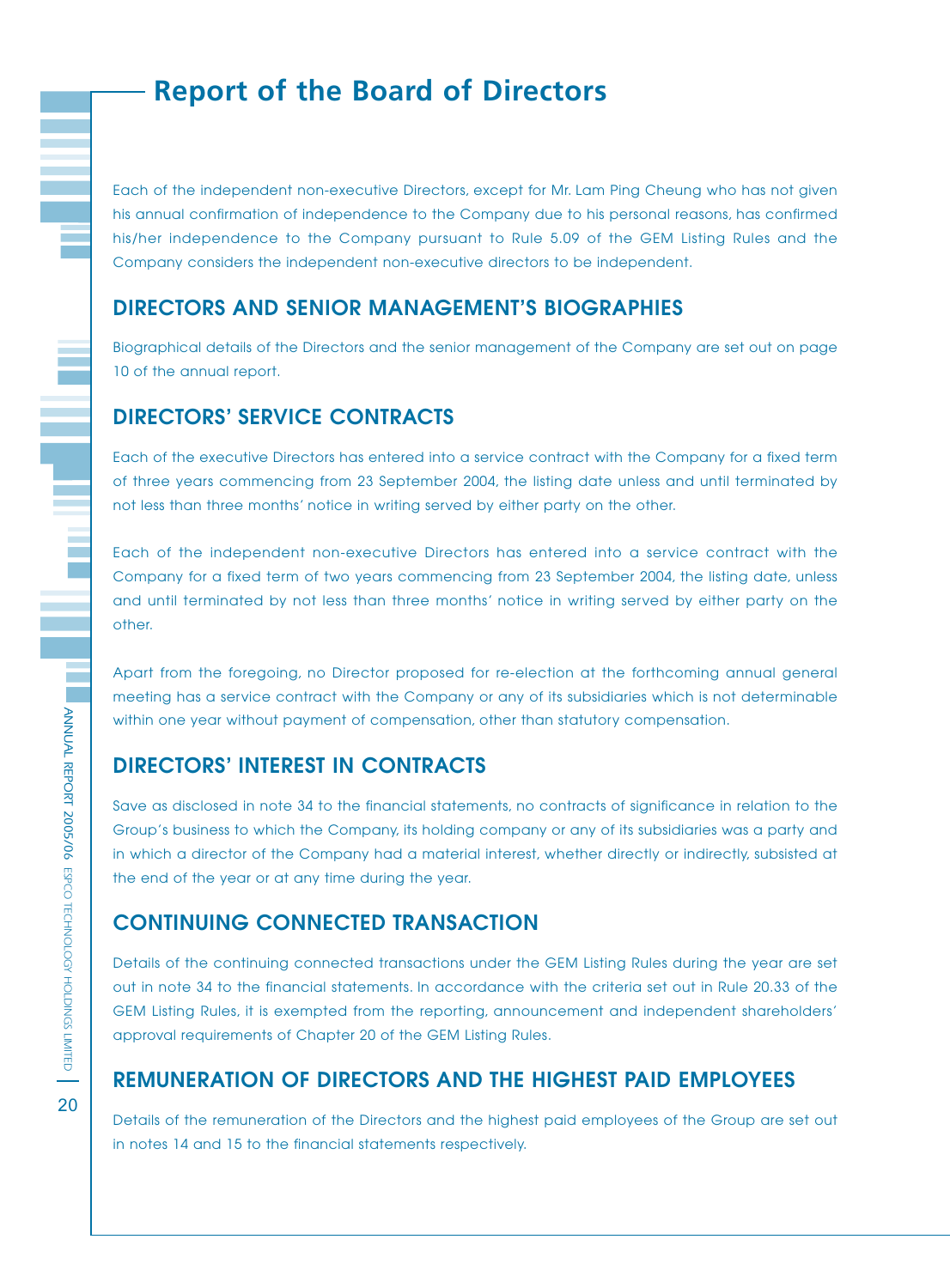#### **SHARE OPTION SCHEME**

*Pursuant to the written resolutions of the sole shareholder of the Company dated 6 September 2004, the Company has conditionally adopted the Share Option Scheme under which options to subscribe for the shares of the Company may be granted under the terms and conditions stipulated therein. The principal terms of the Share Option Scheme are summarised in the paragraph headed "Share Option Scheme" in Appendix 5 to the prospectus issued by the Company on 14 September 2004 in connection with its initial public offering of shares. As at 31 March 2006, no option was granted under the Share Option Scheme.*

#### **DIRECTORS AND CHIEF EXECUTIVES' INTERESTS AND SHORT POSITIONS IN SHARES, UNDERLYING SHARES AND DEBENTURES**

*As at 31 March 2006, the interests and short positions of the Directors and chief executives of the Company in the shares, underlying shares and debentures of the Company or its associated corporations (within the meaning of Part XV of the Securities and Futures Ordinance (the "SFO")) which were recorded in the register required to be kept under section 352 of the SFO, or which is otherwise notified to the Company and the Stock Exchange pursuant to Rules 5.46 to 5.67 of the GEM Listing Rules, were as follows:*

|                         |                           |                     | <b>Approximate</b><br>% of the issued |
|-------------------------|---------------------------|---------------------|---------------------------------------|
|                         |                           | <b>Number and</b>   | share capital of                      |
| <b>Name of Director</b> | <b>Nature of interest</b> | class of securities | the Company                           |
| Mr. Chan Hing Yin       | Interest of controlled    | 249,992,200         | 70%                                   |
|                         | corporation               | ordinary shares of  |                                       |
|                         |                           | $HK$0.01$ each      |                                       |
|                         |                           | (Note)              |                                       |

#### **Long positions in shares of the Company**

*Note: These shares are held by Osborne Pacific Limited ("Osborne") which is wholly and beneficially owned by Mr. Chan Hing Yin.*

*Save as disclosed above, as at 31 March 2006, none of the Directors or chief executives of the Company had any interests and short positions in the shares, underlying shares or debentures of the Company or its associated corporations (within the meaning of Part XV of the SFO) which were recorded in the register required to be kept under section 352 of the SFO, or which were required to be notified to the Company and the Stock Exchange pursuant to Rule 5.46 to 5.67 of the GEM Listing Rules.*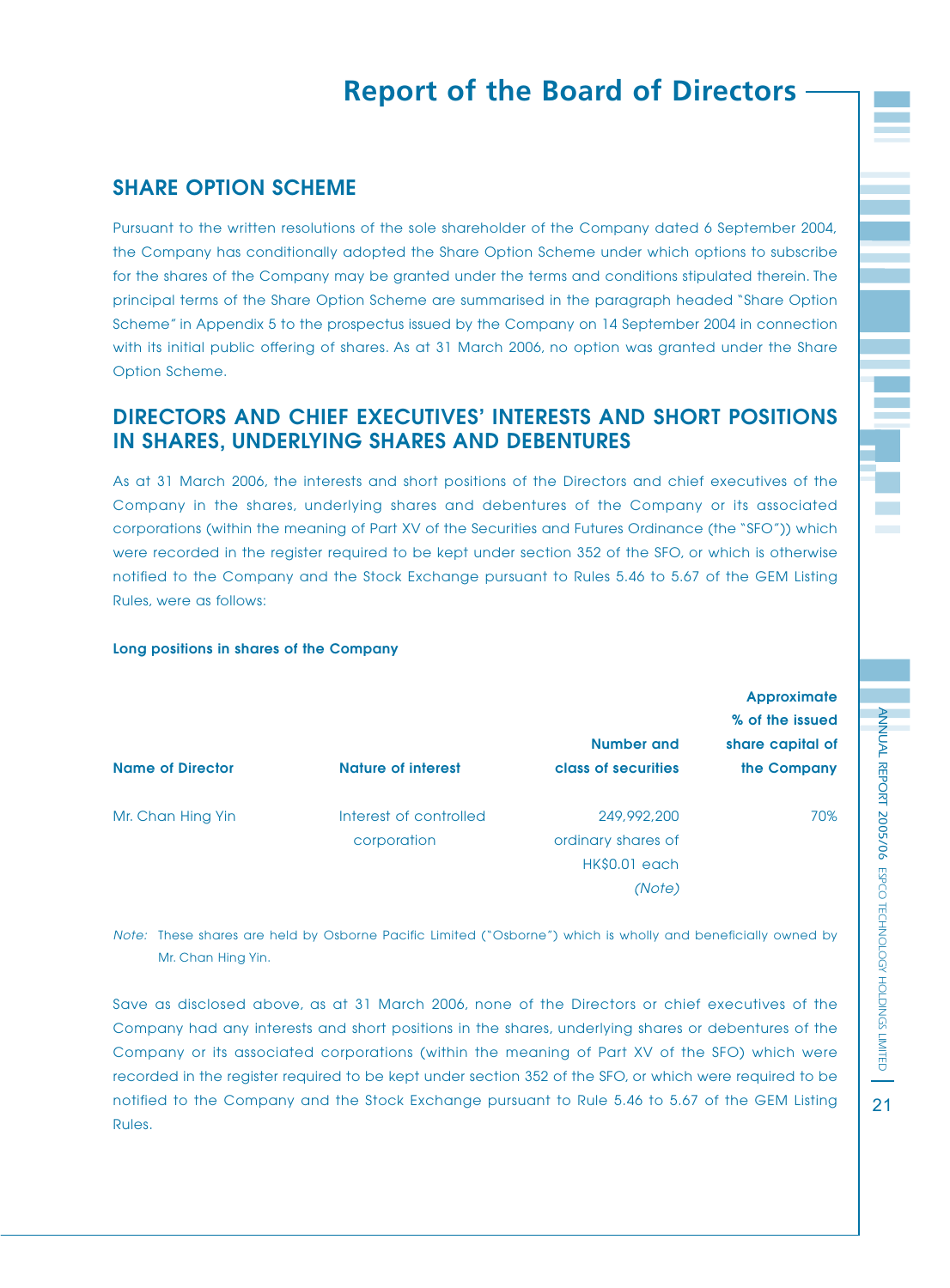#### **DIRECTORS' AND EMPLOYEES' RIGHTS TO ACQUIRE SHARES OR DEBENTURES**

*Save for the share options that may be granted under the share option scheme of the Company adopted on 6 September 2004 (the "Share Option Scheme"), none of the Directors or employees of the Group or their respective associates were granted by the Company or its subsidiaries the rights to acquire shares or debentures of the Company or any other body corporate, or had exercised any such rights as at 31 March 2006.*

#### **SUBSTANTIAL SHAREHOLDER**

*So far as is known to any Director or chief executive of the Company, as at 31 March 2006, the following person (other than the Directors and chief executives of the Company whose interests are set out in the section "Directors' and chief executives' interests and short positions in shares, underlying shares and debentures" above) had an interest or short position in the shares or underlying shares of the Company which were recorded in the register required to be kept under Section 336 of the SFO:*

| Name of shareholder  | <b>Nature of</b><br><b>interest</b> | <b>Number and class</b><br>of securities | <b>Approximate</b><br>% of the issued<br>share capital of<br>the Company |
|----------------------|-------------------------------------|------------------------------------------|--------------------------------------------------------------------------|
| Osborne              | <b>Beneficial</b>                   | 249,992,200                              | 70%                                                                      |
|                      | owner                               | shares (Note 1)                          |                                                                          |
| Chan, Selma (Note 2) | <b>Family interest</b>              | 249,992,200                              | 70%                                                                      |
|                      | of controlled                       | shares (Note 2)                          |                                                                          |
|                      | corporation                         |                                          |                                                                          |

#### **Long position in shares of the Company**

*Note:*

*(1) These shares are held by Osborne which is wholly and beneficially owned by Mr. Chan Hing Yin.*

*(2) These were the same shares held by Osborne. As Ms. Chan, Selma is the spouse of Mr. Chan Hing Yin, she is deemed to have interests in the shares held by Osborne, which is wholly and beneficially owned by Mr. Chan Hing Yin.*

*Save as disclosed above, as at 31 March 2006, the Company had not been notified of any other person (other than the Directors or chief executives of the Company) who had an interest or short position in the shares or underlying shares of the Company which were required to be kept under Section 336 of the SFO.*

Ē

i<br>F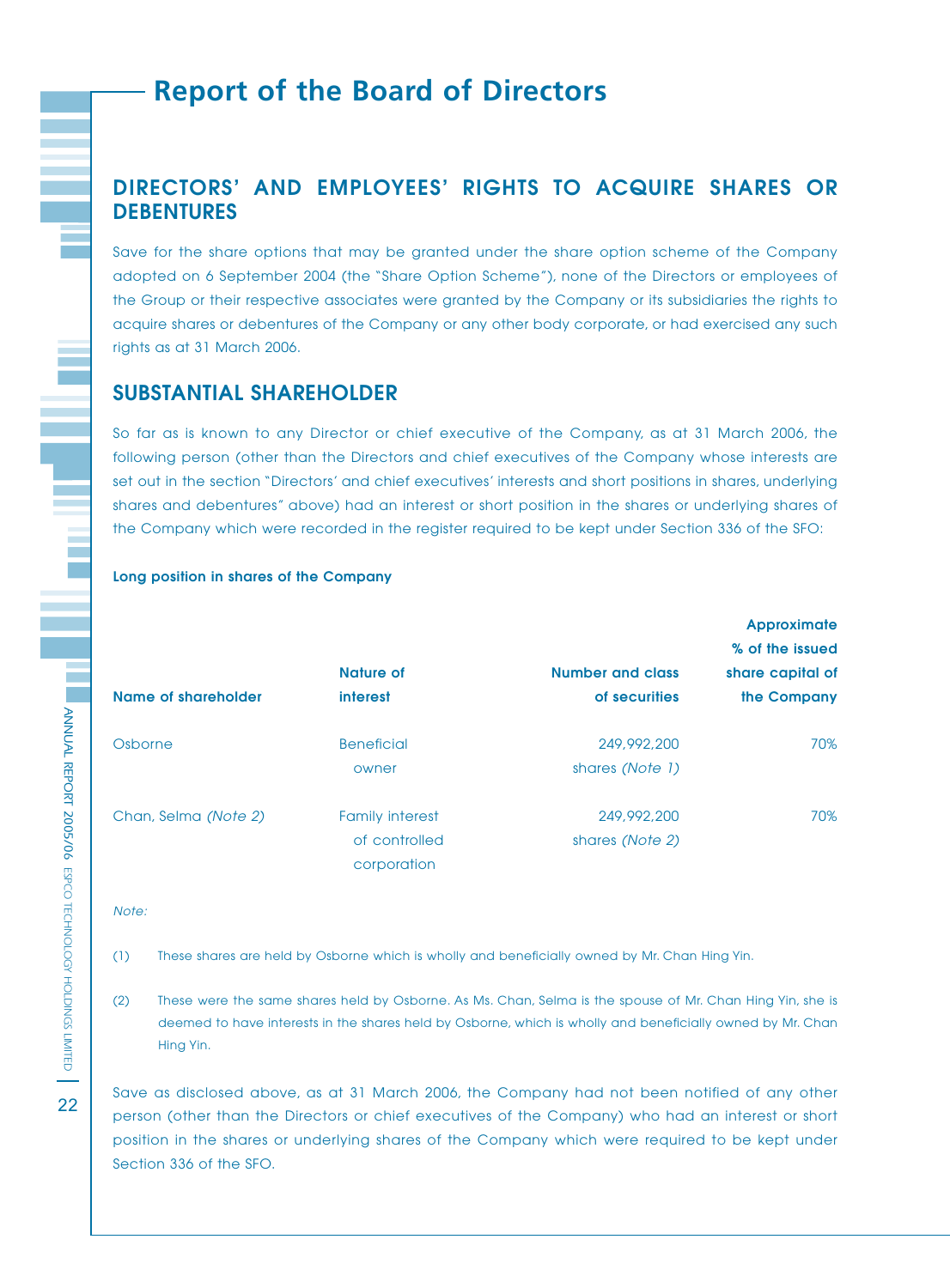#### **COMPETING INTEREST**

*None of the directors or the management shareholders of the Company or their respective associates (as defined in the GEM Listing Rules) had an interest in a business which competes or may compete with the business of the Group during the year under review.*

#### **COMPLIANCE ADVISER'S INTERESTS**

*Pursuant to the agreement dated 30 September 2005 entered into between the Company and Barits (Hong Kong) Limited ("Barits"), Barits has been appointed as the compliance adviser of the Company as required under the GEM Listing Rules at a fee for the period from 1 October 2005 to 31 March 2007 or until the aforesaid agreement is terminated in accordance with the terms and conditions set out therein.*

*None of Barits, its directors, employees or associates (as defined in the GEM Listing Rules) had any interests in the securities of the Company or any member of the Group, or had any rights to subscribe for or to nominate persons to subscribe for the securities of the Company or any member of the Group as at 31 March 2006.*

#### **PURCHASE, SALE OR REDEMPTION OF SHARES**

*During the year ended 31 March 2006, neither the Company nor any of its subsidiaries had purchased, sold or redeemed any of the Shares.*

#### **CLOSURE OF REGISTER OF MEMBERS**

*The register of members of the Company will be closed from 24 July 2006 to 26 July 2006, both days inclusive, during which period no share transfers will be registered. All transfers of shares accompanied by the relevant share certificates must be lodged with the Company's branch share registrar in Hong Kong, Tricor Investor Services Limited, at 26th Floor, Tesbury Centre, 28 Queen's Road East, Wanchai, Hong Kong no later than 4:30 p.m. on 21 July 2006.*

#### **AUDITORS**

*A resolution to re-appoint the retiring auditors, Graham H. Y. Chan & Co., is to be proposed at the forthcoming annual general meeting.*

*On behalf of the Board*

**Chan Hing Yin** *Chairman*

*Hong Kong 26 June 2006*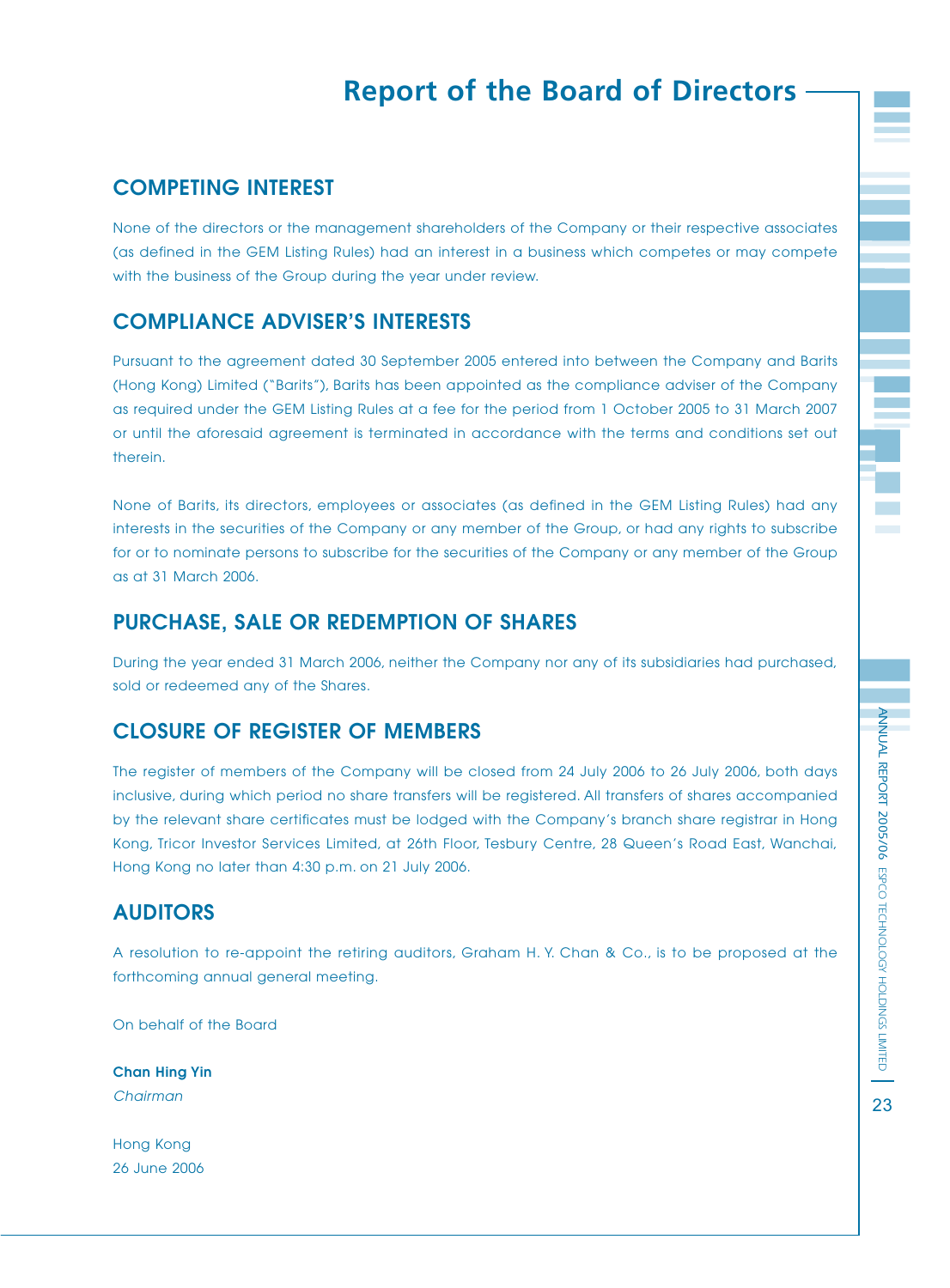## **Report of the Auditors**



**GRAHAM H.Y. CHAN & CO. CERTIFIED PUBLIC ACCOUNTANTS HONG KONG** 

**AUDITORS' REPORT TO THE SHAREHOLDERS OF ESPCO TECHNOLOGY HOLDINGS LIMITED**

*(incorporated in the Cayman Islands with limited liability)*

*We have audited the financial statements set out on pages 26 to 75 which have been prepared in accordance with accounting principles generally accepted in Hong Kong.*

#### **RESPECTIVE RESPONSIBILITIES OF DIRECTORS AND AUDITORS**

*The Company's directors are responsible for the preparation of financial statements which give a true and fair view. In preparing financial statements which give a true and fair view it is fundamental that appropriate accounting policies are selected and applied consistently.*

*It is our responsibility to form an independent opinion, based on our audit, on those financial statements and to report our opinion solely to you, as a body, and for no other purpose. We do not assume responsibility towards or accept liability to any other person for the contents of this report.*

#### **BASIS OF OPINION**

*We conducted our audit in accordance with Hong Kong Standards on Auditing issued by the Hong Kong Institute of Certified Public Accountants. An audit includes examination, on a test basis, of evidence relevant to the amounts and disclosures in the financial statements. It also includes an assessment of the significant estimates and judgements made by the directors in the preparation of the financial statements, and of whether the accounting policies are appropriate to the circumstances of the Company and the Group, consistently applied and adequately disclosed.*

*We planned and performed our audit so as to obtain all the information and explanations which we considered necessary in order to provide us with sufficient evidence to give reasonable assurance as to whether the financial statements are free from material misstatement. In forming our opinion we also evaluated the overall adequacy of the presentation of information in the financial statements. We believe that our audit provides a reasonable basis for our opinion.*

i<br>D

i<br>E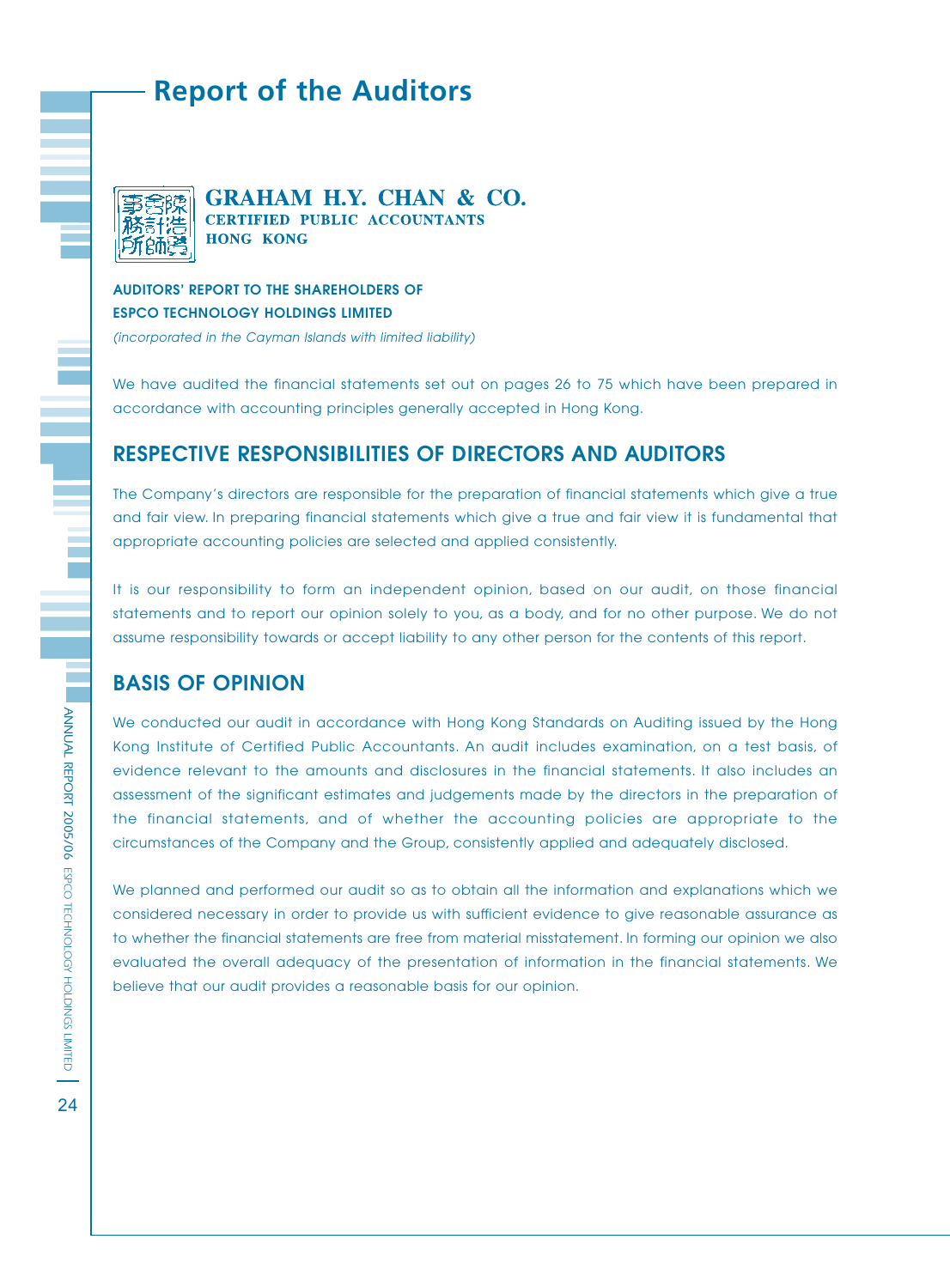## **Report of the Auditors**

#### **OPINION**

*In our opinion, the financial statements give a true and fair view of the state of affairs of the Company and of the Group as at 31 March 2006 and of the profit and cash flows of the Group for the year then ended and have been properly prepared in accordance with the disclosure requirements of the Hong Kong Companies Ordinance.*

**Graham H. Y. Chan & Co.**

*Certified Public Accountants (Practising)*

*Hong Kong, 26 June 2006*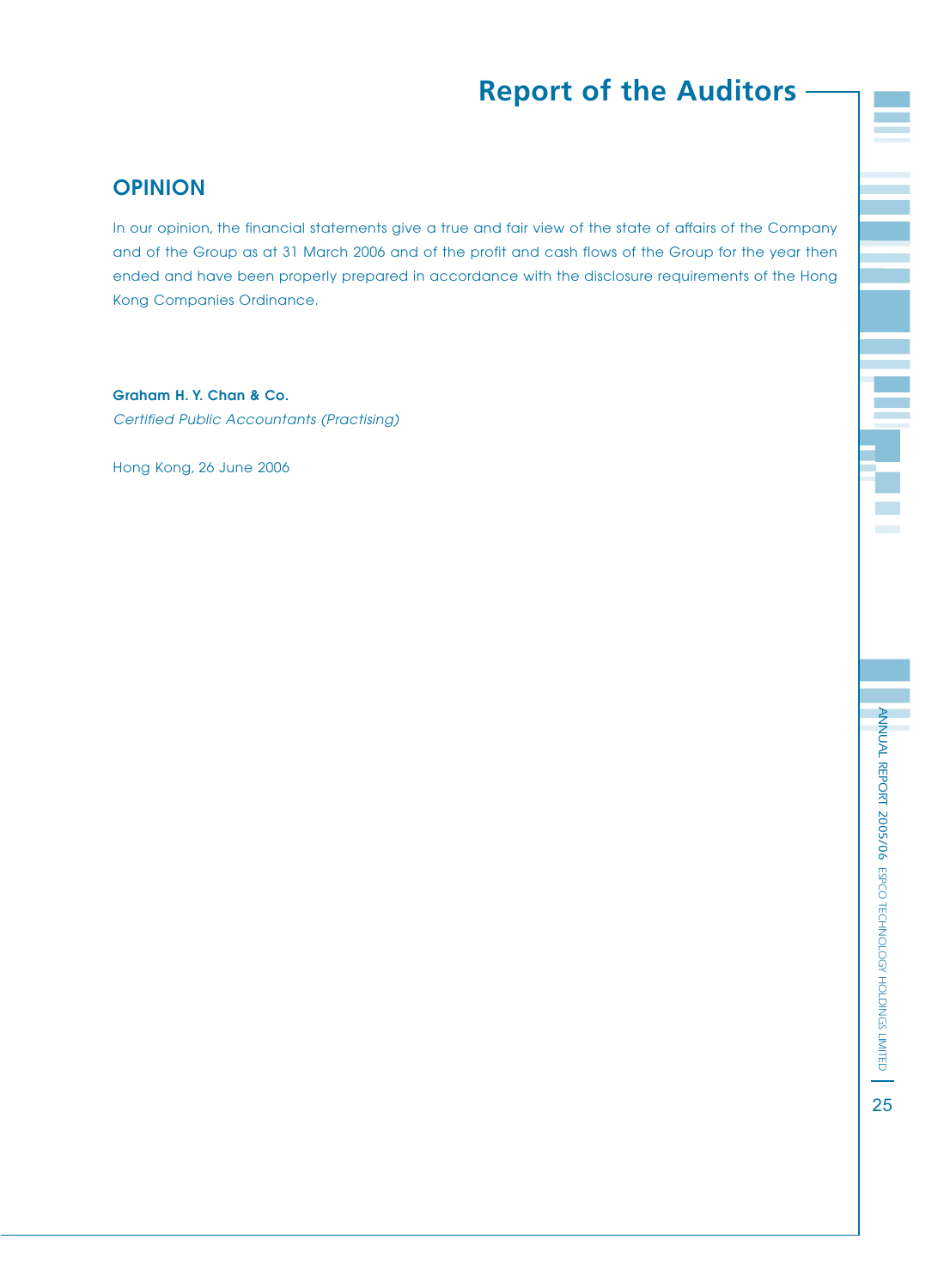## **Consolidated Income Statement**

*For the year ended 31 March 2006*

|                                                                                                                | <b>Note</b>                | 2006<br><b>HK\$'000</b>  | 2005<br>HK\$'000              |
|----------------------------------------------------------------------------------------------------------------|----------------------------|--------------------------|-------------------------------|
|                                                                                                                |                            |                          | (restated)                    |
| Revenue                                                                                                        | $\overline{5}$             | 402,429                  | 388,860                       |
| Cost of sales                                                                                                  |                            | (379, 359)               | (368, 617)                    |
| Gross profit                                                                                                   |                            | 23,070                   | 20,243                        |
| Other income                                                                                                   | $\boldsymbol{7}$           | 391                      | 885                           |
| Selling and distribution expenses<br>Administrative expenses<br>Surplus arising from revaluation of properties |                            | (659)<br>(14,089)<br>316 | (855)<br>(11, 467)<br>1,183   |
| Operating profit                                                                                               | $\boldsymbol{\mathcal{S}}$ | 9,029                    | 9,989                         |
| <b>Finance costs</b>                                                                                           | 9                          | (400)                    | (207)                         |
| Profit before taxation                                                                                         |                            | 8,629                    | 9,782                         |
| Taxation                                                                                                       | 10                         | (116)                    | (558)                         |
| Profit attributable to the shareholders                                                                        | 11                         | 8,513                    | 9,224                         |
| <b>Dividends</b>                                                                                               | 12                         | 3,214                    | 4,285                         |
| Earnings per share                                                                                             | 13                         | <b>HK Cents</b>          | <b>HK Cents</b><br>(restated) |
| <b>Basic</b>                                                                                                   |                            | 2.38                     | 2.97                          |

F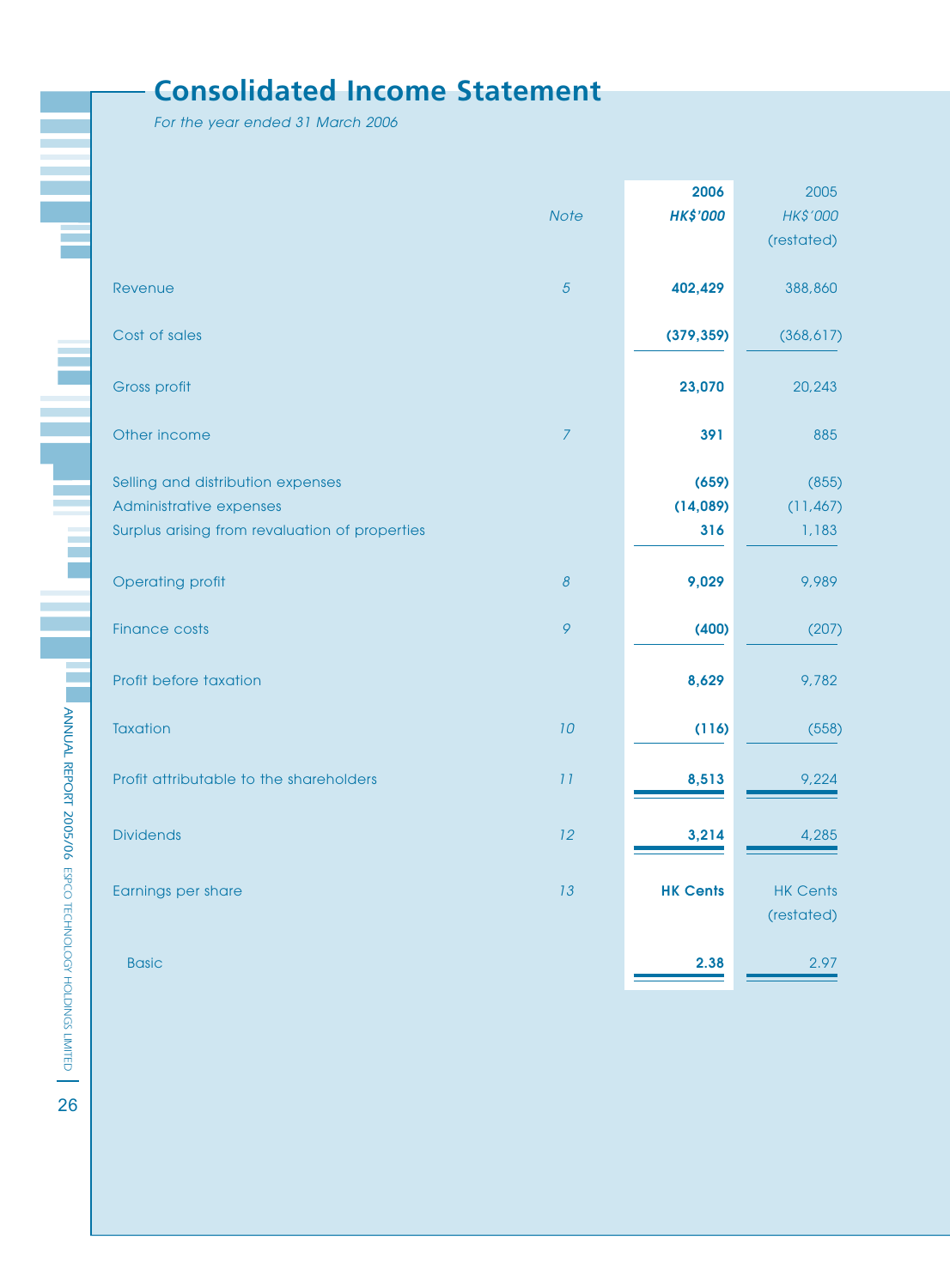## **Consolidated Balance Sheet**

*As at 31 March 2006*

|                                                   |             | 2006            | 2005       |                                                        |
|---------------------------------------------------|-------------|-----------------|------------|--------------------------------------------------------|
|                                                   | <b>Note</b> | <b>HK\$'000</b> | HK\$'000   |                                                        |
|                                                   |             |                 | (restated) |                                                        |
|                                                   |             |                 |            |                                                        |
| <b>Non-current assets</b>                         |             |                 |            |                                                        |
| Property, plant and equipment                     | 16          | 26,787          | 20,021     |                                                        |
| Prepaid land lease premium                        | 17          | 1,445           | 1,439      |                                                        |
| Trade and other receivables                       | 20          | 2,452           |            |                                                        |
| Deferred tax assets                               | 25          | 200             | 220        |                                                        |
|                                                   |             |                 |            |                                                        |
|                                                   |             | 30,884          | 21,680     |                                                        |
|                                                   |             |                 |            |                                                        |
| <b>Current assets</b>                             |             |                 |            |                                                        |
| Prepaid land lease premium                        | 17          | 31              | 30         |                                                        |
| Inventories                                       | 19          | 20,672          | 13,335     |                                                        |
| Trade and other receivables                       | 20          | 43,543          | 54,157     |                                                        |
| <b>Bank balances and cash</b>                     | 21          | 15,647          | 11,410     |                                                        |
|                                                   |             |                 |            |                                                        |
|                                                   |             | 79,893          | 78,932     |                                                        |
| <b>Current liabilities</b>                        |             |                 |            |                                                        |
| Trade and other payables                          | 22          | 17,635          | 18,123     |                                                        |
| Amounts due to directors                          | 23          |                 | 62         |                                                        |
| Interest-bearing borrowings - due within one year | 24          | 5,328           | 4,845      |                                                        |
| Tax payable                                       |             | 1,046           | 893        |                                                        |
|                                                   |             |                 |            |                                                        |
|                                                   |             | 24,009          | 23,923     |                                                        |
|                                                   |             |                 |            |                                                        |
| <b>Net current assets</b>                         |             | 55,884          | 55,009     |                                                        |
|                                                   |             |                 |            |                                                        |
| <b>Total assets less current liabilities</b>      |             | 86,768          | 76,689     |                                                        |
| <b>Non-current liabilities</b>                    |             |                 |            |                                                        |
| Interest-bearing borrowings - due after one year  | 24          | 3,127           | 477        |                                                        |
| Deferred tax liabilities                          | 25          | 911             | 552        |                                                        |
|                                                   |             |                 |            |                                                        |
|                                                   |             | 4,038           | 1,029      |                                                        |
|                                                   |             |                 |            | ANNUAL REPORT 2005/06 ESPCO TECHNOLOGY HOLDINGS LIMITE |
| <b>Net assets</b>                                 |             | 82,730          | 75,660     |                                                        |

ANNUAL REPORT 2005/06 ESPCO TECHNOLOGY HOLDINGS LIMITED **27ESPORT 2005/06 ESPCO TECHNOLOGY ANNUAL REPORT 2005/06**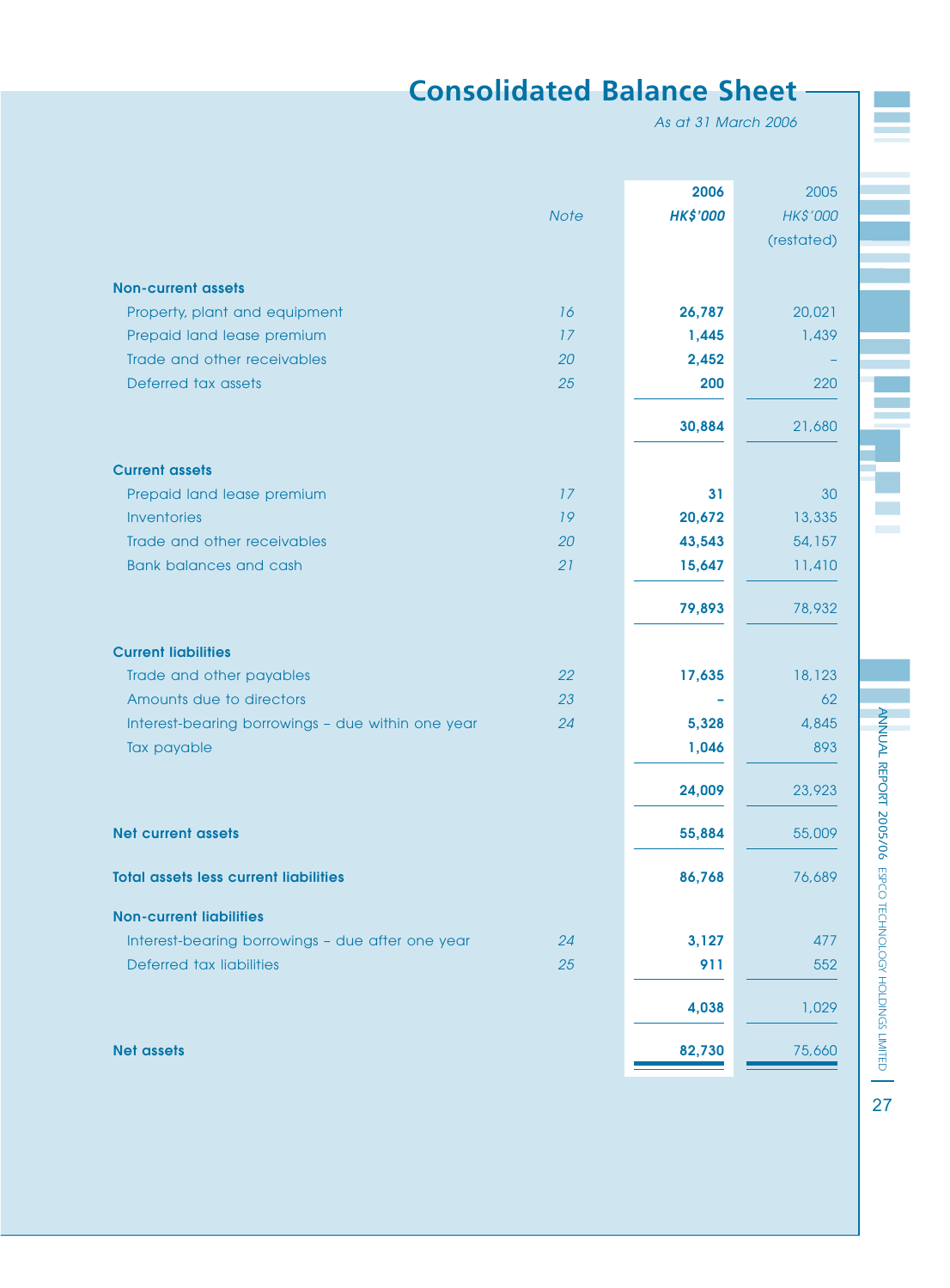## **Consolidated Balance Sheet**

*As at 31 March 2006*

|                                     |             | 2006            | 2005            |
|-------------------------------------|-------------|-----------------|-----------------|
|                                     | <b>Note</b> | <b>HK\$'000</b> | <b>HK\$'000</b> |
|                                     |             |                 | (restated)      |
|                                     |             |                 |                 |
| <b>Capital and reserves</b>         |             |                 |                 |
| Share capital                       | 26          | 3,571           | 3,571           |
| <b>Reserves</b>                     |             | 79,159          | 72,089          |
|                                     |             |                 |                 |
| Total equity attributable to equity |             |                 |                 |
| shareholders of the Company         |             | 82,730          | 75,660          |

*The financial statements on pages 26 to 75 were approved and authorised for issue by the board of directors on 26 June 2006 and are signed on its behalf by:*

**Chan Hing Yin Chan Hing Kai** *Director Director*

ī

Ŧ

<u>Time</u>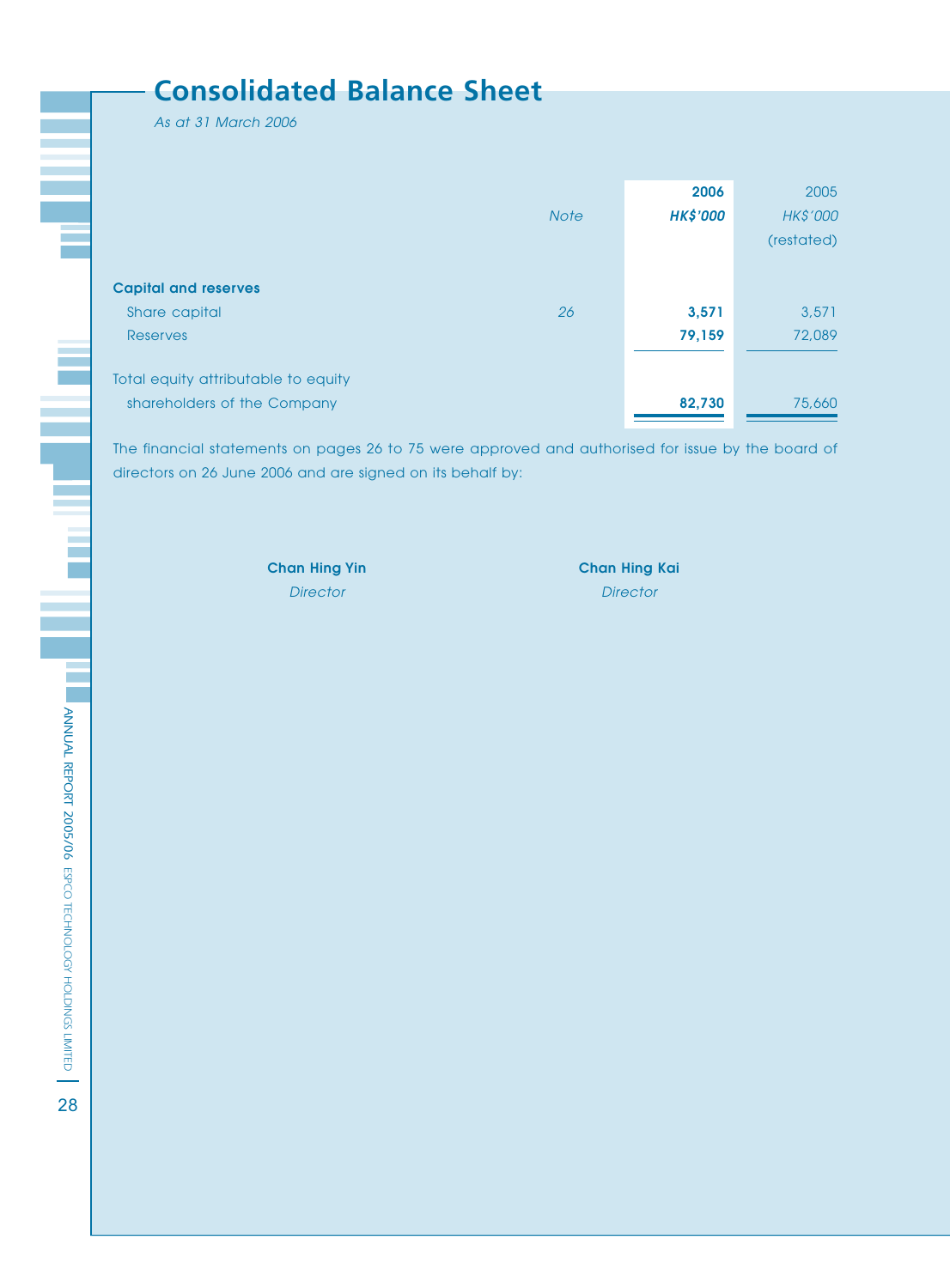|                                                                                       | <b>Balance Sheet</b><br>As at 31 March 2006 |                         |                   |                                |
|---------------------------------------------------------------------------------------|---------------------------------------------|-------------------------|-------------------|--------------------------------|
|                                                                                       | <b>Note</b>                                 | 2006<br><b>HK\$'000</b> | 2005<br>HK\$'000  |                                |
| <b>Non-current assets</b><br>Investments in subsidiaries                              | 18                                          | 23,153                  | 17,252            |                                |
| <b>Current assets</b><br>Deposits and prepayments<br><b>Bank balance and cash</b>     |                                             | 93<br>$\mathbf{3}$      | 87<br>2,303       |                                |
| <b>Current liabilities</b><br>Amounts due to directors<br>Other payables and accruals |                                             | 96<br>95                | 2,390<br>62<br>36 |                                |
|                                                                                       |                                             | 95                      | 98                |                                |
| <b>Net current assets</b><br><b>Net assets</b>                                        |                                             | ı.<br>23,154            | 2,292<br>19,544   |                                |
| <b>Capital and reserves</b><br>Share capital<br><b>Reserves</b>                       | 26<br>28                                    | 3,571<br>19,583         | 3,571<br>15,973   | ANNUAL REPORT 2005/06 ESPCO TE |
|                                                                                       |                                             | 23,154                  | 19,544            |                                |

**Chan Hing Yin Chan Hing Kai**

*Director Director*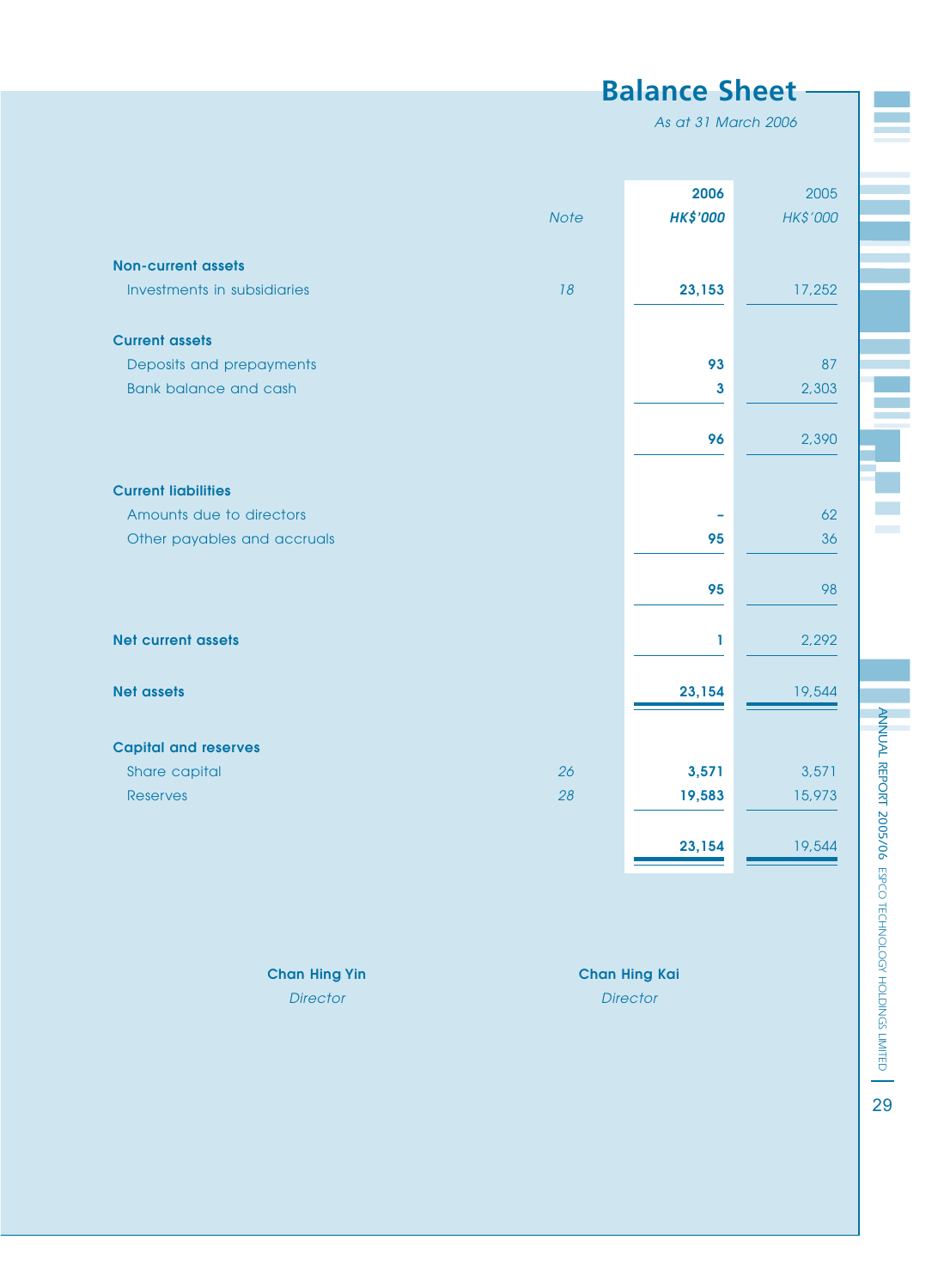## **Consolidated Statement of Changes in Equity**

*For the Year Ended 31 March 2006*

|                                                                                                                                                                                                              | <b>Issued</b><br>share<br>capital<br>HK\$'000 | <b>Share</b><br>premium<br>HK\$'000 | <b>Exchange</b><br>reserve<br>HK\$'000 | Capital<br>reserve<br>HK\$'000<br>(note<br>28(iv) | Revalu-<br>ation<br>reserve<br>HK\$'000 | <b>Statutory</b><br>surplus<br>reserve<br>HK\$'000<br>(note<br>28(i) | <b>Statutory</b><br>welfare<br>fund<br>HK\$'000<br>(note<br>28(ii)) | <b>Statutory</b><br>general<br>reserve<br>HK\$'000<br>(note<br>28(iii)) | <b>Retained</b><br>profits<br>HK\$'000 | Total<br>HK\$'000                      |
|--------------------------------------------------------------------------------------------------------------------------------------------------------------------------------------------------------------|-----------------------------------------------|-------------------------------------|----------------------------------------|---------------------------------------------------|-----------------------------------------|----------------------------------------------------------------------|---------------------------------------------------------------------|-------------------------------------------------------------------------|----------------------------------------|----------------------------------------|
| At 1 April 2004                                                                                                                                                                                              |                                               |                                     |                                        |                                                   |                                         |                                                                      |                                                                     |                                                                         |                                        |                                        |
| As originally stated<br>Effect of adoption of<br>HKAS 17                                                                                                                                                     |                                               | 3,000                               | 25                                     | 13,463                                            | 9,652<br>(4,661)                        | 325                                                                  | 162                                                                 |                                                                         | 27,861<br>1,883                        | 54,488<br>(2,778)                      |
|                                                                                                                                                                                                              |                                               |                                     |                                        |                                                   |                                         |                                                                      |                                                                     |                                                                         |                                        |                                        |
| As restated                                                                                                                                                                                                  |                                               | 3,000                               | 25                                     | 13,463                                            | 4,991                                   | 325                                                                  | 162                                                                 |                                                                         | 29,744                                 | 51,710                                 |
| Change in equity for 2005<br>Deficit arising from revaluation<br>of properties<br>Deferred tax credit arising from                                                                                           |                                               |                                     |                                        |                                                   | (311)                                   |                                                                      |                                                                     |                                                                         |                                        | (311)                                  |
| revaluation of properties<br>Exchange differences arising<br>from translation of financial                                                                                                                   |                                               |                                     |                                        |                                                   | 86                                      |                                                                      |                                                                     |                                                                         |                                        | 86                                     |
| statements of overseas subsidiaries                                                                                                                                                                          |                                               |                                     | (21)                                   |                                                   |                                         |                                                                      |                                                                     |                                                                         |                                        | (21)                                   |
| Net expenses directly<br>recognised in equity<br>Profit for the year                                                                                                                                         |                                               |                                     | (21)                                   |                                                   | (225)                                   |                                                                      |                                                                     |                                                                         | 9,224                                  | (246)<br>9,224                         |
| Total income and expenses<br>for the year<br>Placing of shares<br>Placing and listing expenses<br><b>Capitalisation issues</b><br>Transfer to statutory reserves<br>(Note 28(iii))<br>Dividends - 2004 final | 964<br>2,607                                  | 26,036<br>(7, 457)<br>(2,607)       | (21)                                   |                                                   | (225)<br>$\overline{\phantom{a}}$       |                                                                      |                                                                     | 485                                                                     | 9,224<br>÷<br>(485)<br>(3,500)         | 8,978<br>27,000<br>(7, 457)<br>(3,500) |
| Dividends - 2005 interim                                                                                                                                                                                     |                                               |                                     |                                        |                                                   |                                         |                                                                      |                                                                     |                                                                         | (1,071)                                | (1,071)                                |
| At 31 March 2005, as restated                                                                                                                                                                                | 3,571                                         | 18,972                              | 4                                      | 13,463                                            | 4,766                                   | 325                                                                  | 162                                                                 | 485                                                                     | 33,912                                 | 75,660                                 |
| At 1 April 2005<br>As originally stated<br>Effect of adoption of HKAS 17                                                                                                                                     | 3,571                                         | 18,972                              | 4                                      | 13,463                                            | 9,151<br>(4, 385)                       | 325                                                                  | 162                                                                 | 485                                                                     | 31,535<br>2,377                        | 77,668<br>(2,008)                      |
| As restated                                                                                                                                                                                                  | 3,571                                         | 18,972                              | 4                                      | 13,463                                            | 4,766                                   | 325                                                                  | 162                                                                 | 485                                                                     | 33,912                                 | 75,660                                 |
| Change in equity for 2006<br>Surplus arising from revaluation<br>of properties                                                                                                                               |                                               |                                     |                                        |                                                   | 2,254                                   |                                                                      |                                                                     |                                                                         |                                        | 2,254                                  |
| Deferred tax charge arising from<br>revaluation of properties (Note 25)<br>Exchange differences arising                                                                                                      |                                               |                                     |                                        |                                                   | (373)                                   |                                                                      |                                                                     |                                                                         |                                        | (373)                                  |
| from translation of financial<br>statements of overseas subsidiaries                                                                                                                                         |                                               |                                     | (63)                                   |                                                   | (47)                                    |                                                                      |                                                                     |                                                                         |                                        | (110)                                  |
| Net income/(expenses) directly<br>recognised in equity<br>Profit for the year<br>Dividends - 2005 final                                                                                                      |                                               |                                     | (63)                                   |                                                   | 1,834                                   |                                                                      |                                                                     |                                                                         | 8,513<br>(3,214)                       | 1,771<br>8,513<br>(3,214)              |
| At 31 March 2006                                                                                                                                                                                             | 3,571                                         | 18,972                              | (59)                                   | 13,463                                            | 6,600                                   | 325                                                                  | 162                                                                 | 485                                                                     | 39,211                                 | 82,730                                 |

Ē

Ē

**Contract**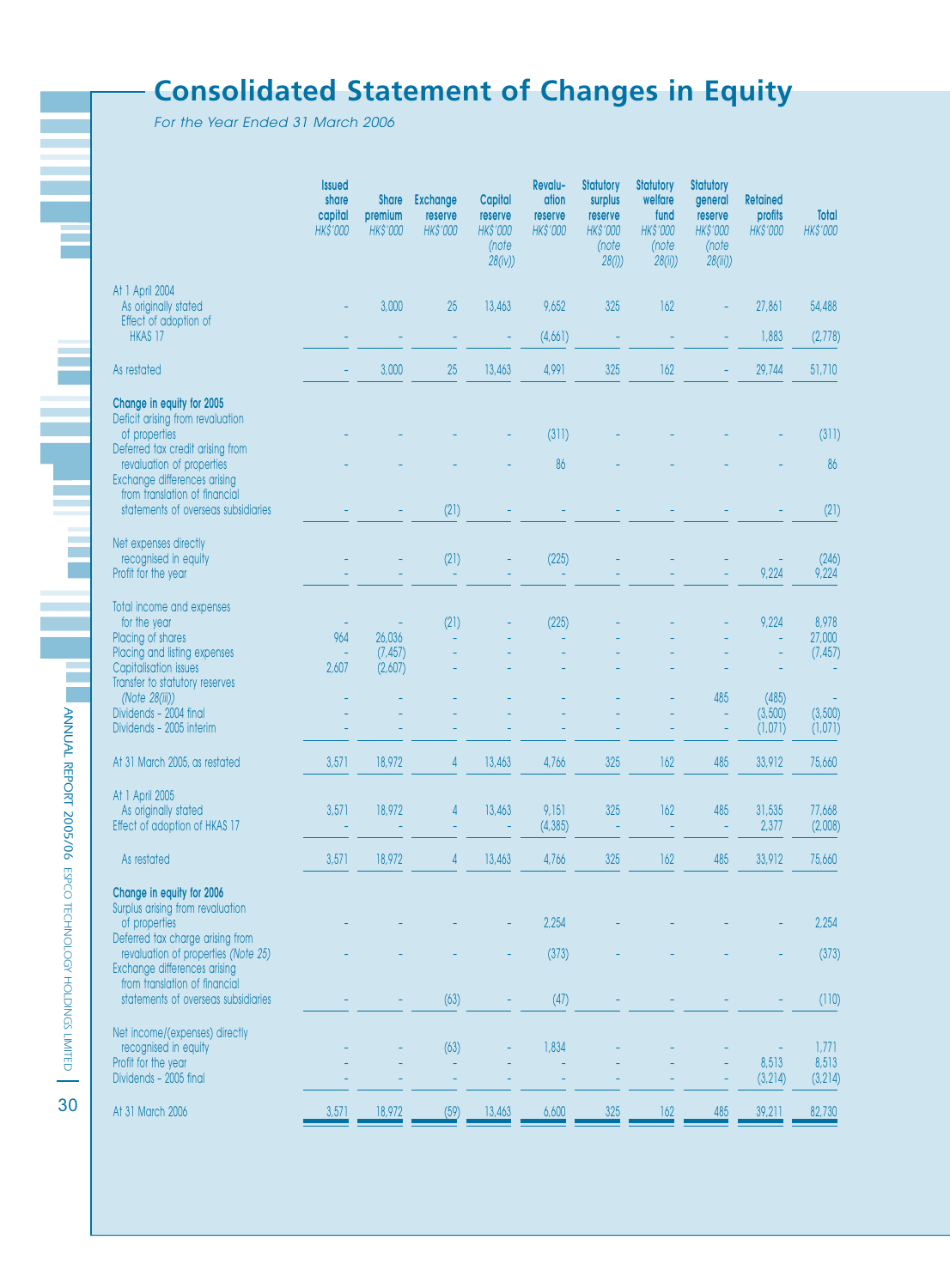## **Consolidated Cash Flow Statement**

*For the Year Ended 31 March 2006*

|                                                  |             | 2006            | 2005            |                                          |
|--------------------------------------------------|-------------|-----------------|-----------------|------------------------------------------|
|                                                  | <b>Note</b> | <b>HK\$'000</b> | <b>HK\$'000</b> |                                          |
|                                                  |             |                 |                 |                                          |
| <b>Operating activities</b>                      | 29(a)       |                 |                 |                                          |
| Cash from/(used in) operations                   |             | 12,058          | (8, 435)        |                                          |
|                                                  |             |                 |                 |                                          |
| Interests on bank loans and overdrafts paid      |             | (400)           | (154)           |                                          |
| Interest element of finance leases paid          |             |                 | (53)            |                                          |
| Hong Kong profits tax paid                       |             | (89)            | (1, 229)        |                                          |
| Overseas taxation paid                           |             | (51)            | (182)           |                                          |
| Overseas taxation refunded                       |             | 158             |                 |                                          |
|                                                  |             |                 |                 |                                          |
| Net cash from/(used in) operating activities     |             | 11,676          | (10, 053)       |                                          |
|                                                  |             |                 |                 |                                          |
| <b>Investing activities</b>                      |             |                 |                 |                                          |
| Purchases of property, plant and equipment       |             | (7,003)         | (1,637)         |                                          |
| Interest received                                |             | 4               | Ш               |                                          |
|                                                  |             |                 |                 |                                          |
| Net cash used in investing activities            |             | (6,999)         | (1,636)         |                                          |
|                                                  |             |                 |                 |                                          |
| <b>Financing activities</b>                      |             |                 |                 |                                          |
| New bank loans raised                            |             | 4,893           | 1,900           |                                          |
|                                                  |             | (704)           | 3,922           |                                          |
| Net (decrease)/increase in trust receipt loans   |             |                 |                 |                                          |
| <b>Bank loans repaid</b>                         |             | (1,056)         | (3, 245)        |                                          |
| Repayment of capital element of finance leases   |             |                 | (2, 241)        |                                          |
| Dividends paid                                   |             | (3, 214)        | (4, 571)        |                                          |
| Decrease in pledged deposits with banks          |             |                 | 2,003           |                                          |
| Net proceeds from issue of shares by the Company |             |                 | 19,543          |                                          |
|                                                  |             |                 |                 |                                          |
| Net cash (used in)/from financing activities     |             | (81)            | 17,311          |                                          |
|                                                  |             |                 |                 |                                          |
| Net increase in cash and cash equivalents        |             | 4,596           | 5,622           |                                          |
| Cash and cash equivalents at beginning of year   |             | 11,410          | 5,807           |                                          |
| <b>Effect of foreign exchange rate changes</b>   |             | (359)           | (19)            |                                          |
|                                                  |             |                 |                 | <b>ANNUAL REPORT 2005/06 ESPCO TECHN</b> |
| Cash and cash equivalents at end of year         | 29(b)       | 15,647          | 11,410          |                                          |
|                                                  |             |                 |                 |                                          |

**ANNUAL REPORT 2005/06 ESPCO TECHNOLOGY HOLDINGS LIMITED** ANNUAL REPORT 2005/06 ESPCO TECHNOLOGY HOLDINGS LIMITED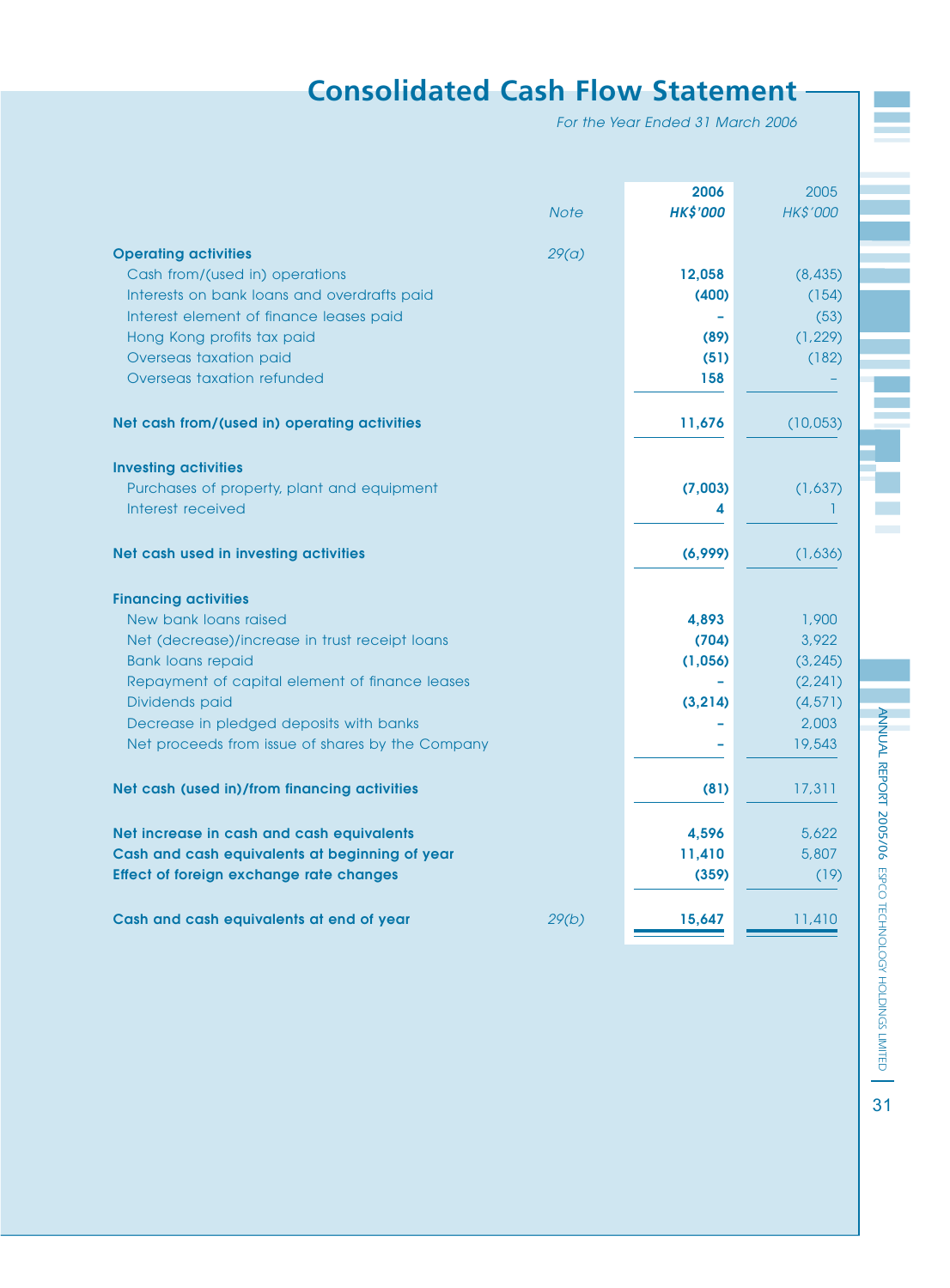#### **1 CORPORATE INFORMATION**

*The Company was incorporated in the Cayman Islands on 12 March 2003 as an exempted company with limited liability under the Companies Law, Cap 22 (Law 3 of 1961, as consolidated and revised) of the Cayman Islands. The directors consider Osborne Pacific Limited, a company incorporated in the British Virgin Islands, to be the parent and ultimate holding company of the Company.*

*Pursuant to a group reorganisation (the "Reorganisation") completed on 6 September 2004 in preparation for the listing of the Company's shares on the Growth Enterprise Market (the "GEM") of The Stock Exchange of Hong Kong Limited (the "Stock Exchange"), the Company acquired the entire issued share capital of Eagle Up Holdings Limited ("Eagle Up") through a share swap and became the holding company of Eagle Up and its subsidiaries. Further details of the Reorganisation are set out in Appendix 5 of the Prospectus of the Company dated 14 September 2004. The shares of the Company were listed on the GEM of the Stock Exchange on 23 September 2004.*

*The Reorganisation is accounted for using merger accounting. Under this basis, the consolidated financial statements of the Group for the year ended 31 March 2005 are prepared as if the Company had been the holding company of the companies comprising the Group from the beginning of the earliest period presented.*

*The address of the registered office and principal place of business of the Company are disclosed in the "Corporate Information" section of the annual report.*

*The principal activity of the Company is investment holding. The principal activities of the Company's principal subsidiaries are set out in note 18 to the financial statements.*

#### **2 ADOPTION OF NEW AND REVISED HONG KONG FINANCIAL REPORTING STANDARDS**

*In the current year, the Group has applied, for the first time, a number of new Hong Kong Financial Reporting Standards ("HKFRSs"), Hong Kong Accounting Standards ("HKASs") and interpretations (hereinafter collectively referred as "new HKFRSs") issued by the Hong Kong Institute of Certified Public Accountants ("HKICPA") that are effective for accounting periods beginning on or after 1 January 2005. The adoption of the new HKFRSs has resulted in changes to the Group's accounting policies in the following areas that have an effect on how the result for the current and/or prior accounting periods are prepared and presented.*

ESPCO TECHNOLOGY HOLDINGS LIMITED ANNUAL REPORT 2005/06

ANNUMED ANNUMED ANNUME REPORT 2005/06 ESPCO TECHNOLOGY HOLDINGS LIMITED

ţ

į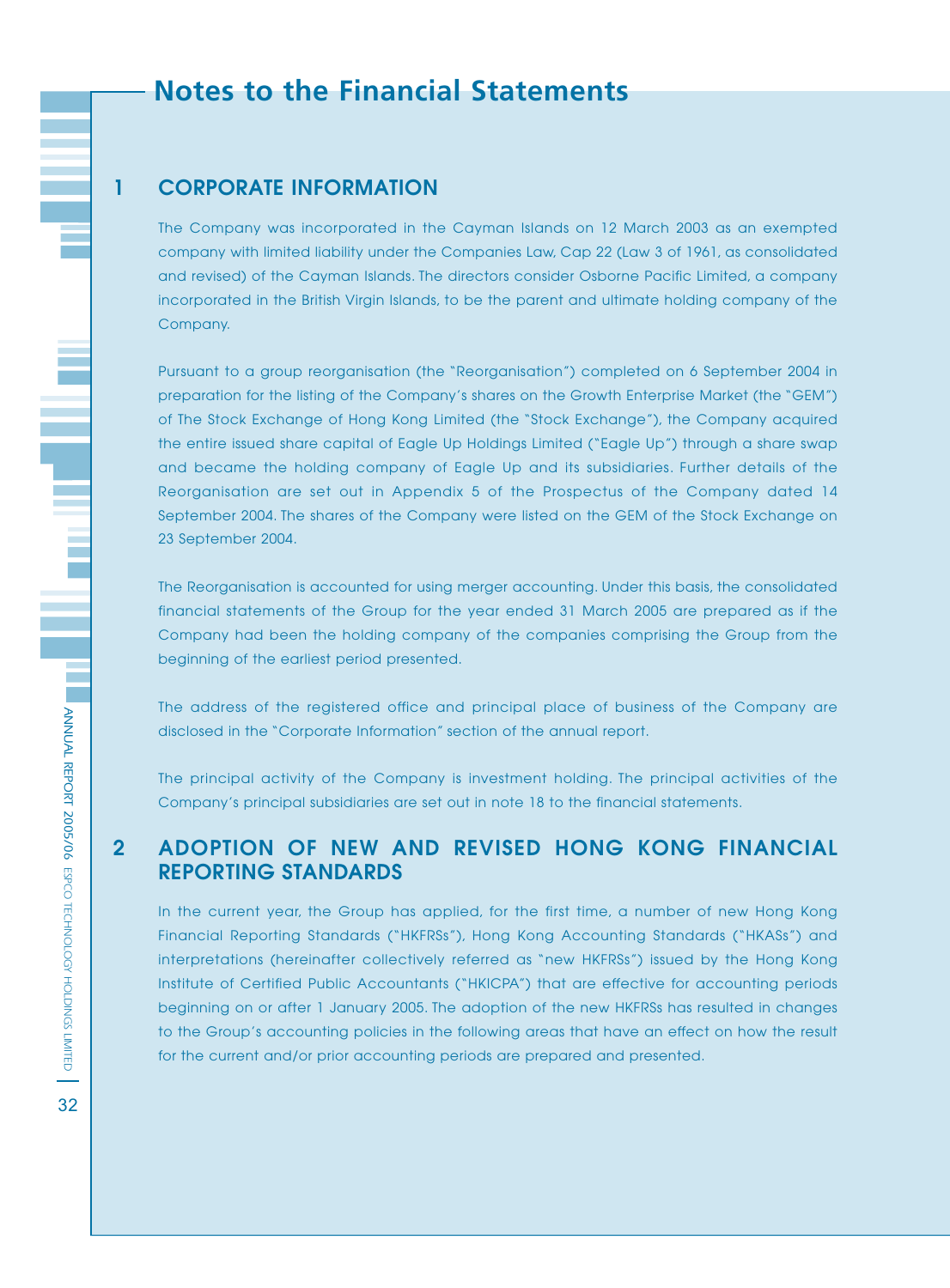#### **2 ADOPTION OF NEW AND REVISED HONG KONG FINANCIAL REPORTING STANDARDS** *(continued)*

#### **Owner-occupied leasehold land**

*In previous years, owner-occupied leasehold land and buildings were included in property, plant and equipment and measured using the revaluation model. In the current year, the Group has applied HKAS 17 "Leases". Under HKAS 17, the land and buildings elements of a lease of land and buildings are considered separately for the purposes of lease classification, unless the lease payments cannot be allocated reliably between the land and buildings element, in which case, the entire lease is generally treated as a finance lease. Where the allocation between the land and buildings elements cannot be made reliably, the leasehold interests in land continue to be accounted for as property, plant and equipment.*

#### **Share-based payments**

*In the current year, the Group has applied HKFRS 2 "Share-based Payment" which requires an expense to be recognised where the Group buys goods or obtains services in exchange for shares or rights over shares, or in exchange for other assets equivalent in value to a given number of shares or rights over shares. The principal impact of HKFRS 2 on the Group is in relation to the expensing of the fair value of share options granted to directors and employees of the Company, determined at the date of grant of the share options, over the vesting period. Prior to the application of HKFRS 2, the Group did not recognise the financial effect of these options until they were exercised. There were no share options granted by the Company after 7 November 2002 but had not vested before 1 January 2005. Accordingly, the adoption of HKFRS 2 in respect of share options granted has had no effect on these financial statements.*

*Details of the employee share option scheme are set out in note 27.*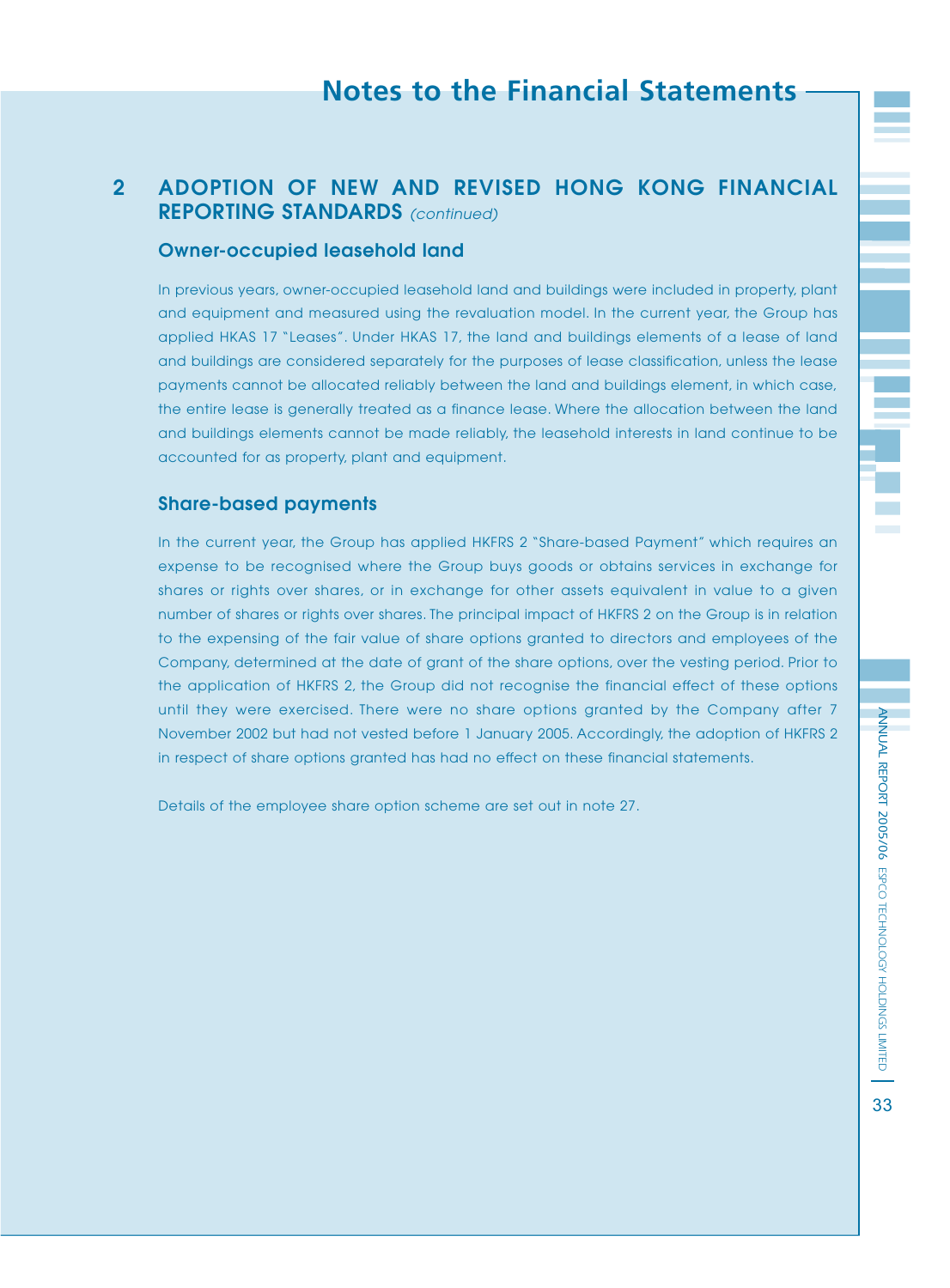#### **3 SUMMARY OF THE EFFECTS OF THE CHANGES IN ACCOUNTING POLICIES**

*The effect of changes in the accounting policies described above on the results for the current and prior years are as follows:*

|                                                                                                                         | 2006<br><b>HK\$'000</b> | 2005<br><b>HK\$'000</b> |
|-------------------------------------------------------------------------------------------------------------------------|-------------------------|-------------------------|
| Increase in amortisation of land lease premium (note)<br>Decrease in depreciation (note)<br>Decrease in taxation credit | (31)<br>496<br>(107)    | (30)<br>524             |
| Increase in profit for the year                                                                                         | 358                     | 494                     |
| Increase in basic earnings per share (HK Cents)                                                                         | $0.10$ cent             | 0.16 cent               |

*Note: The amounts were included in cost of sales in the consolidated income statement.*

*The effect of changes in the accounting policies described above on the Group's balance sheets are as follows:*

| Group                                                                               | <b>As previously</b><br>reported<br><b>HKS'000</b> | <b>Effect of</b><br>adoption of<br><b>HKAS 17</b><br><b>HK\$'000</b> | As restated<br><b>HK\$'000</b>                          |
|-------------------------------------------------------------------------------------|----------------------------------------------------|----------------------------------------------------------------------|---------------------------------------------------------|
| At 31 March 2005 and 1 April 2005                                                   |                                                    |                                                                      |                                                         |
| Property, plant and equipment<br>Prepaid land lease premium                         | 23,942                                             | (3,921)                                                              | 20,021                                                  |
| (current and non-current)<br>Deferred tax liabilities                               | (996)                                              | 1,469<br>444                                                         | 1,469<br>(552)                                          |
|                                                                                     | 22,946                                             | (2,008)                                                              | 20,938                                                  |
| Revaluation reserve<br><b>Retained profits</b>                                      | 9,151<br>31,535                                    | (4, 385)<br>2,377                                                    | 4,766<br>33,912                                         |
|                                                                                     | 40,686                                             | (2,008)                                                              | 38,678                                                  |
|                                                                                     | <b>Previous</b>                                    | <b>Effect of</b>                                                     |                                                         |
| Group                                                                               | accounting<br>policy<br><b>HK\$'000</b>            | adoption of<br><b>HKAS 17</b><br><b>HK\$'000</b>                     | <b>Adoption of</b><br><b>HKAS 17</b><br><b>HK\$'000</b> |
| At 31 March 2006                                                                    |                                                    |                                                                      |                                                         |
| Property, plant and equipment                                                       | 28,687                                             | (1,900)                                                              | 26,787                                                  |
| Prepaid land lease premium<br>(current and non-current)<br>Deferred tax liabilities | (975)                                              | 1,476<br>64                                                          | 1,476<br>(911)                                          |
|                                                                                     | 27,712                                             | (360)                                                                | 27,352                                                  |
| Revaluation reserve<br><b>Retained profits</b><br>Exchange reserve                  | 9,682<br>36,476<br>(46)                            | (3,082)<br>2,735<br>(13)                                             | 6,600<br>39,211<br>(59)                                 |

li<br>T

Ē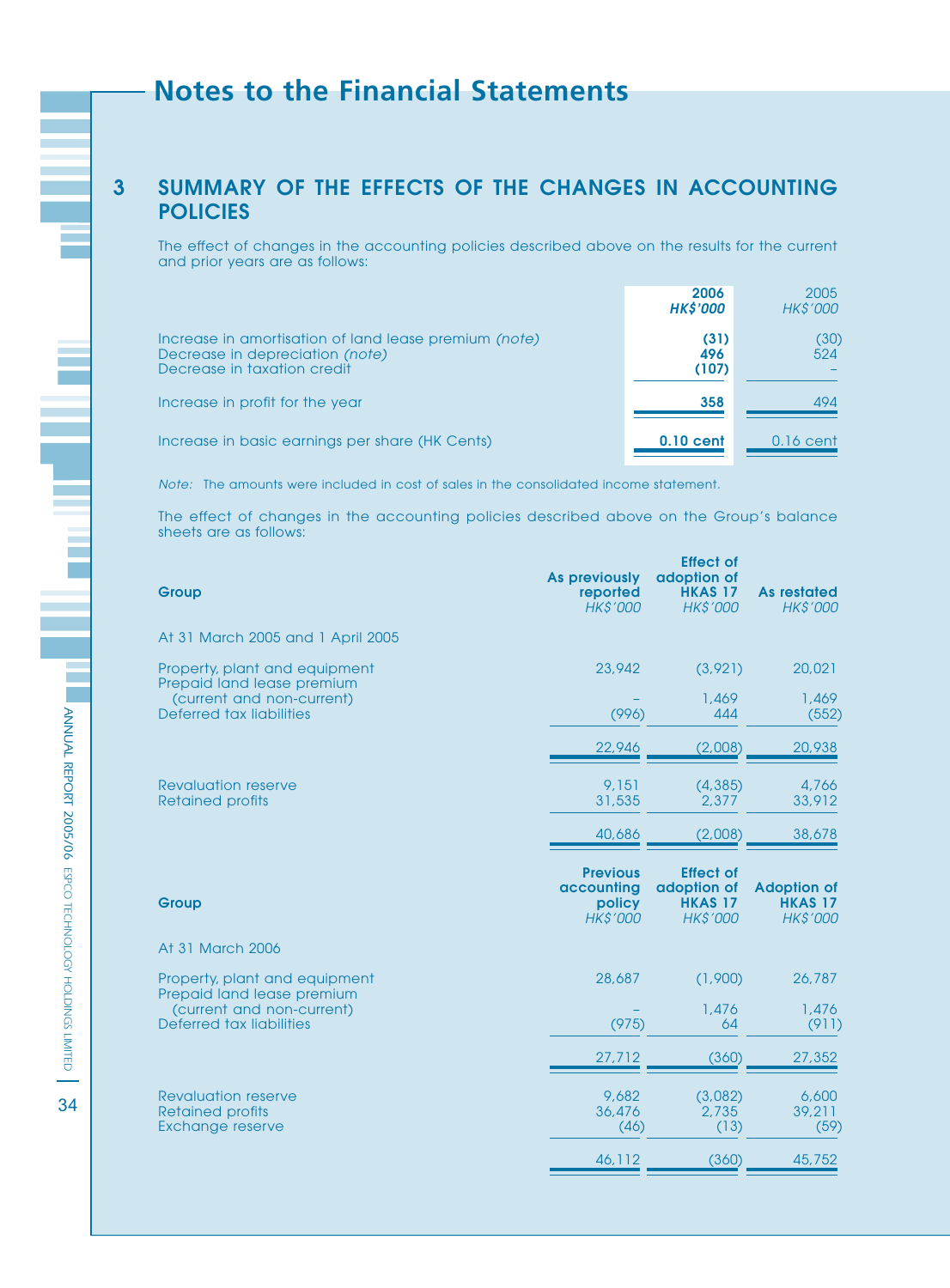#### **3 SUMMARY OF THE EFFECTS OF THE CHANGES IN ACCOUNTING POLICIES** *(continued)*

*The Group has not early applied the following new and revised HKFRSs, that have been issued but are not yet effective, in these financial statements. Unless otherwise stated, these HKFRSs are effective for annual periods beginning on or after 1 January 2006:*

| HKAS 1 (Amendment)  | Capital disclosures <sup>1</sup>                                            |
|---------------------|-----------------------------------------------------------------------------|
| HKAS 19 (Amendment) | Actuarial gains and losses, group plans and disclosures <sup>2</sup>        |
| HKAS 21 (Amendment) | The effects of changes in foreign exchange rates - Net                      |
|                     | investment in a foreign operation <sup>2</sup>                              |
| HKAS 39 (Amendment) | Cash flow hedge accounting of forecast intragroup transactions <sup>2</sup> |
| HKAS 39 (Amendment) | The fair value option <sup>2</sup>                                          |
| HKAS 39 and HKFRS 4 | Financial instruments: recognition and measurement and                      |
| (Amendment)         | insurance contracts - Financial guarantee contracts <sup>2</sup>            |
| <b>HKFRS 6</b>      | Exploration for and evaluation of mineral resources <sup>2</sup>            |
| <b>HKFRS 7</b>      | Financial instruments: disclosures <sup>1</sup>                             |
| $HK(IFRIC) - INT 4$ | Determining whether an arrangement contains a lease <sup>2</sup>            |
| $HK(IFRIC) - INT 5$ | Rights to interests arising from decommissioning, restoration and           |
|                     | environmental rehabilitation funds <sup>2</sup>                             |
| HK(IFRIC) - INT 6   | Liabilities arising from participating in a specific market-waste,          |
|                     | electrical and electronic equipment <sup>3</sup>                            |
| HK(IFRIC) - INT 7   | Applying the restatement approach under HKAS 29 Financial                   |
|                     | reporting in hyperinflationary economies <sup>4</sup>                       |
| $HK(IFRIC) - INT 8$ | Scope of HKFRS 2 <sup>5</sup>                                               |
| HK(IFRIC) - INT 9   | Reassessment of embedded derivatives <sup>6</sup>                           |
|                     |                                                                             |

*<sup>1</sup> Effective for the annual periods beginning on or after 1 January 2007*

- *<sup>2</sup> Effective for the annual periods beginning on or after 1 January 2006*
- *<sup>3</sup> Effective for the annual periods beginning on or after 1 December 2005*
- *<sup>4</sup> Effective for the annual periods beginning on or after 1 March 2006*
- *<sup>5</sup> Effective for the annual periods beginning on or after 1 May 2006*
- *<sup>6</sup> Effective for the annual periods beginning on or after 1 June 2006*

*The Directors anticipate that the application of these standards, amendments and interpretations will have no material impact on the financial statements of the Group.*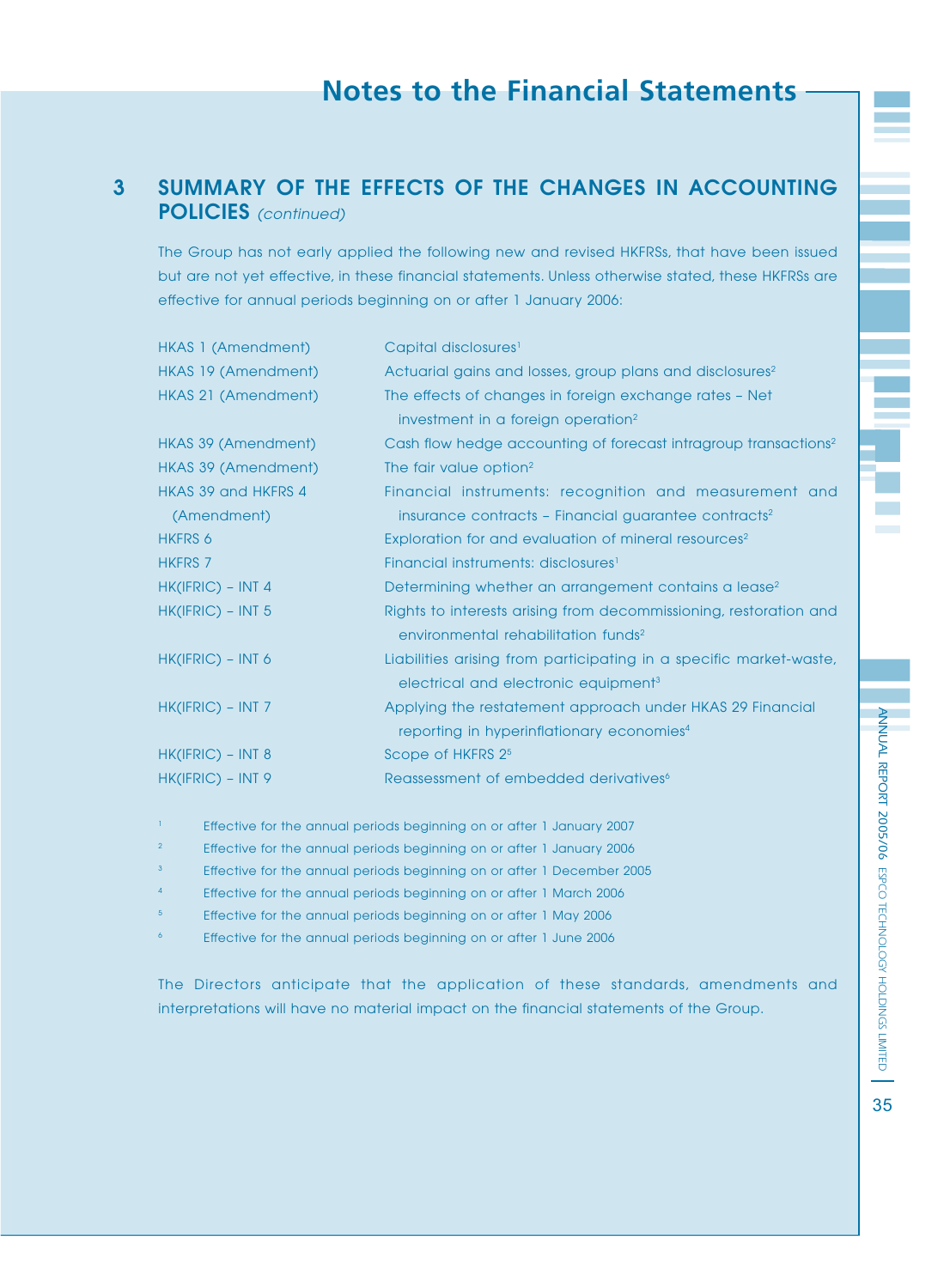### **4 PRINCIPAL ACCOUNTING POLICIES**

#### **(a) Basis of preparation of the financial statements**

*These financial statements have been prepared in accordance with new HKFRSs issued by the HKICPA and the disclosure requirements of the Hong Kong Companies Ordinance. In addition, the financial statements comply with the applicable disclosure provisions of the Rules Governing the Listing of Securities on the Growth Enterprise Market of The Stock Exchange of Hong Kong Limited (the "GEM Listing Rules"). The measurement basis used in the preparation of the financial statements is the historical cost basis except that the leasehold properties are measured at revalued amounts as explained in the accounting policies set out below.*

*The preparation of financial statements in conformity with HKFRSs requires management to make judgements, estimates and assumptions that affect the application of policies and reported amounts of assets, liabilities, income and expenses. The estimates and associated assumptions are based on historical experience and various other factors that are believed to be reasonable under the circumstances, the results of which form the basis of making the judgements about carrying values of assets and liabilities that are not readily apparent from other sources. Actual results may differ from these estimates.*

*The estimates and underlying assumptions are reviewed on an ongoing basis. Revisions to accounting estimates are recognised in the period in which the estimate is revised if the revision affects only that period, or in the period of the revision and future periods if the revision affects both current and future periods.*

*Judgements made by management in the application of HKFRSs that have significant effect on the financial statements and estimates with a significant risk of material adjustment in the next year are discussed in note 35.*

### **(b) Subsidiaries**

*Subsidiaries are all entities over which the Group has the power, directly or indirectly, to govern the financial and operating policies, so as to obtain benefits from their activities.*

*An investment in a controlled subsidiary is consolidated into the consolidated financial statements from the date that control commences until the date that control ceases.*

*Intra-group balances and transactions and any unrealised profits arising from intra-group transactions are eliminated in full in preparing the consolidated financial statements. Unrealised losses resulting from intra-group transactions are eliminated in the same way as unrealised gains but only to the extent that there is no evidence of impairment.*

*In the Company's balance sheet, an investment in a subsidiary is stated at cost less impairment loss, unless the investment is classified as held for sale or included in a disposal group that is classified as held for sale. The results of subsidiaries are accounted for by the Company on the basis of dividends received and receivable.*

ESPCO TECHNOLOGY HOLDINGS LIMITED ANNUAL REPORT 2005/06

**ANNUAL REPORT 2005/06 ESPCO TECHNOLOGY HOLDINGS LIMITED** 

Ē

Г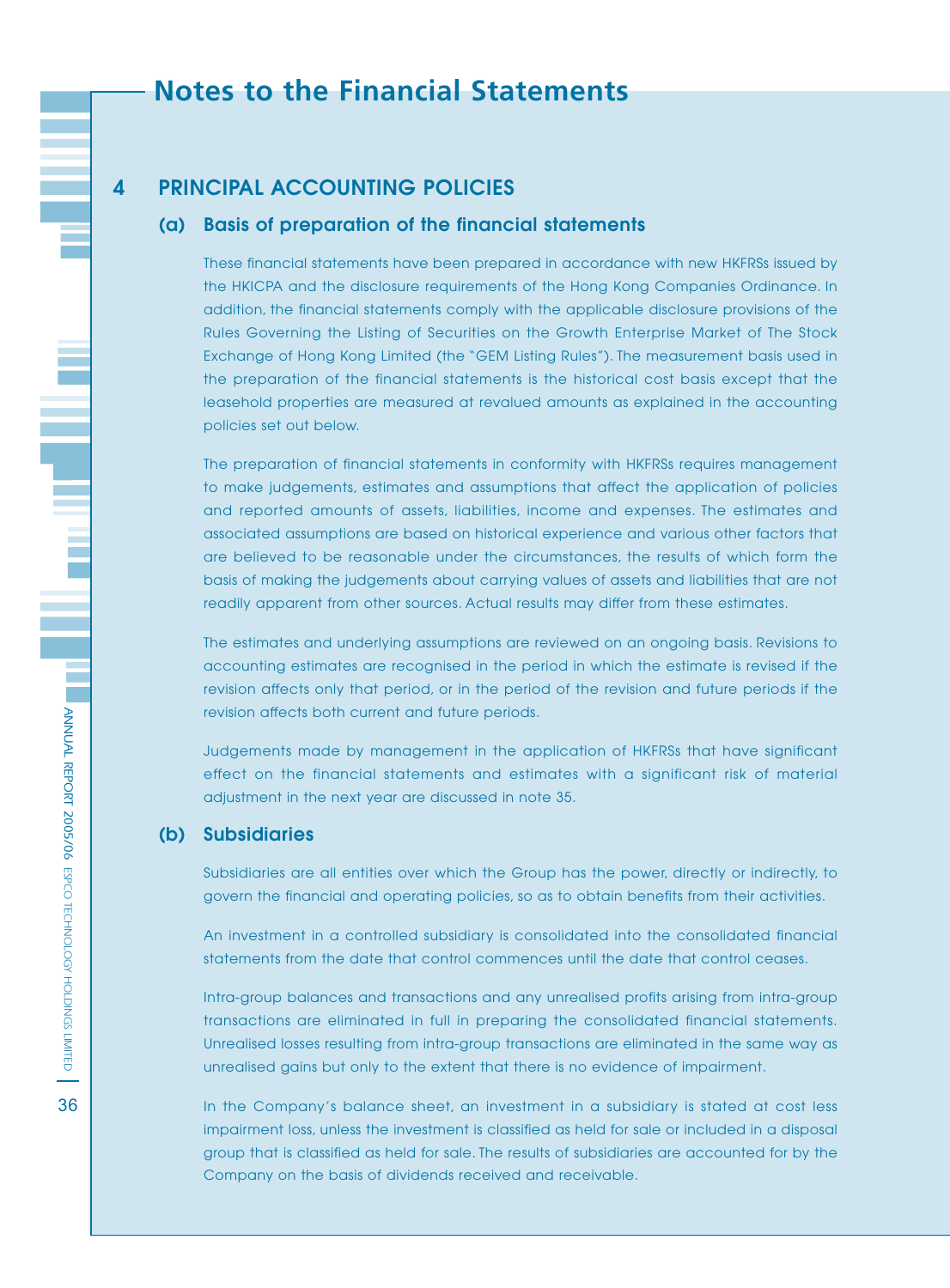### **4 PRINCIPAL ACCOUNTING POLICIES** *(continued)*

### **(c) Property, plant and equipment**

#### *Land and building*

*The land and buildings elements of a lease of land and buildings are considered separately for the purpose of lease classification, unless the lease payments cannot be allocated reliably between the land and buildings elements, in which case, the entire lease is generally treated as a finance lease. To the extent that the allocation of the lease payments between the land and buildings can be made reliably, the leasehold interests in land are classified as prepaid land lease payments under operating leases, which are carried at cost and amortised over the lease term on a straight-line basis, and the buildings elements are classified as property, plant and equipment.*

*Land and buildings that are classified as property, plant and equipment are stated at valuation, being the fair value at the date of revaluation, less subsequent accumulated depreciation or amortisation. Fair value is the amount for which an asset could be exchanged between knowledgeable, willing parties in an arm's length transaction and is determined on the basis of existing use. Increases in valuation are credited to the revaluation reserve. Decreases in valuation are first offset against increases on earlier valuations in respect of the same property and are thereafter charged to the income statement. Where a deficit has previously been charged to the income statement and a revaluation surplus subsequently arises, this surplus is credited to the income statement to the extent of the deficit previously charged.*

#### *Depreciation of leasehold land and buildings in Hong Kong*

*Depreciation of the Group's leasehold land and buildings in Hong Kong is calculated to write off their valuation over the expected useful lives to the Group on a straight-line basis.*

#### *Depreciation of buildings in the PRC, excluding Hong Kong*

*Depreciation of the Group's buildings in the PRC, excluding Hong Kong is calculated on a straight-line basis to write off their valuation over the unexpired term of the relevant land use rights or 20 years, whichever is shorter.*

*Other items of property, plant and equipment are stated at historical cost less depreciation and impairment losses. Historical cost includes expenditure that is directly attributable to the acquisition of the items.*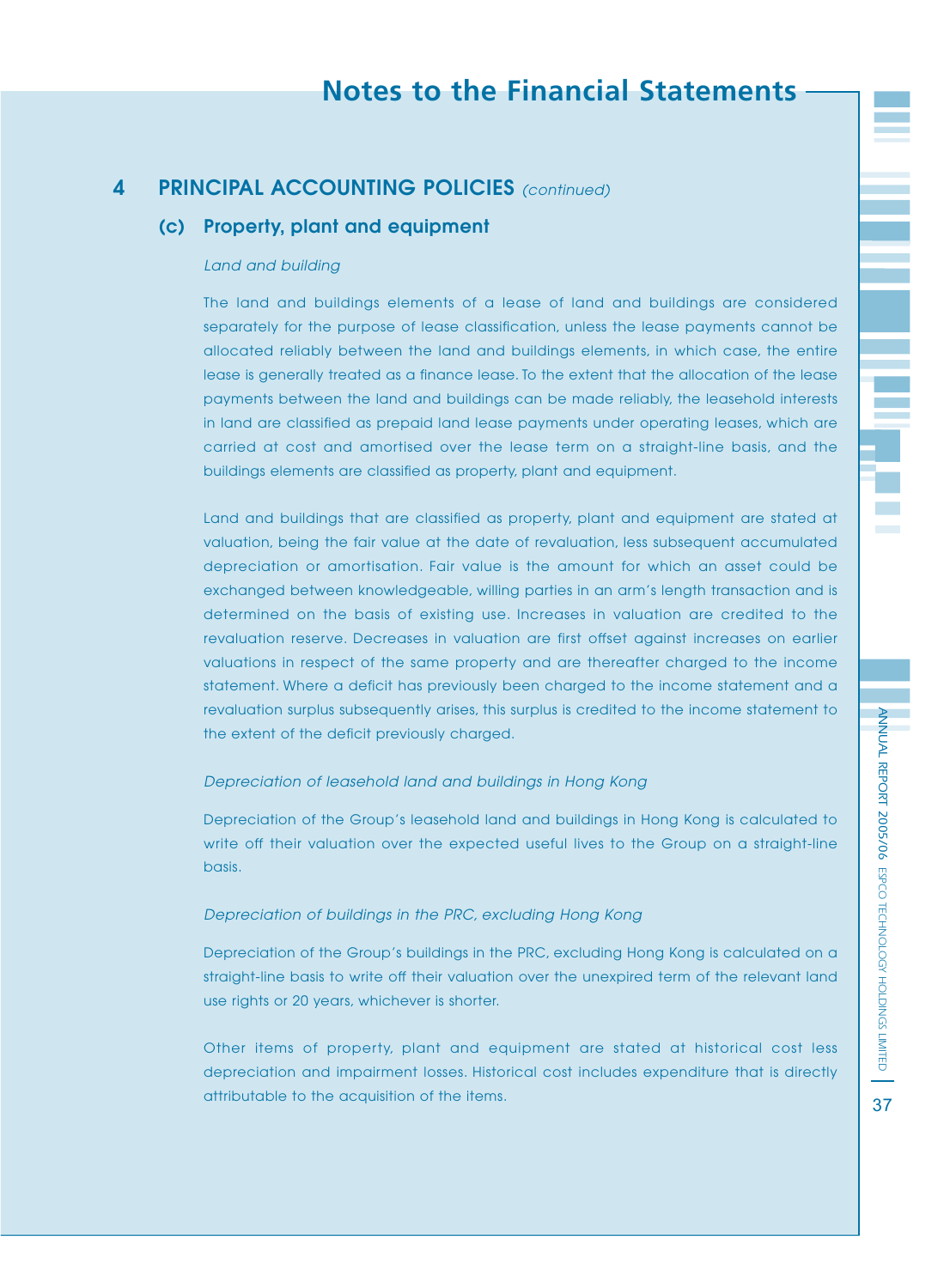### **4 PRINCIPAL ACCOUNTING POLICIES** *(continued)*

### **(c) Property, plant and equipment** *(continued)*

*Depreciation is calculated to write off the cost or valuation of items of property, plant and equipment, less their estimated residual value, if any, using the straight line method over their estimated useful lives. The principal annual rates used for this purpose are as follows:*

| Plant and machinery                      | $8 - 20%$  |
|------------------------------------------|------------|
| Furniture, fixtures and office equipment | <b>20%</b> |
| Leasehold improvement                    | 20%        |
| Motor vehicles                           | 20%        |

*Useful lives and depreciation method are reviewed and adjusted if appropriate, at each balance sheet date.*

*An item of property, plant and equipment is derecognised upon disposal or when no future economic benefits are expected from its use. The gain or loss on disposal or retirement of an asset is the difference between the net sales proceeds and the carrying amount of the relevant asset, and is recognised in the income statement.*

### **(d) Leases**

*Leases are classified as finance leases whenever the terms of the lease transfer substantially all the risks and rewards of ownership to the lessee. All other leases are classified as operating leases.*

*Assets held under finance leases are recognised as assets of the Group at their fair value or, if lower, at the present value of the minimum lease payments, each determined at the inception of the lease. The corresponding liability to the lessor is included in the balance sheet as a finance lease obligation. Lease payments are apportioned between finance charges and reduction of the lease obligation so as to achieve a constant rate of interest on the remaining balance of the liability. Finance lease charges are charged directly against income, unless they are directly attributable to qualifying assets, in which case they are capitalised in accordance with the Group's general policy on borrowing costs (see note 4(l) below).*

*Rentals applicable to operating leases net of any incentives received from the leasing company are charged to the income statement on straight line basis over the lease term.*

Ī

Г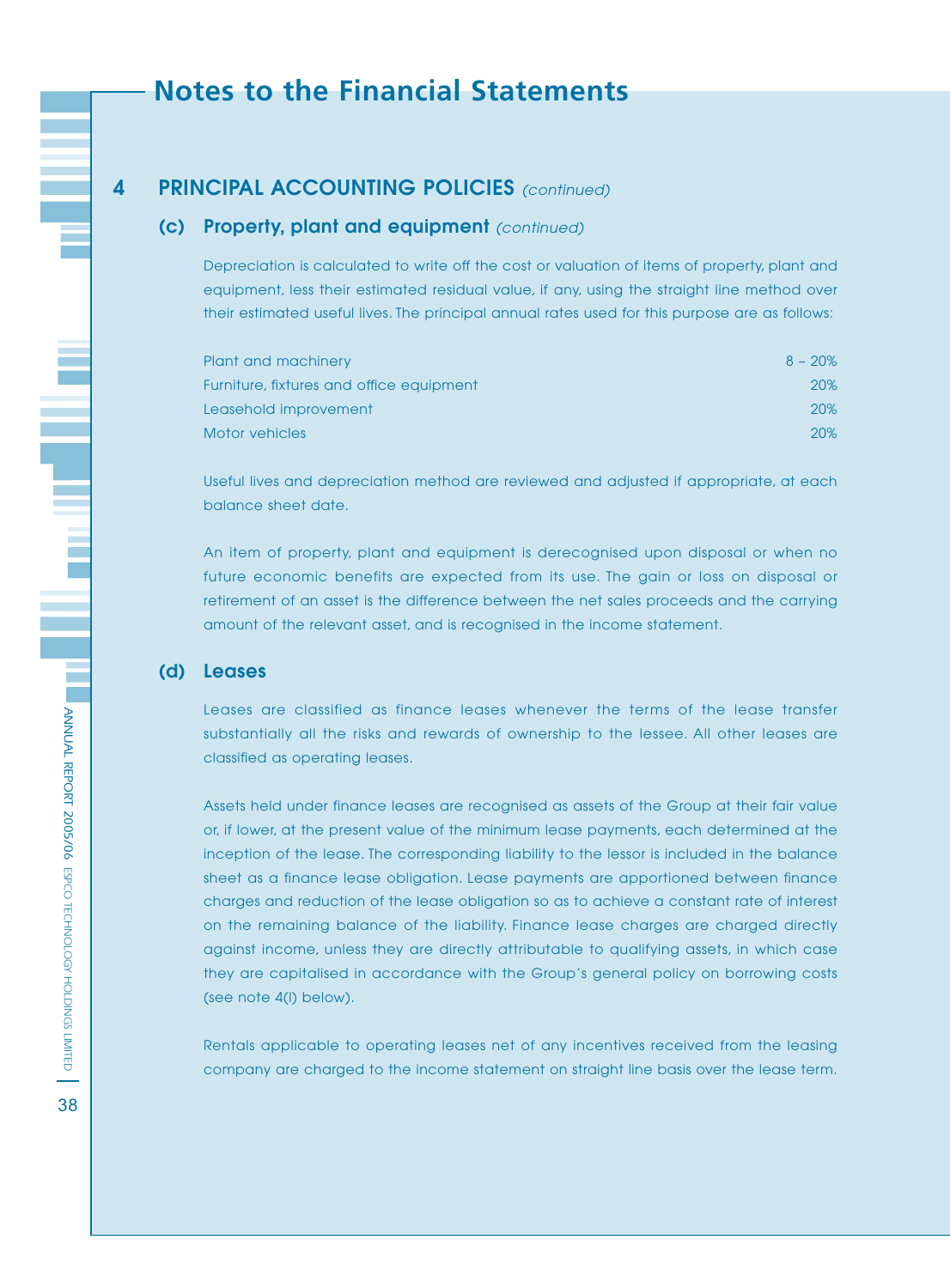### **4 PRINCIPAL ACCOUNTING POLICIES** *(continued)*

#### **(d) Leases** *(continued)*

*Land lease prepayments under operating leases are up-front payments to acquire longterm interests in lessee-occupied properties. Land lease prepayments are stated at cost less accumulated amortisation and any impairment and are amortised over the remaining lease terms on a straight-line basis to the income statement.*

### **(e) Inventories**

*Inventories comprise stocks and work in progress and are stated at the lower of cost and net realisable value. Cost, calculated on the first-in, first-out basis, comprises materials, direct labour and an appropriate proportion of all production overhead expenditure.*

*Net realisable value is the estimated selling price in the ordinary course of business less the estimated costs of completion and the estimated costs necessary to make the sale.*

### **(f) Financial instruments**

*Financial assets and financial liabilities are recognised on the Group's and the Company's balance sheet when the Group and the Company have become a party to the contractual provisions of the instrument.*

#### *(i) Trade and other receivables*

*Trade and other receivables are initially recognised at fair value and thereafter stated at amortised cost less impairment losses for bad and doubtful debts, except where the receivables are interest-free loans made to related parties without any fixed repayment terms or the effect of discounting would be immaterial. In such cases, the receivables are stated at cost less impairment losses for bad and doubtful debts.*

#### *(ii) Cash and cash equivalents*

*Cash and cash equivalents comprise cash on hand and demand deposits with banks.*

#### *(iii) Trade and other payables*

*Trade and other payable are initially recognised at fair value and thereafter stated at amortised cost unless the effect of discounting would be immaterial, in which case they are stated at cost.*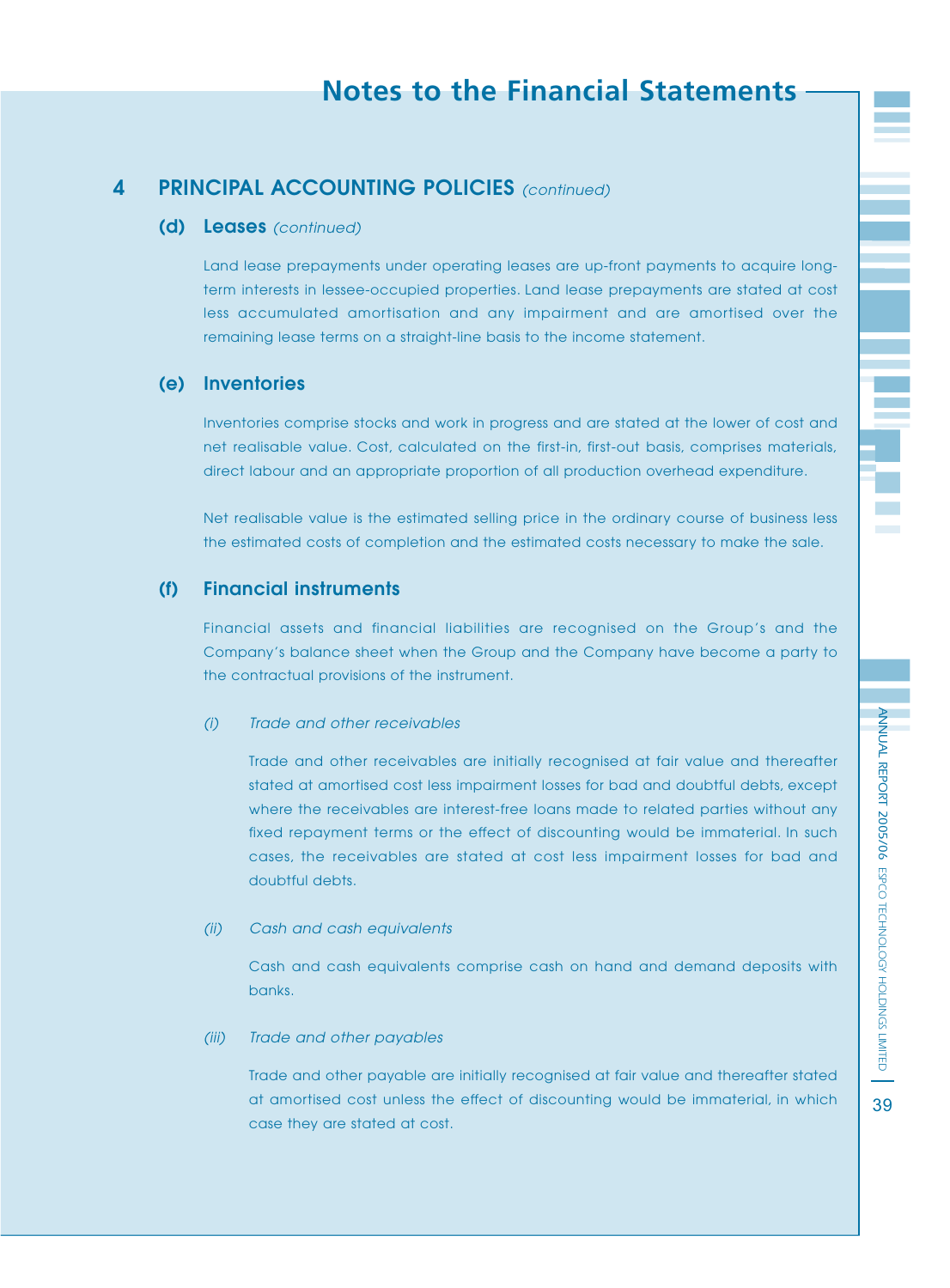### **4 PRINCIPAL ACCOUNTING POLICIES** *(continued)*

#### **(f) Financial instruments** *(continued)*

#### *(iv) Interest-bearing borrowings*

*Interest-bearing borrowings are recognised initially at fair value less attributable transaction costs. Subsequent to initial recognition, interest-bearing borrowings are stated at amortised cost with any difference between cost and redemption value being recognised in the income statement over the period of the borrowings using the effective interest method.*

#### *(v) Share capital*

*Ordinary shares are classified as equity. Incremental costs directly attributable to the issuance of new shares are taken to equity as a deduction, net of tax, from the proceeds.*

#### **(g) Impairment of assets**

*At each balance sheet date, the Group reviews the carrying amounts of its tangible and intangible assets to determine whether there is any indication that those assets have suffered an impairment loss. If the recoverable amount of an asset is estimated to be less than its carrying amount, the carrying amount of the asset is reduced to its recoverable amount. Impairment losses are recognised as an expense immediately unless the revalued asset is carried at a revalued amount, in which case the impairment loss is treated as revaluation decrease.*

*Where an impairment loss subsequently reverses, the carrying amount of the asset is increased to the revised estimate of its recoverable amount, but so that the increased carrying amount does not exceed the carrying amount that would have been determined had no impairment loss been recognised for the asset in prior years. A reversal of an impairment loss is recognised as income immediately unless the relevant asset is carried at a revalued amount, in which case the reversal of the impairment loss is treated as a revaluation increase.*

i<br>F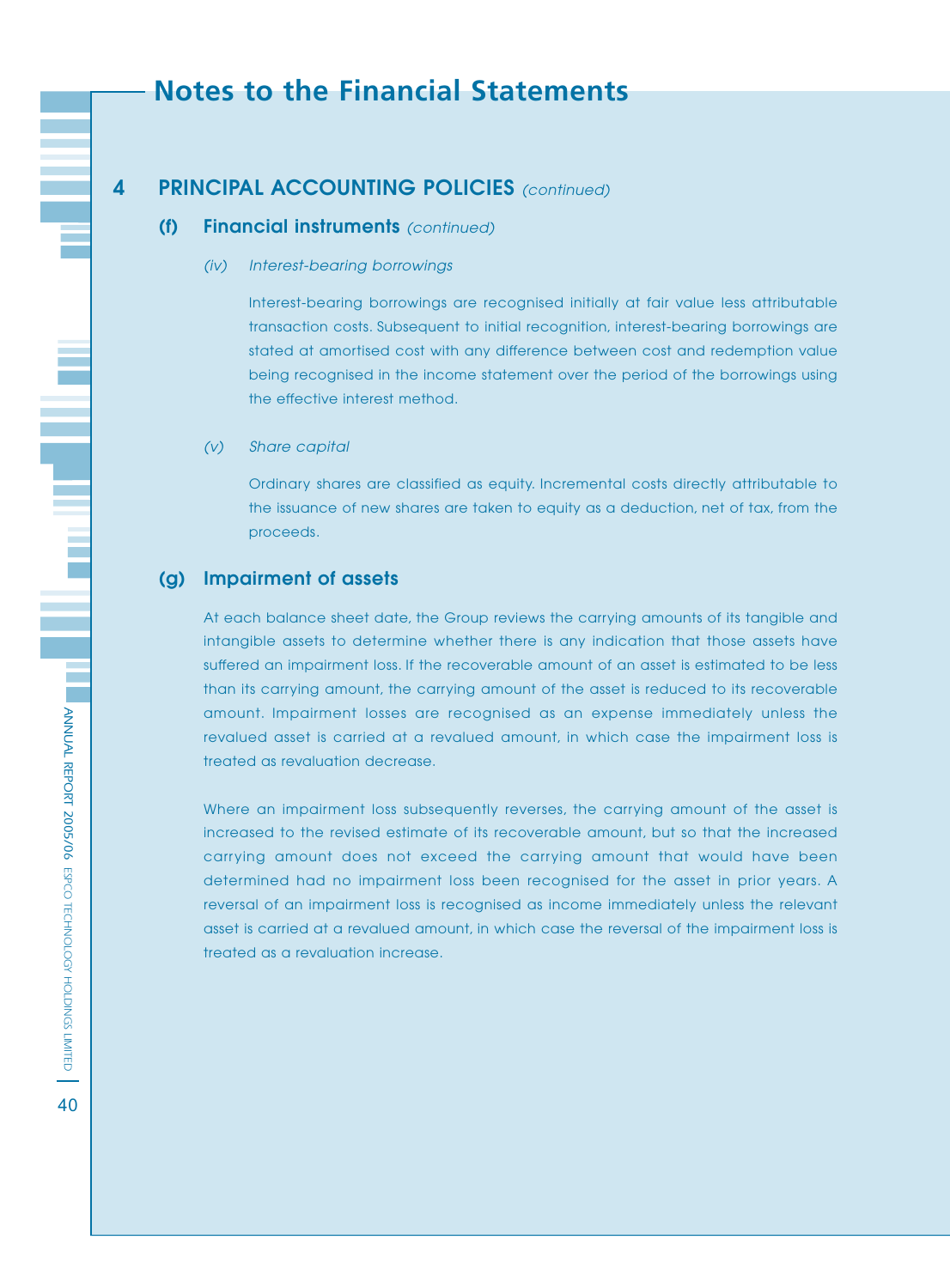### **4 PRINCIPAL ACCOUNTING POLICIES** *(continued)*

### **(h) Employee benefits**

#### *(i) Short term employee benefits in the form of leave*

*Employee entitlements to annual leave are recognised when they accrue to employees. A provision is made for the estimated liability for annual leave as a result of services rendered by employees up to the balance sheet date.*

*Employee entitlement to sick leave and maternity leave are not recognised until the time of leave.*

#### *(ii) Retirement benefit costs*

*The Group operates a defined contribution Mandatory Provident Fund retirement benefits scheme (the "MPF Scheme") under the Mandatory Provident Fund Schemes Ordinance, for all its employees in Hong Kong. Contributions are made based on a percentage of the employees' basic salaries and are charged to the income statement as they become payable in accordance with the rules of the MPF Scheme. The assets of the MPF Scheme are held separately from those of the Group in an independently-administered fund. The Group's employer contributions vest fully with the employees when contributed into the MPF Scheme. The Group's contributions to the MPF Scheme are recognised as an expense in the income statement as incurred.*

#### *(iii) Termination benefits*

*Termination benefits are recognised when, and only when, the Group demonstrably commits itself to terminate employment or to provide benefits as a result of voluntary redundancy by having a detailed formal plan which is without realistic possibility of withdrawal.*

#### *(iv) Employment Ordinance long service payment*

*Certain of the Group's employees have completed the required number of years of service to the Group to be eligible for long service payments under the Hong Kong Employment Ordinance (the "Employment Ordinance") in the event of the termination of their employment. The Group is liable to make such payments in the event that such a termination of employment meets the circumstances specified in the Employment Ordinance. No provision has been made for this amounts as it is not expected to be crystallised in the foreseeable future.*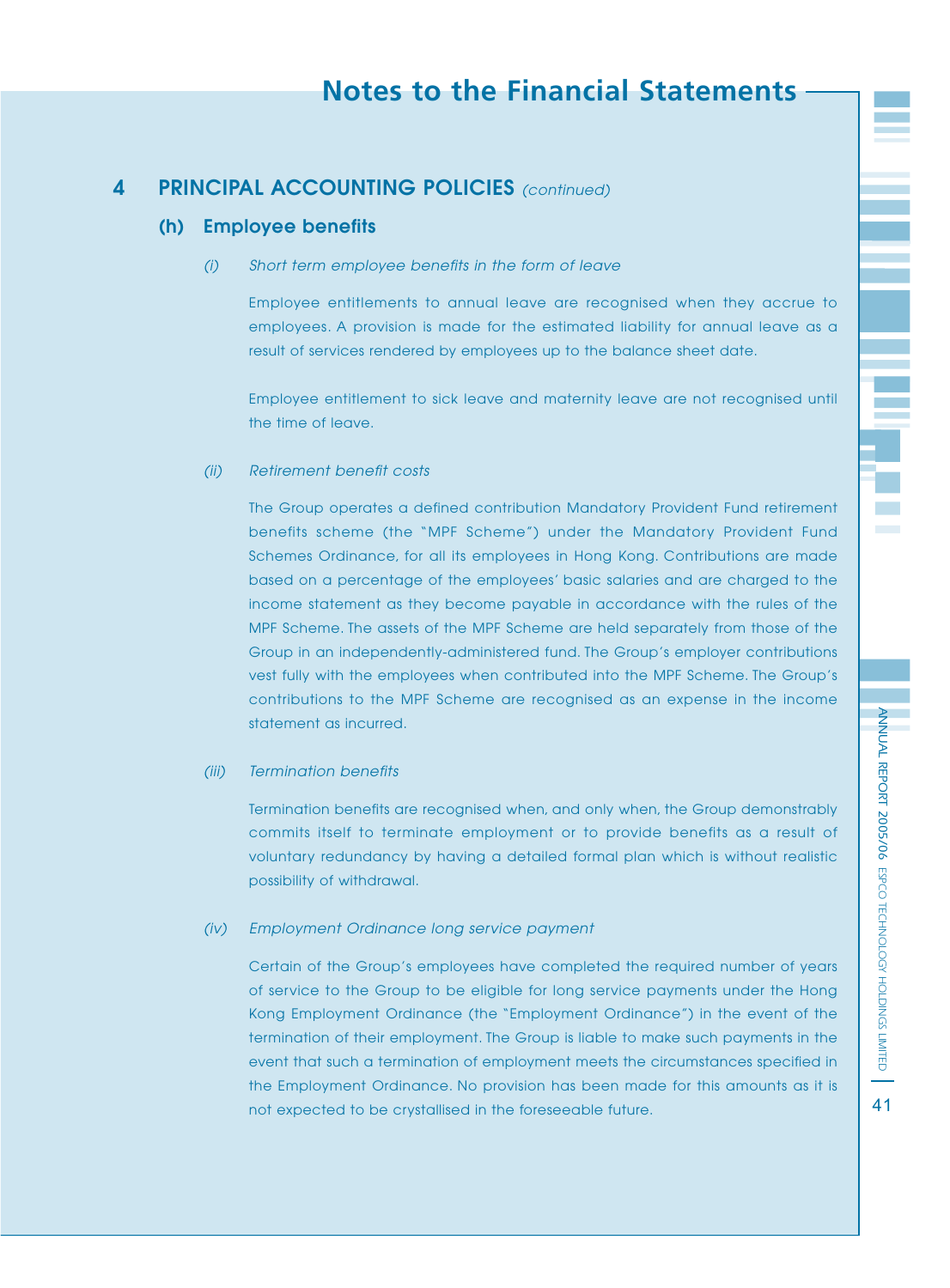### **4 PRINCIPAL ACCOUNTING POLICIES** *(continued)*

### **(i) Income tax**

*Income tax comprises current and deferred tax. Income tax is recognised in the income statement, or in equity, if it relates to items that are recognised in the same or a different period directly in equity.*

*Current tax assets and liabilities for the current and prior periods are measured at the amount expected to be recovered from or paid to the taxation authorities.*

*Deferred tax is provided, using the liability method, on all temporary differences at the balance sheet date between the tax bases of assets and liabilities and their carrying amounts for financial reporting purpose.*

*Deferred tax liabilities are recognised for all material taxable temporary differences:*

- *– except when the deferred tax liability arises from goodwill or the initial recognition of an asset or liability in a transaction that is not a business combination and, at the time of the transaction, affects neither the accounting profit nor taxable profit or loss; and*
- *– in respect of taxable temporary differences associated with investments in subsidiaries, except where the timing of the reversal of the temporary differences can be controlled and it is probable that the temporary differences will not be reversed in the foreseeable future.*

*Deferred tax assets are recognised for all material deductible temporary differences, carryforward or unused tax credits and unused tax losses, to the extent that it is probable that taxable profit will be available against which the deductible temporary differences, and the carryforward of unused tax credits and unused tax losses can be utilised:*

- *– except when the deferred tax assets relating to the deductible temporary differences arises from the initial recognition of an asset or liability in a transaction that is not a business combination and, at the time of transaction, affects neither the accounting profit nor taxable profit or loss; and*
- *– in respect of deductible temporary differences associated with investments in subsidiaries, deferred tax assets are only recognised to the extent that it is probable that the temporary differences will be reversed in the foreseeable future and taxable profit will be available against which the temporary differences can be utilised.*

ī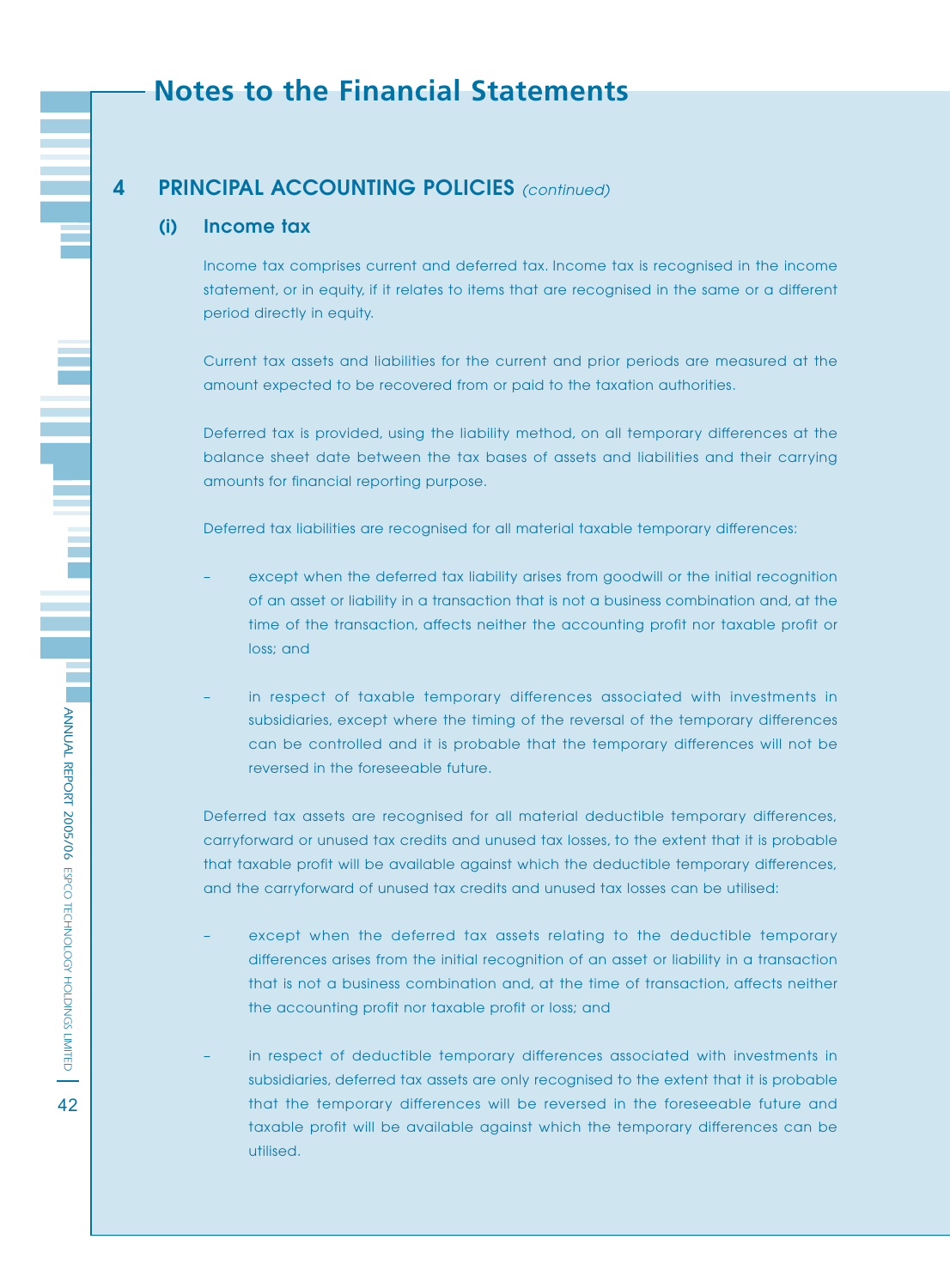### **4 PRINCIPAL ACCOUNTING POLICIES** *(continued)*

#### **(i) Income tax** *(continued)*

*The carrying amount of deferred tax assets is reviewed at each balance sheet date and reduced to the extent that it is no longer probable that sufficient taxable profits will be available to allow all or part of the asset to be utilised. Conversely, previously unrecognised deferred tax assets are reassessed at each balance sheet date and are recognised to the extent that it is probable that sufficient taxable profit will be available to allow all or part of the deferred tax assets to be utilised.*

*Deferred tax assets and liabilities are measured at the tax rates that are expected to apply to the period when the asset is realised or the liability is settled, based on tax rates and tax laws that have been enacted or substantively enacted at the balance sheet date.*

#### **(j) Provisions and contingent liabilities**

*Provisions are recognised for liabilities of uncertain timing or amount when the Group or the Company has a legal or constructive obligation arising as a result of a past event, it is probable that an outflow of economic benefits will be required to settle the obligation and a reliable estimate can be made. Where the time value of money is material, provisions are stated at the present value of the expenditure to settle the obligation.*

*Where it is not probable that an outflow of economic benefits will be required, or the amount cannot be estimated reliably, the obligation is disclosed as a contingent liability, unless the probability of outflow of economic benefits is remote. Possible obligations, whose existence will only be confirmed by the occurrence or non-occurrence of one or more future events are also disclosed as contingent liabilities unless the probability of outflow of economic benefits is remote.*

#### **(k) Translation of foreign currencies**

#### *(i) Functional and presentation currency*

*Items included in the financial statements of each of the Group entities are measured using the currency of the primary economic environment in which the entity operates ("the functional currency"). The consolidated financial statements are presented in Hong Kong dollars ("HK\$"), which is the Company's functional and presentation currency.*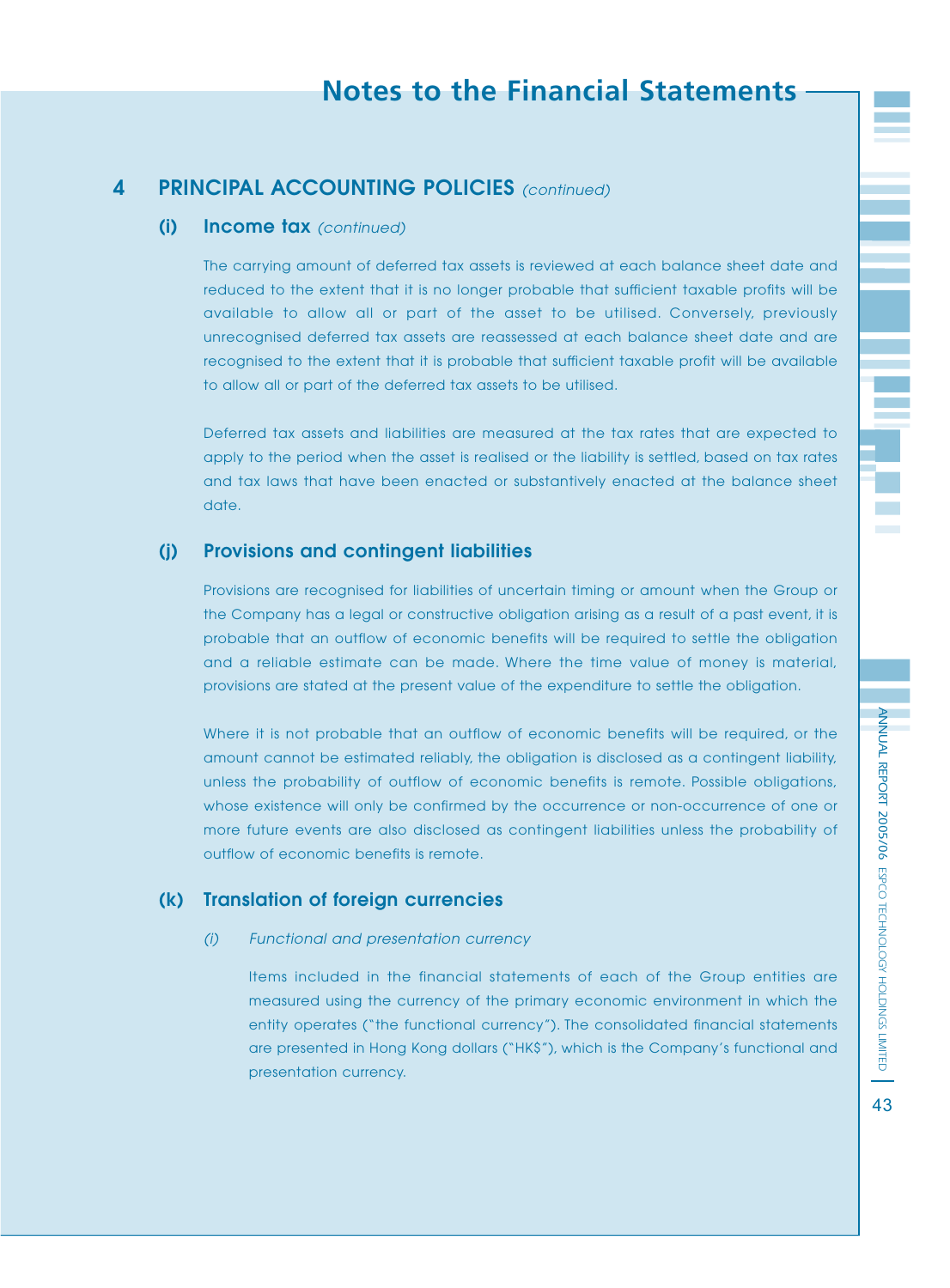### **4 PRINCIPAL ACCOUNTING POLICIES** *(continued)*

### **(k) Translation of foreign currencies** *(continued)*

#### *(ii) Transactions and balances*

*Foreign currency transactions are translated into the functional currency using the exchange rates prevailing at the dates of the transactions. Foreign exchange gains and losses resulting from the settlement of such transactions and from the translation at year-end exchange rates of monetary assets and liabilities denominated in foreign currencies are recognised in the income statement.*

*Translation differences on non-monetary items such as equities instruments held at fair value through income statement are reported as part of the fair value gain or loss. Translation differences on non-monetary financial assets such as equities classified as available-for-sale are, included in the fair value reserve in equity.*

#### *(iii) Group companies*

*The results and financial position of all Group entities (none of which has the currency of a hyperinflationary economy) that have a functional currency different from the presentation currency are translated into the presentation currency as follows:*

- *(a) assets and liabilities for each balance sheet presented are translated at the closing rate at the date of that balance sheet;*
- *(b) income and expenses for each income statement are translated at average exchange rates (unless this average is not a reasonable approximation of the cumulative effect of the rates prevailing on the transaction dates, in which case income and expenses are translated at the dates of the transactions); and*
- *(c) all resulting exchange differences are recognised as a separate component of equity.*

 $\frac{1}{2}$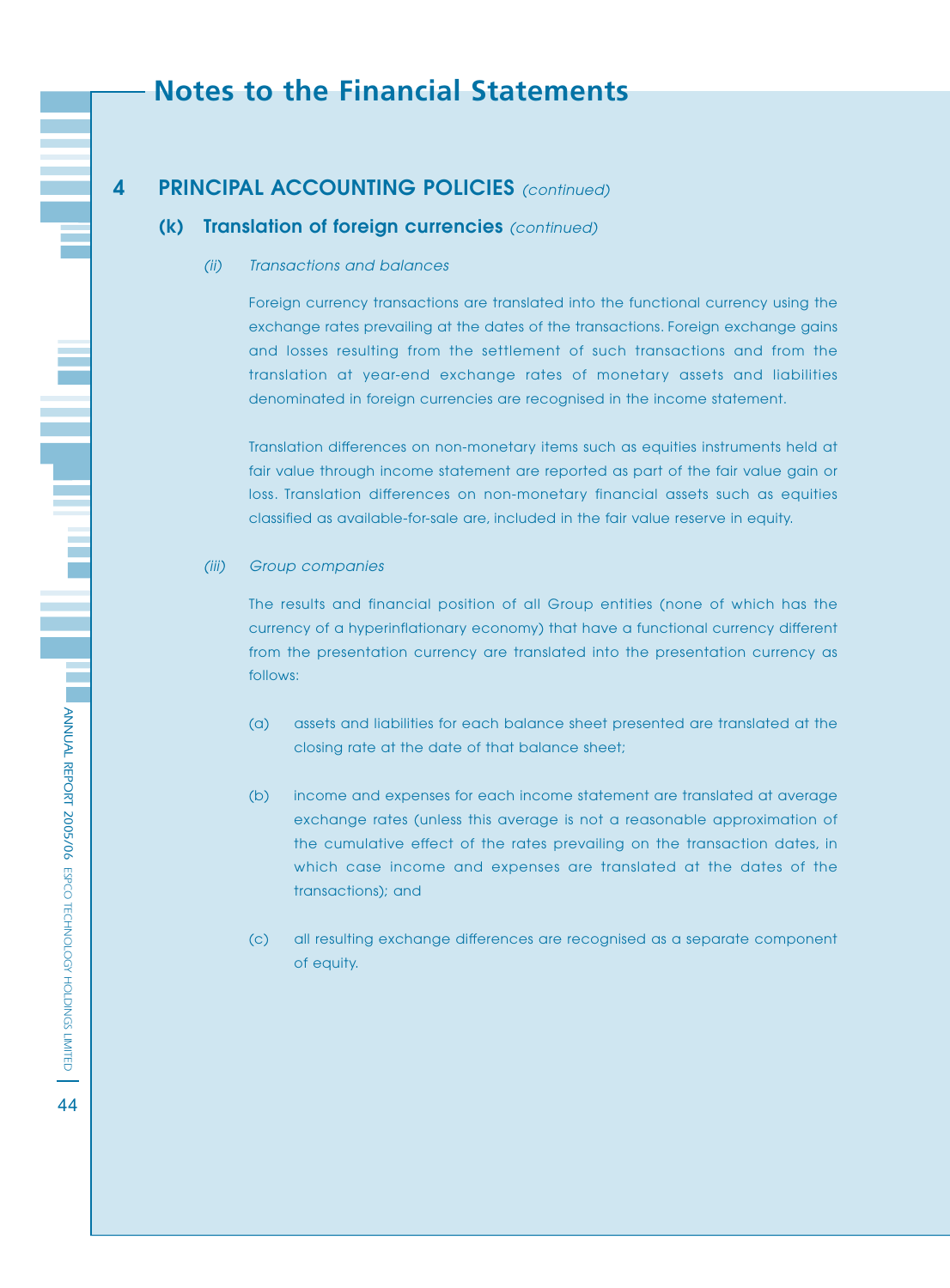### **4 PRINCIPAL ACCOUNTING POLICIES** *(continued)*

### **(l) Borrowing costs**

*Borrowing costs are expensed in the income statement in the period in which they are incurred, except to the extent that they are capitalised as being directly attributable to the acquisition, construction or production of an asset which necessarily takes a substantial period of time to get ready for its intended use or sale.*

*The capitalisation of borrowing costs as part of the cost of a qualifying asset commences when expenditure for the asset is being incurred, borrowing costs are being incurred and activities that are necessary to prepare the asset for its intended use or sale are in progress. Capitalisation of borrowing costs is suspended or ceases when substantially all the activities necessary to prepare the qualifying assets for its intended use or sale are interrupted or complete.*

### **(m) Related parties**

*A party is considered to be related to the Group if:*

- *(i) directly, or indirectly through one or more intermediaries, the party:*
	- *– control, is controlled by, or is under common control with, the Group;*
	- *– has an interest in the Company that gives it significant influence over the Group; or*
	- *– has joint control over the Group*
- *(ii) the party is a member of key management personnel of the Company or its parent company;*
- *(iii) the party is a close member of the family of any individual referred to in (i) and (ii);*
- *(iv) the party is an entity that is controlled, jointly controlled or significantly influenced by or for which significant voting power in such entities resides with, directly or indirectly, the individual referred to in (ii) or (iii);*
- *(v) the party is a post-employment benefit plan for the benefit of employees of the Group, or of any entity that is a related party of the Group.*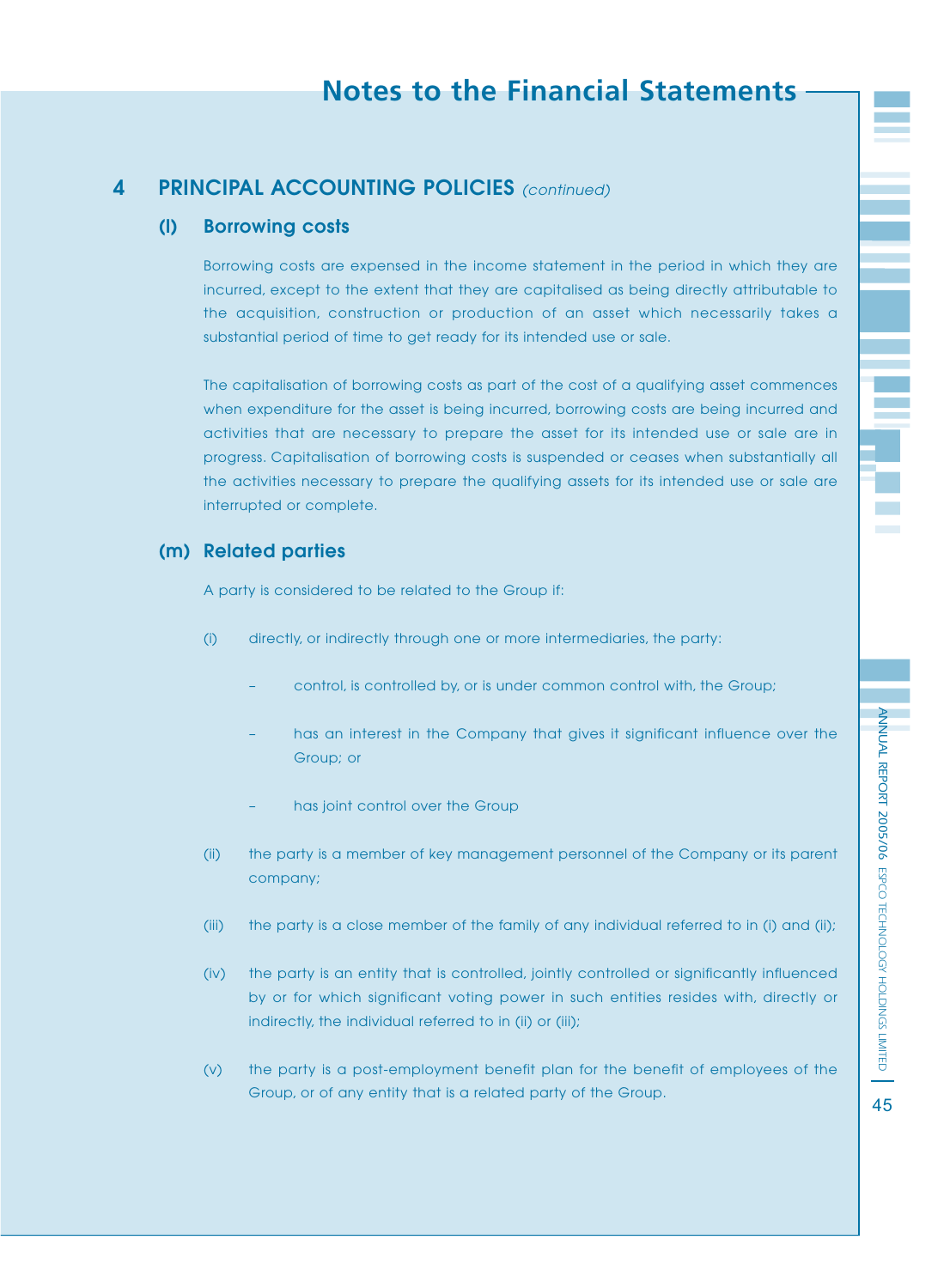### **4 PRINCIPAL ACCOUNTING POLICIES** *(continued)*

#### **(n) Revenue recognition**

*Revenue is recognised when it is probable that the economic benefits will flow to the Group and when the revenue can be measured reliably, on the following bases:*

- *(i) from the sale of goods, on the transfer of risks and rewards of ownership, which generally coincides with the time when goods are delivered to customers and title has passed;*
- *(ii) processing fee income, when the services are rendered; and*
- *(iii) Interest income is recognised as it accrues using the effective interest method.*

### **(o) Research and development costs**

*All research costs are expensed as incurred.*

*Expenditure incurred on projects to develop new products is capitalised and deferred only when the projects are clearly defined; the expenditure is separately identifiable and can be measured reliably; there is reasonable certainty that the projects are technically feasible; and the products have commercial value. Product development expenditure which does not meet these criteria is expensed when incurred.*

*During the year, all research and development costs have been expensed.*

### **(p) Segment reporting**

*A segment is a distinguishable component of the Group that is engaged either in providing products or services (business segment), or in providing products or services within a particular economic environment (geographical segment), which is subject to risks and rewards that are different from those of other segments.*

*Segment assets consist primarily of property, plant and equipment, inventories, receivables and operating cash. Segment capital expenditure comprises additions to property, plant and equipment.*

i<br>I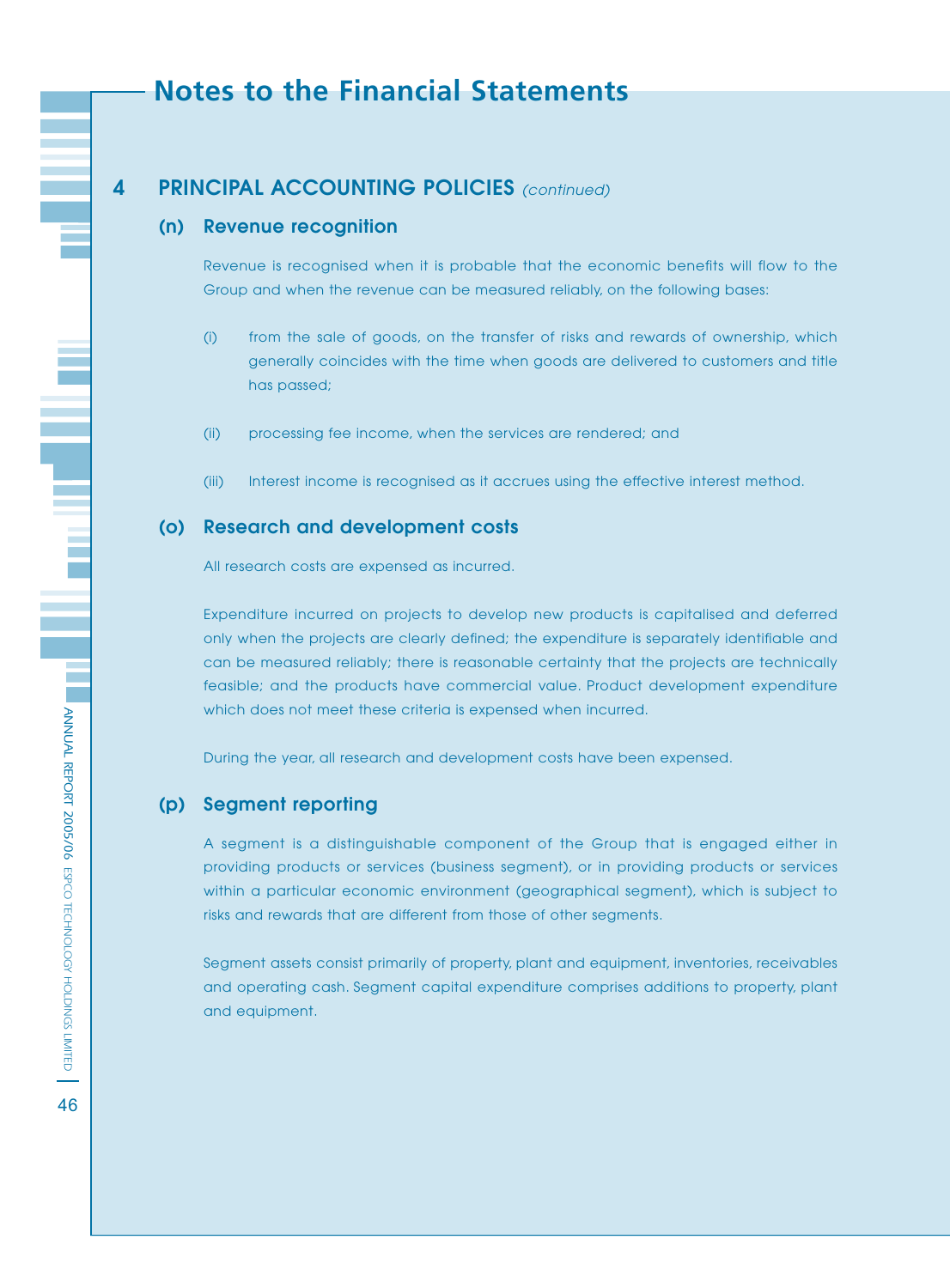### **5 REVENUE**

*Revenue, which is also the Group's turnover, represents the aggregate of amounts received and receivable for goods sold and services rendered, net of returns, by the Group to outsider customers during the year and is analysed as follows:*

|                                              | 2006            | 2005            |
|----------------------------------------------|-----------------|-----------------|
|                                              | <b>HK\$'000</b> | <b>HK\$'000</b> |
|                                              |                 |                 |
| Sale of own-manufactured goods at            |                 |                 |
| invoiced value, net of returns and discounts | 313,429         | 286,012         |
| Trading of PC components                     | 55,563          | 89,816          |
| Processing fee income                        | 33,437          | 13,032          |
|                                              |                 |                 |
|                                              | 402,429         | 388,860         |

## **6 SEGMENTAL INFORMATION**

*Business segment information is chosen as the primary reporting format because this is more relevant to the Group in making operating and financial decisions.*

*No segment information by business segment is presented as the Group primarily operates in a single business segment which is the manufacturing and distribution of desktop PC components throughout the years ended 31 March 2005 and 2006.*

*In presenting information on the basis of geographical segments, segment revenue is based on the geographical location of customers. Segment assets and capital expenditures are based on the geographical location of the assets.*

*The Group's operations are located in Hong Kong, Macau, other part of the PRC and Singapore whereas the principal markets for the Group's products are mainly located in Hong Kong, Taiwan, other part of the PRC, Singapore, Australia, Europe and other Asia-Pacific regions.*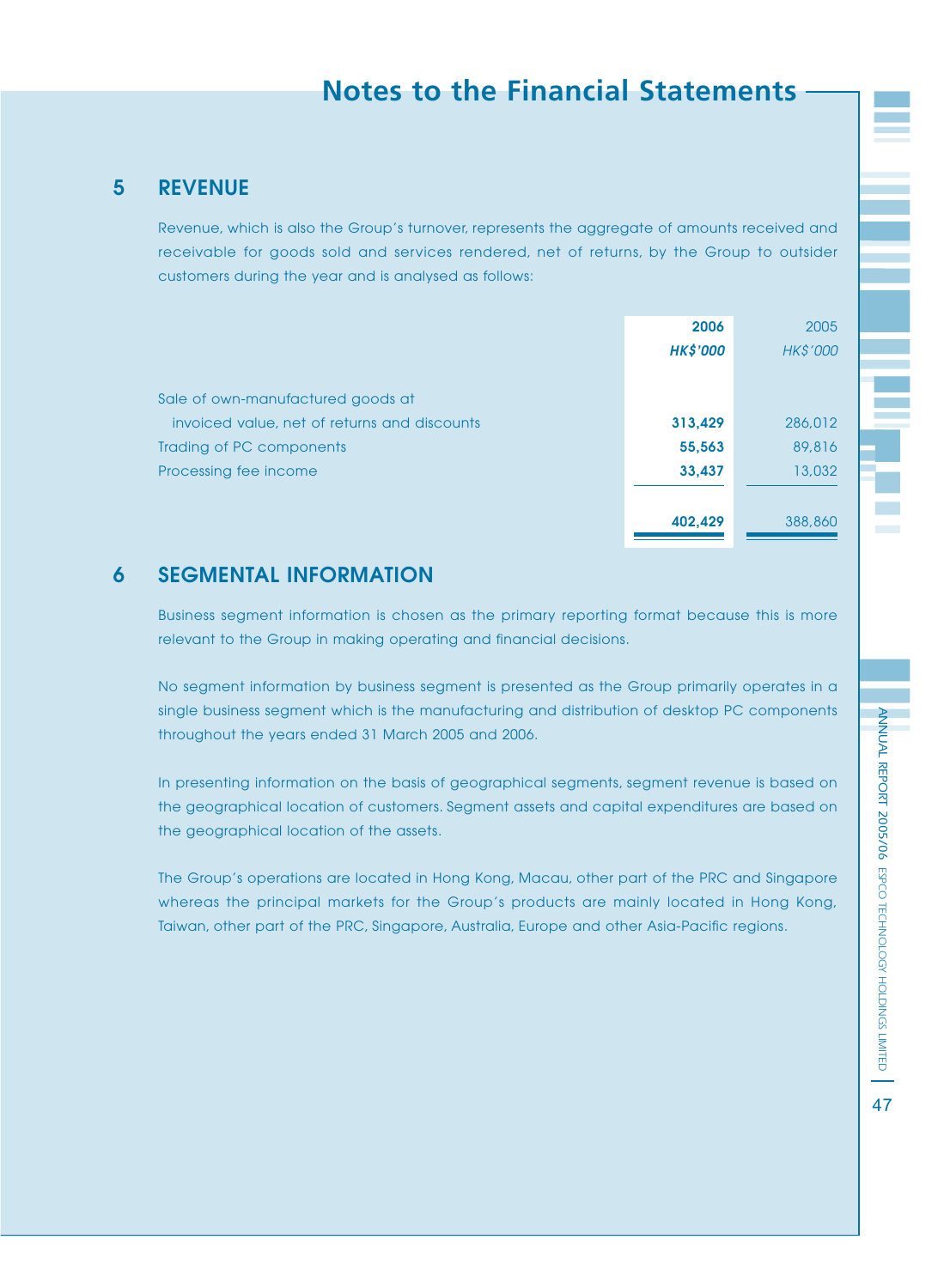

## **6 SEGMENTAL INFORMATION** *(continued)*

|                                            | 2006                    | 2005            |
|--------------------------------------------|-------------------------|-----------------|
|                                            | <b>HK\$'000</b>         | <b>HK\$'000</b> |
|                                            |                         | (restated)      |
|                                            |                         |                 |
| Segment revenue by location of customers   |                         |                 |
| PRC, excluding Hong Kong and Taiwan        | 267,727                 | 240,840         |
| Taiwan                                     | 15,288                  | 40,236          |
| <b>Hong Kong</b>                           | 61,476                  | 40,621          |
| Singapore                                  | 20,508                  | 30,362          |
| Australia                                  | 5,893                   | 4,128           |
| Other Asia-Pacific regions                 | 26,694                  | 26,825          |
| Europe                                     | 3,510                   | 3,804           |
| Other regions                              | 1,333                   | 2,044           |
|                                            |                         |                 |
|                                            | 402,429                 | 388,860         |
|                                            |                         |                 |
| Segment assets by location of assets       |                         |                 |
| PRC, excluding Hong Kong and Macau         | 24,153                  | 17,239          |
| <b>Hong Kong</b>                           | 49,045                  | 36,872          |
| Singapore                                  | 9,421                   | 10,008          |
| Macau                                      | 28,158                  | 36,493          |
|                                            |                         |                 |
|                                            | 110,777                 | 100,612         |
|                                            |                         |                 |
|                                            |                         |                 |
| Capital expenditures by location of assets |                         |                 |
| PRC, excluding Hong Kong and Macau         | 6,972                   | 1,434           |
| Hong Kong                                  | 29                      | 116             |
| Singapore                                  | $\overline{\mathbf{2}}$ | 87              |
|                                            |                         |                 |
|                                            | 7,003                   | 1,637           |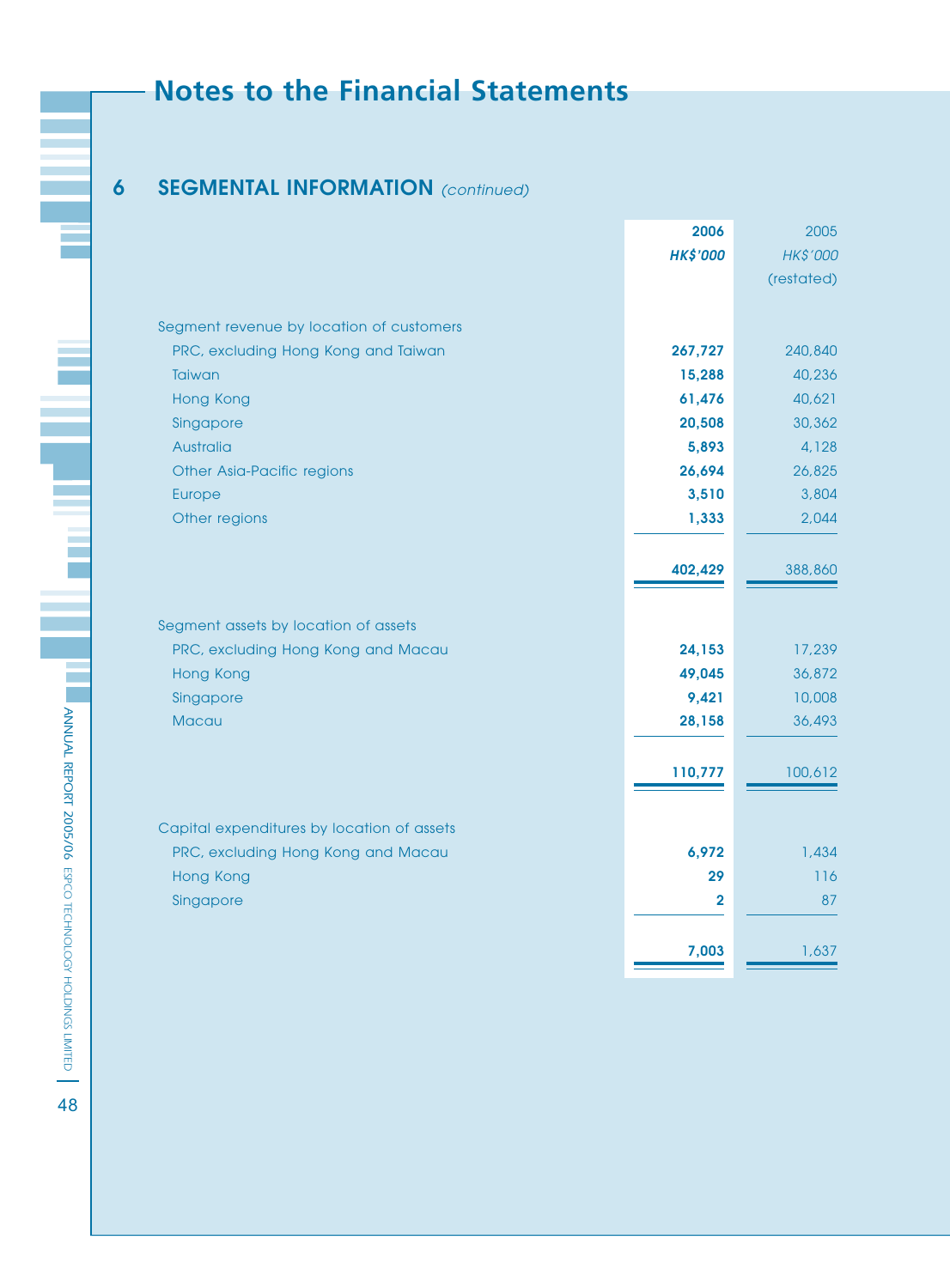## **7 OTHER INCOME**

|                      | 2006            | 2005            |
|----------------------|-----------------|-----------------|
|                      | <b>HK\$'000</b> | <b>HK\$'000</b> |
|                      |                 |                 |
| Interest income      | 4               |                 |
| Advertising rebate   | 322             | 546             |
| <b>Sundry income</b> | 65              | 338             |
|                      |                 |                 |
|                      | 391             | 885             |

## **8 OPERATING PROFIT**

*Operating profit is stated after charging the following:*

|                                                                | 2006            | 2005            |
|----------------------------------------------------------------|-----------------|-----------------|
|                                                                | <b>HK\$'000</b> | <b>HK\$'000</b> |
|                                                                |                 | (restated)      |
|                                                                |                 |                 |
| Cost of inventories sold (note (i))                            | 379,882         | 369,017         |
| Auditors' remuneration (note (v))                              | 429             | 423             |
| Amortisation of land lease premium (note (ii))                 | 31              | 30              |
| Depreciation (note (ii))                                       | 3,043           | 3,141           |
| Operating lease rentals in respect of                          |                 |                 |
| land and buildings (note (iii))                                | 538             | 751             |
| Impairment loss recognised in respect of trade                 |                 |                 |
| and other receivables                                          | 1,489           |                 |
| Legal and professional fees                                    | 1,060           | 500             |
| Research and development cost (note (iv))                      | 1,015           | 1,247           |
| Staff costs including directors' emoluments (note (v))         |                 |                 |
| - salaries, wages, allowances and benefits in kind (note (ii)) | 11,266          | 9,933           |
| - retirement benefits scheme contributions (note 27(i))        | 304             | 296             |
| - staff messing and welfare                                    | 1,126           | 670             |

**ANNUAL REPORT 2005/06 ESPCO TECHNOLOGY HOLDINGS LIMITED** ANNUAL REPORT 2005/06 ESPCO TECHNOLOGY HOLDINGS LIMITED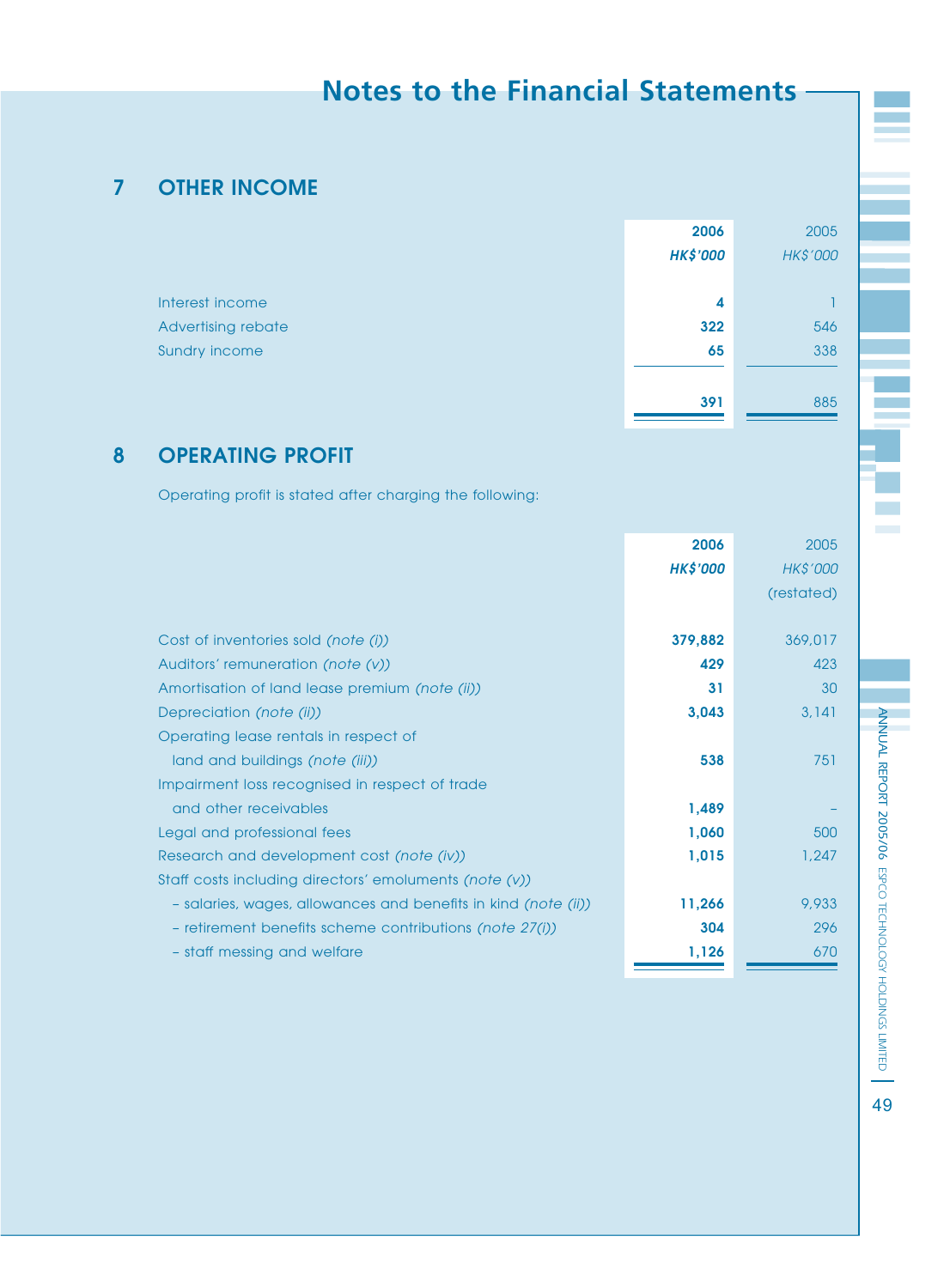### **8 OPERATING PROFIT** *(continued)*

*Notes:*

Ē

**Contract Contract** 

- *(i) Cost of inventories sold on the face of the consolidated income statement includes reversal of writedown of inventories of HK\$523,000 (2005: HK\$400,000).*
- *(ii) Included in the respective balances are the following amounts which are also included in the amounts of "Cost of sales" on the face of the consolidated income statement of the Group:*

|                                                                | 2006            | 2005            |
|----------------------------------------------------------------|-----------------|-----------------|
|                                                                | <b>HK\$'000</b> | <b>HK\$'000</b> |
|                                                                |                 | (restated)      |
|                                                                |                 |                 |
| Amortisation of land lease premium                             | 31              | 30              |
| Depreciation                                                   | 2,519           | 2,632           |
| Staff costs - salaries, wages, allowances and benefits in kind | 4,457           | 3,618           |

- *(iii) Included in the operating lease rentals in respect of land and buildings are rentals paid for the directors' quarters of HK\$354,000 (2005: HK\$300,000) which had also been included in staff costs disclosed above.*
- *(iv) Included in the research and development costs are staff costs of HK\$1,015,000 (2005: HK\$1,244,000) which had also been included in staff costs disclosed above.*
- *(v) Except for the amounts mentioned in note (ii) above, which had been included in other items in the consolidated income statement, these amounts had been included in administrative expenses in the consolidated income statement.*

## **9 FINANCE COSTS**

|                                       | 2006            | 2005            |
|---------------------------------------|-----------------|-----------------|
|                                       | <b>HK\$'000</b> | <b>HK\$'000</b> |
|                                       |                 |                 |
| Interest on bank loans and overdrafts | 400             | 154             |
| Finance lease charges                 | -               | 53              |
|                                       |                 |                 |
|                                       | 400             | 207             |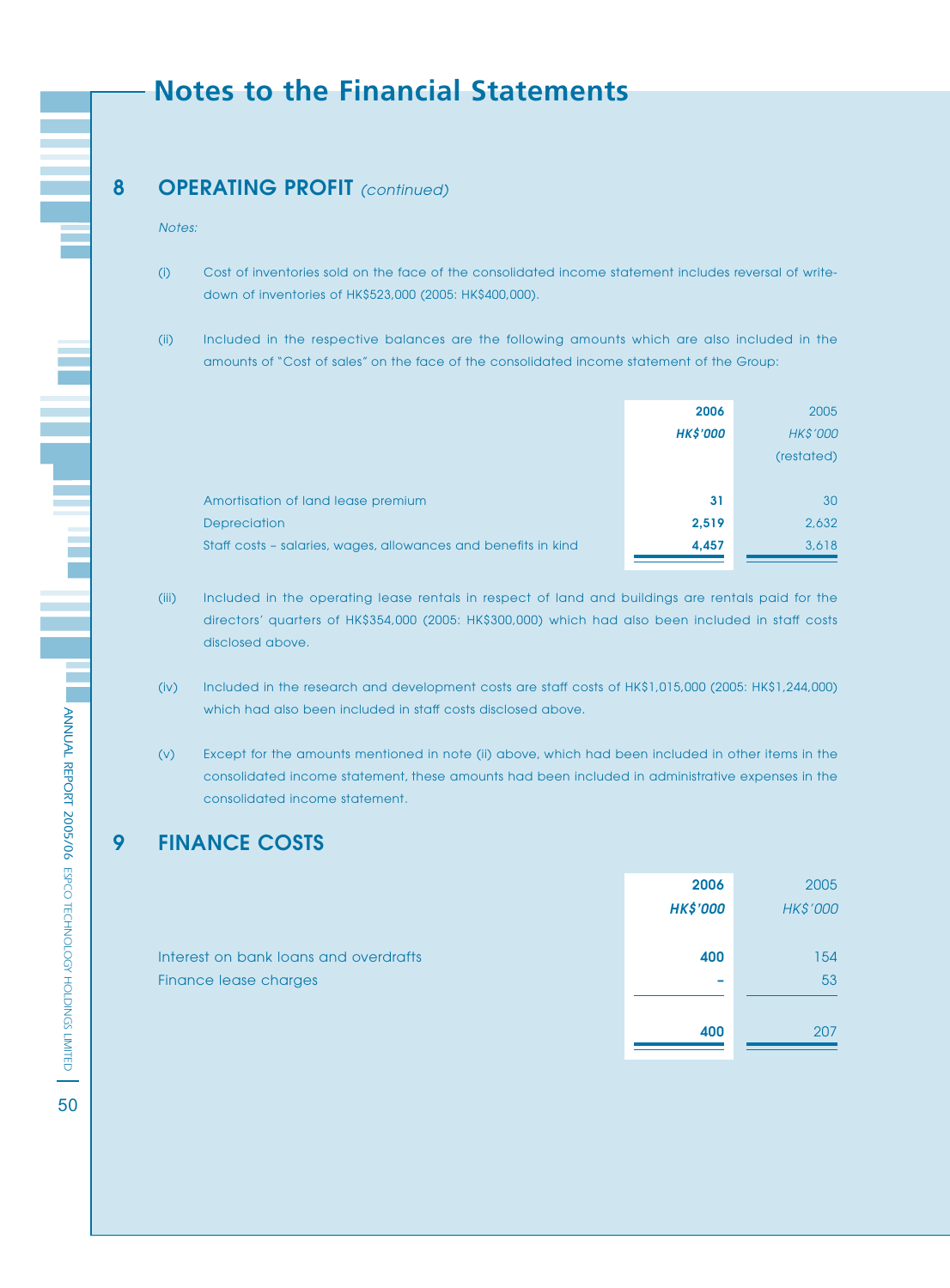### **10 TAXATION**

|                                      | 2006            | 2005     |
|--------------------------------------|-----------------|----------|
|                                      | <b>HK\$'000</b> | HK\$'000 |
|                                      |                 |          |
| <b>Current tax:</b>                  |                 |          |
| Hong Kong profits tax                |                 |          |
| - Provision for current year         | 257             | 332      |
|                                      |                 |          |
| Overseas taxation                    |                 |          |
| - provision for current year         | 36              | 99       |
| - over-provision for previous years  | (160)           |          |
|                                      |                 |          |
|                                      | 133             | 431      |
| Deferred tax (note 25)               |                 |          |
| - current year                       | (55)            | 127      |
| - under-provision for previous years | 38              |          |
|                                      |                 |          |
|                                      | (17)            | 127      |
|                                      |                 |          |
|                                      | 116             | 558      |
|                                      |                 |          |

*Hong Kong profits tax has been provided in the financial statements at the rate of 17.5% (2005: 17.5%) on the estimated assessable profits arising in or derived from Hong Kong for the year.*

*Overseas taxation represents tax charges on the estimated assessable profits of subsidiaries operating overseas including the PRC, calculated at rates applicable in the respective jurisdictions for the year.*

易盈電腦(深圳)有限公司*("Espco Shenzhen"), being a foreign investment enterprise established in Shenzhen Special Economic Zone in the PRC, is subject to the preferential foreign enterprise income tax ("FEIT") of 15% on its assessable profit. In accordance with the relevant income tax laws and regulations in the PRC, Espco Shenzhen is exempted from FEIT for two years commencing from its first profit-making year of operation after offsetting prior year tax losses, followed by a 50% reduction in tax rate for the following three years. Espco Shenzhen's first profitmaking year started in 2001. The applicable income tax rate for the year ended 31 March 2005 and the nine months period ended 31 December 2005 is 7.5%, representing 50% of the full FEIT rate to which Espco Shenzhen is subject and 15% on its assessable profit afterwards.*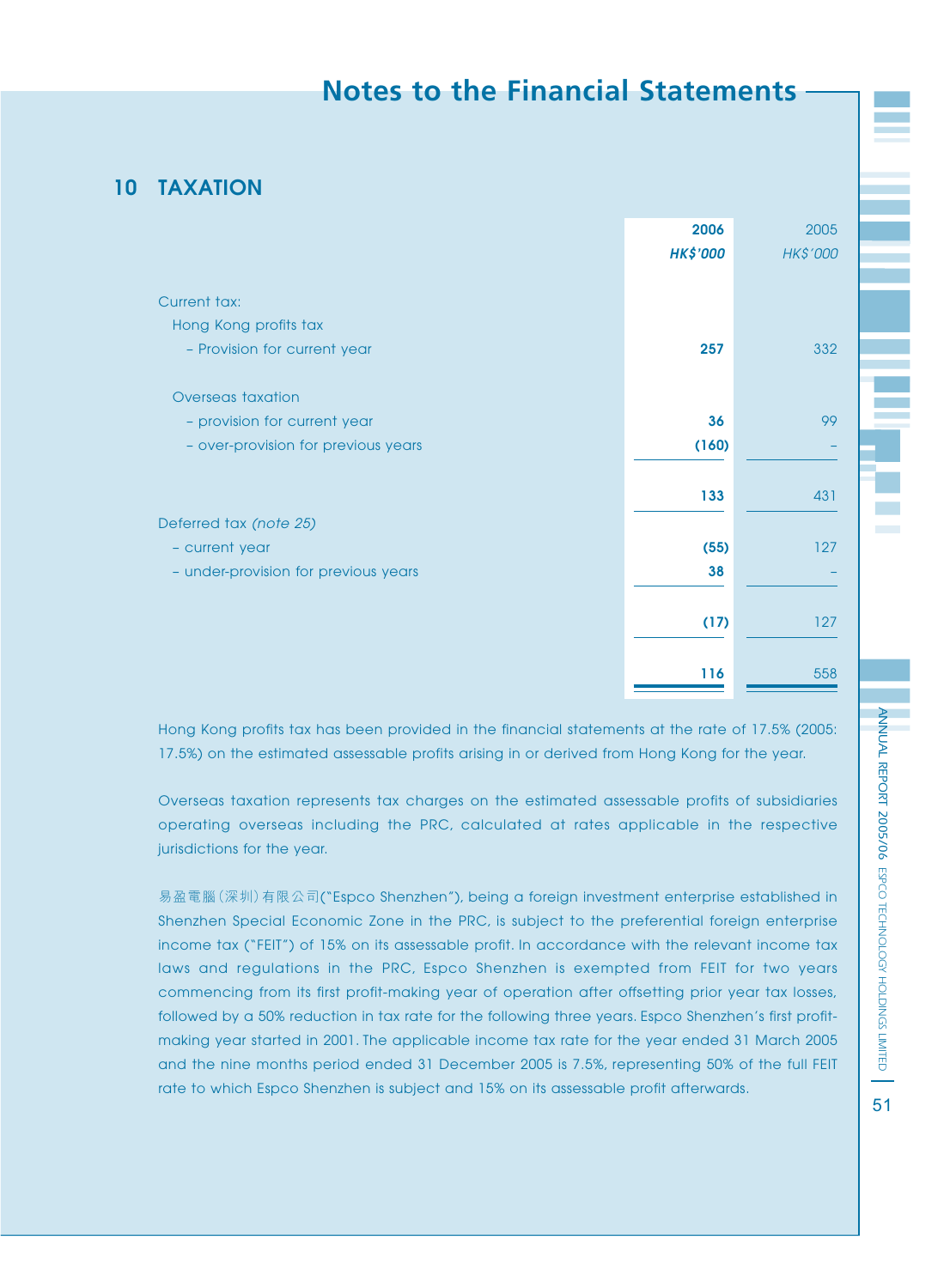### **10 TAXATION** *(continued)*

*SPI Distribution Macao Commercial Offshore Limited ("Espco Macau") has been registered as an "Offshore Commercial Services Institution" with the Macao Trade and Investment Promotion Institute. In accordance with the Macao Special Administrative Region's Offshore Law, Espco Macau is exempted from Macau income tax derived from its offshore business.*

*The taxation charge for the year can be reconciled to the profit before taxation per the consolidated income statement as follow:*

|                                                         | 2006            | 2005            |
|---------------------------------------------------------|-----------------|-----------------|
|                                                         | <b>HK\$'000</b> | <b>HK\$'000</b> |
|                                                         |                 | (restated)      |
| Profit before taxation                                  | 8,629           | 9,782           |
| Tax at the applicable tax rate in Hong Kong             | 1,510           | 1,712           |
| Tax effect of non-deductible expenses                   | 178             | 146             |
| Tax effect of non-taxable income                        | (99)            | (77)            |
| Tax exemption granted to overseas subsidiaries          | (1, 359)        | (1, 247)        |
| Effect of different tax rates of subsidiaries operating |                 |                 |
| in other jurisdictions                                  | 3               | 24              |
| Deferred tax assets not recognised                      | 5               |                 |
| Over-provision in previous years                        | (122)           |                 |
|                                                         |                 |                 |
| Taxation charge for the year                            | 116             | 558             |
|                                                         |                 |                 |

### **11 PROFIT ATTRIBUTABLE TO SHAREHOLDERS**

*Of the Group's profit attributable to the shareholders of HK\$8,513,000 (2005 (restated): HK\$9,224,000), a profit of HK\$6,824,000 (2005: HK\$1,072,000) has been dealt with in the Company's own financial statements.*

Ē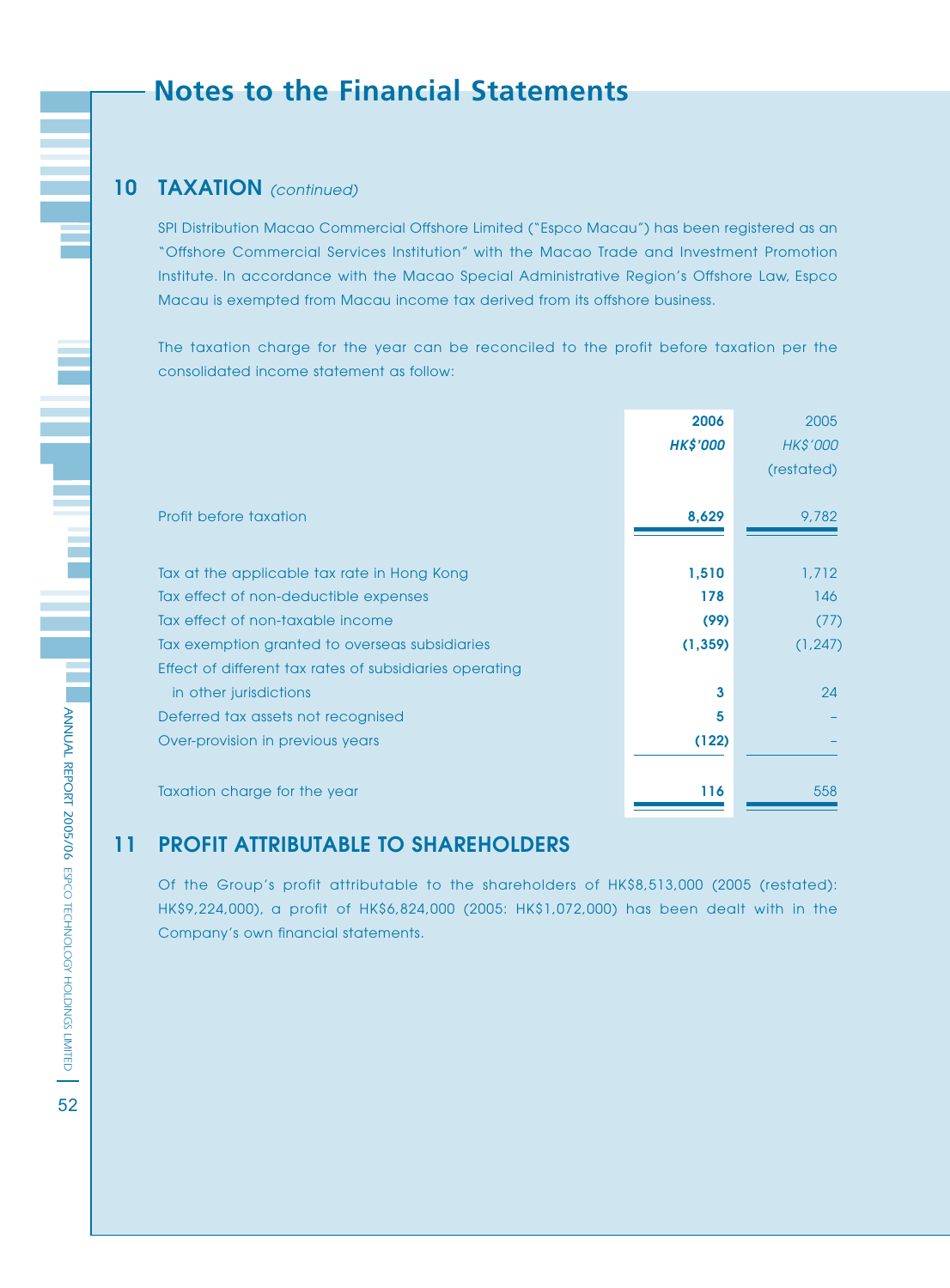## **12 DIVIDEND**

|                                               | 2006            | 2005           |
|-----------------------------------------------|-----------------|----------------|
|                                               | <b>HK\$'000</b> | <b>HKS'000</b> |
|                                               |                 |                |
| Interim, paid, of nil in respect of 2006      |                 |                |
| (2005: HK0.3 cent) per ordinary share         |                 | 1,071          |
| Final, proposed, of HK0.9 cent in respect     |                 |                |
| of 2006 (2005: HK0.9 cent) per ordinary share | 3,214           | 3.214          |
|                                               |                 |                |
|                                               | 3,214           | 4.285          |

*The 2006 final dividends of HK0.9 cent per share has been proposed by the directors of the Company and are subject to approval by the shareholders in the forthcoming annual general meeting.*

## **13 EARNINGS PER SHARE**

*The calculation of basic earnings per share for the year is based on the consolidated profit attributable to the shareholders of HK\$8,513,000 (2005 (restated): HK\$9,224,000), and the weighted average number of 357,136,200 (2005: 310,901,679) ordinary shares in issue during the year.*

*Diluted earnings per share amounts have not been presented as the Company did not have any dilutive potential ordinary shares during the year.*

 $\mathcal{O}(\mathbb{R}^d)$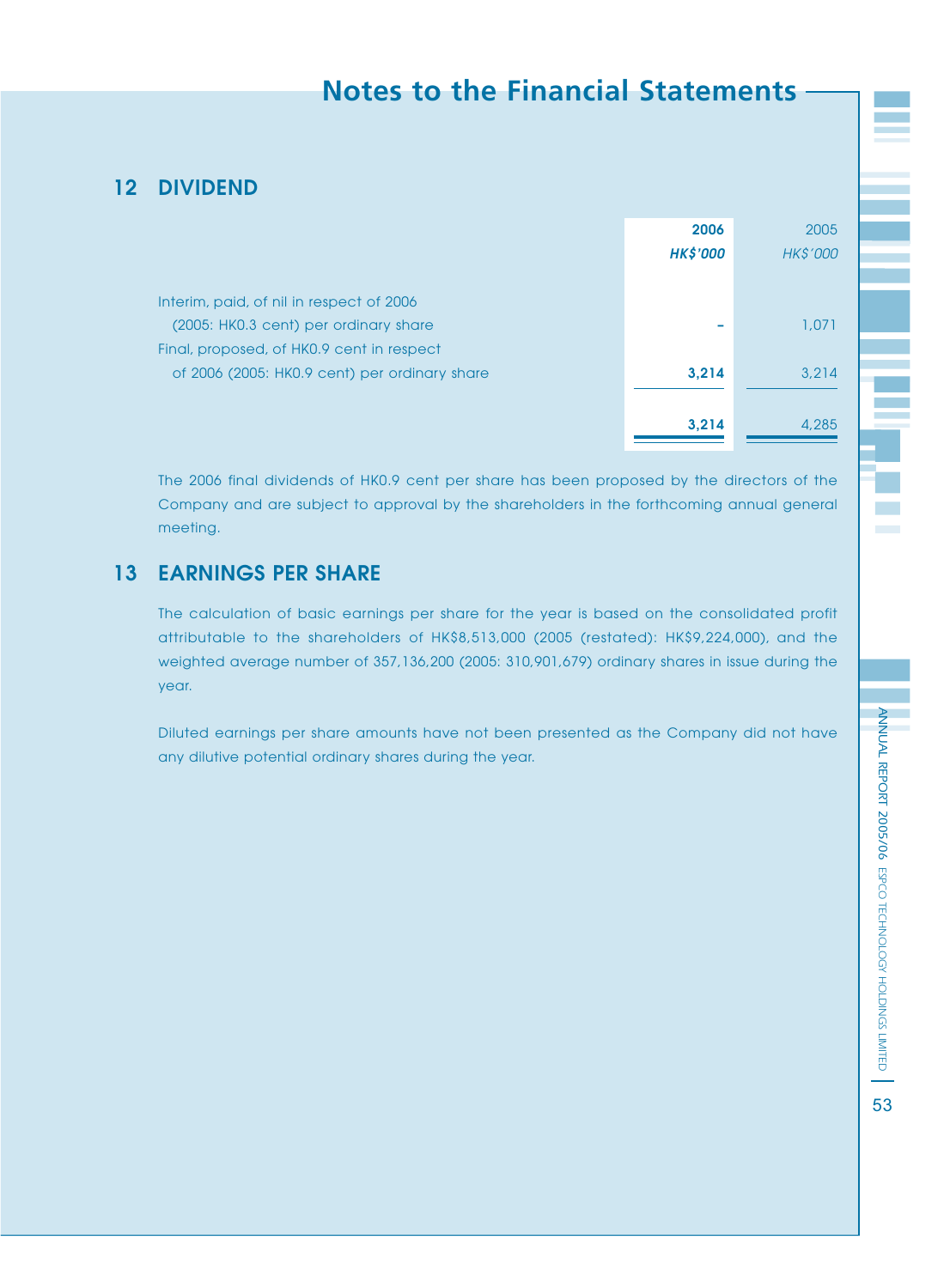## **14 DIRECTORS' EMOLUMENTS**

*An analysis of remuneration paid and payable to directors of the Company for the year ended 31 March 2006 and 2005 are set out as follows:*

|                                     |            | Salaries,         |                   |                 |
|-------------------------------------|------------|-------------------|-------------------|-----------------|
|                                     |            | <b>allowances</b> | <b>Retirement</b> |                 |
|                                     | Directors' | and benefits      | scheme            | 2006            |
|                                     | fee        | in kind           | contribution      | <b>Total</b>    |
|                                     | HK\$'000   | <b>HK\$'000</b>   | <b>HK\$'000</b>   | <b>HK\$'000</b> |
| Executive directors                 |            |                   |                   |                 |
| Chan Hing Yin                       |            | 852               | 12 <sup>2</sup>   | 864             |
| Chan Hing Kai                       |            | 472               |                   | 472             |
| Independent non-executive directors |            |                   |                   |                 |
| Lam Ping Cheung                     | 100        |                   |                   | 100             |
| Tam Yuk Sang, Sammy                 | 100        |                   |                   | 100             |
| Chan Yi Man, Magdalen               | 50         |                   |                   | 50              |
|                                     | 250        | 1,324             | 12                | 1,586           |

|                                     | Directors'<br>fee<br><b>HK\$'000</b> | Salaries,<br><b>allowances</b><br>and benefits<br>in kind<br><b>HK\$'000</b> | <b>Retirement</b><br>scheme<br>contribution<br><b>HK\$'000</b> | 2005<br><b>Total</b><br><b>HK\$'000</b> |
|-------------------------------------|--------------------------------------|------------------------------------------------------------------------------|----------------------------------------------------------------|-----------------------------------------|
| Executive directors                 |                                      |                                                                              |                                                                |                                         |
| Chan Hing Yin                       |                                      | 784                                                                          | $12 \overline{ }$                                              | 796                                     |
| Chan Hing Kai                       |                                      | 527                                                                          |                                                                | 527                                     |
| Independent non-executive directors |                                      |                                                                              |                                                                |                                         |
| Lam Ping Cheung                     | 52                                   |                                                                              |                                                                | 52                                      |
| Tam Yuk Sang, Sammy                 | 52                                   |                                                                              |                                                                | 52                                      |
| Chan Yi Man, Magdalen               |                                      |                                                                              |                                                                |                                         |
| (appointed on 30 August 2004)       | 26                                   |                                                                              |                                                                | 26                                      |
|                                     | 130                                  | 1,311                                                                        | 12                                                             | 1,453                                   |

*None of the directors of the Company waived or agreed to waive any emoluments paid by the Group and no incentive payment for joining the Group or compensation for loss of office was paid or payable to any director of the Company during the years ended 31 March 2006 and 2005.*

È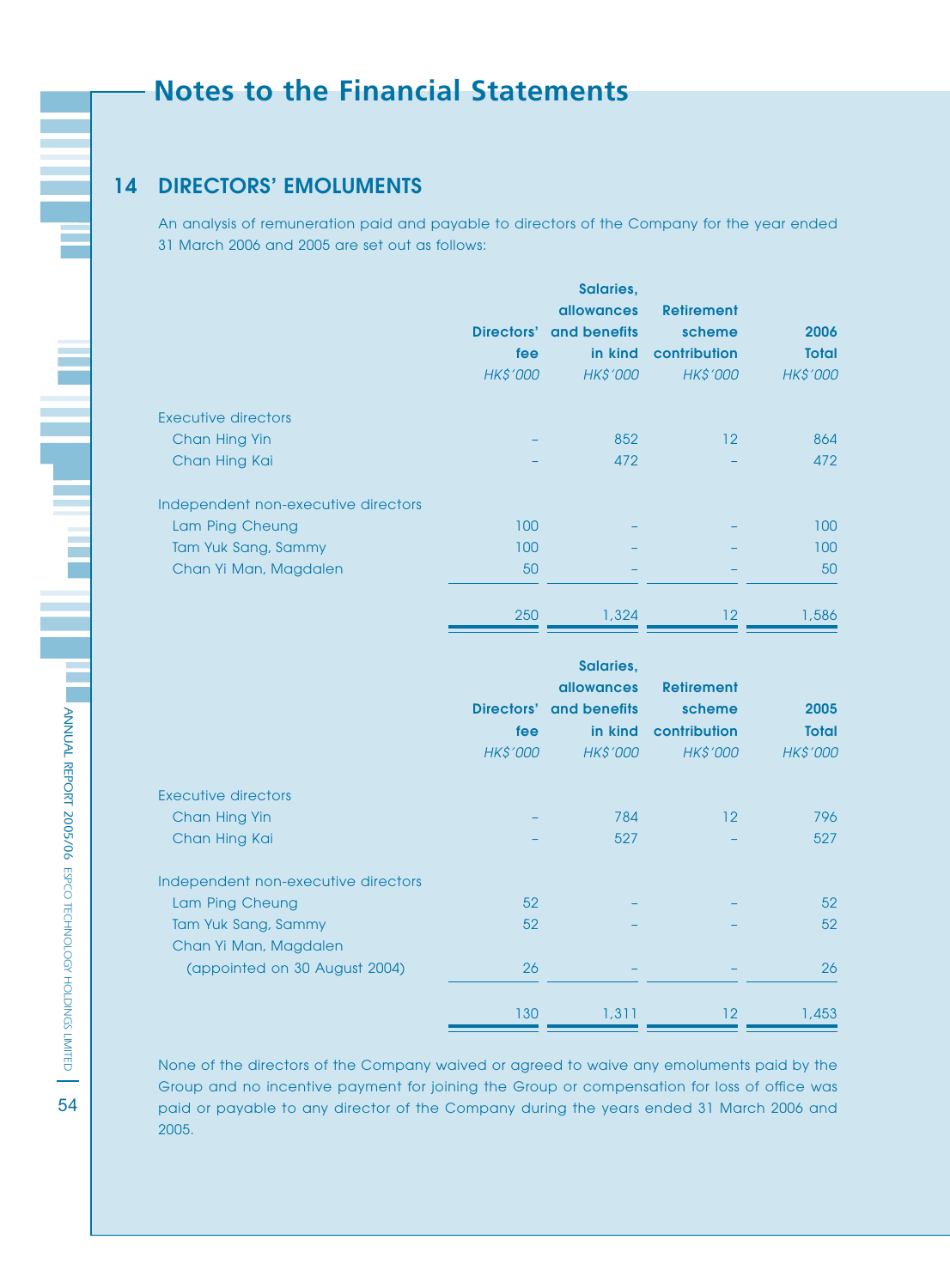## **15 EMPLOYEES' EMOLUMENTS**

*Of the five individuals with the highest emoluments, two (2005: two) are directors whose emoluments are disclosed in note 14. The aggregate of the emoluments in respect of the other three (2005: three) individuals whose emolument fell within the band of nil to HK\$1,000,000 are as follows:*

|                                                 | 2006            | 2005            |
|-------------------------------------------------|-----------------|-----------------|
|                                                 | <b>HK\$'000</b> | <b>HK\$'000</b> |
|                                                 |                 |                 |
| Basic salaries, allowances and benefits in kind | 1,259           | 1,504           |
| Retirement benefits scheme contributions        | 31              | 36              |
|                                                 |                 |                 |
|                                                 | 1,290           | 1,540           |

*During the years ended 31 March 2006 and 2005, no emoluments were paid to the five highest paid individuals as an inducement to join or upon joining the Group or as compensation for loss of office.*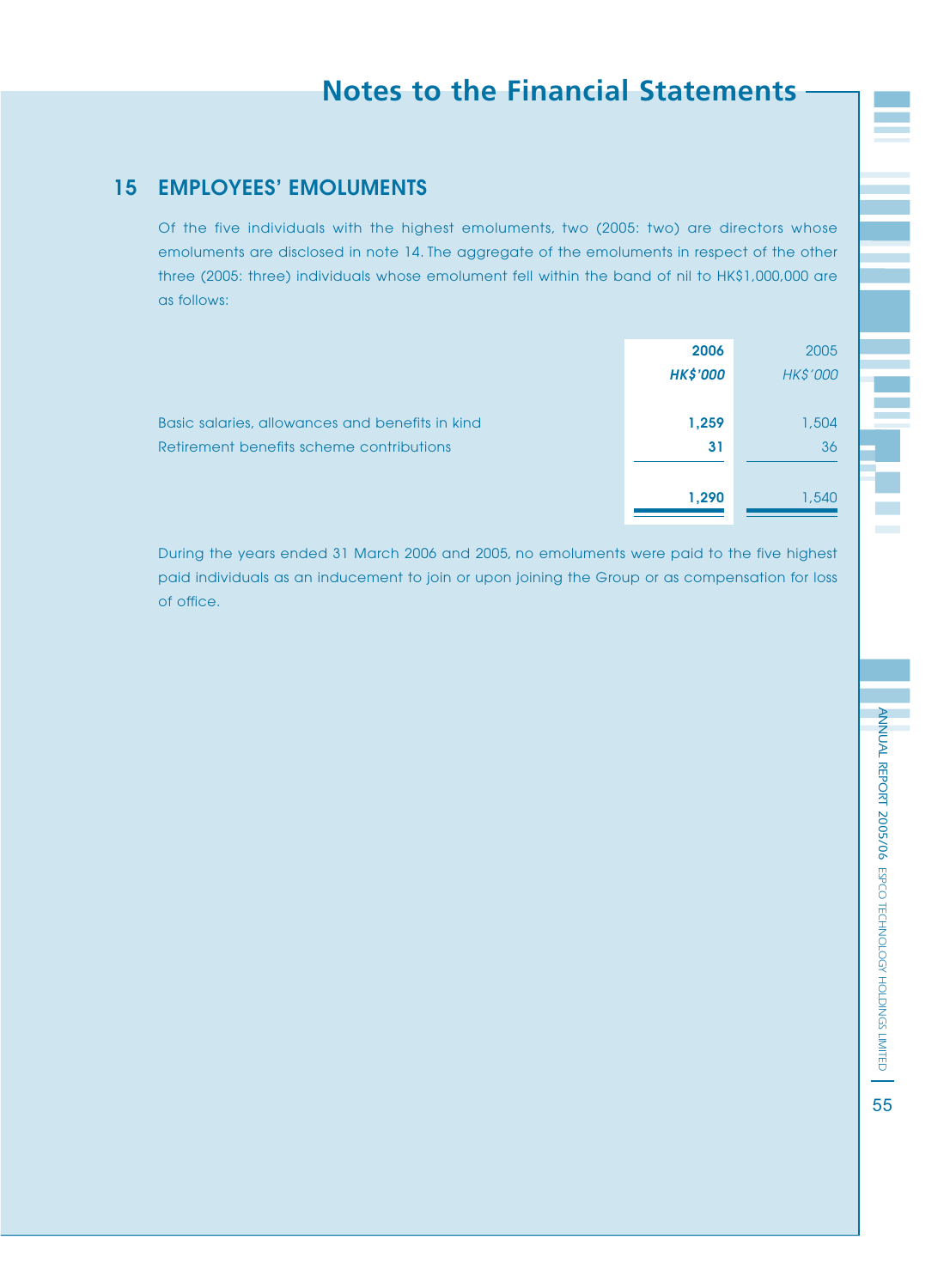## **16 PROPERTY, PLANT AND EQUIPMENT**

| <b>The Group</b>                                   | reasenoia<br>land and<br>building in<br><b>Hong Kong</b><br>held<br>for own use<br>HK\$'000 | <b>Buildings</b><br>in PRC held<br>for own use<br>HK\$'000 | <b>Plant and</b><br>machinery<br>HK\$'000 | Furniture,<br>fixtures<br>and office<br>equipment<br>HK\$'000 | Leasehold<br>improve-<br>ment<br>HK\$'000 | Motor<br>vehicles<br>HK\$'000 | Total<br>HK\$'000 |
|----------------------------------------------------|---------------------------------------------------------------------------------------------|------------------------------------------------------------|-------------------------------------------|---------------------------------------------------------------|-------------------------------------------|-------------------------------|-------------------|
| Cost or valuation                                  |                                                                                             |                                                            |                                           |                                                               |                                           |                               |                   |
| At 1 April 2004 (restated)<br><b>Additions</b>     | 2,470                                                                                       | 5,277                                                      | 17,563<br>1,143                           | 529<br>203                                                    | 3,400<br>291                              | 1,626                         | 30,865<br>1,637   |
| Adjustment on revaluation                          | 1,130                                                                                       | (898)                                                      |                                           |                                                               |                                           |                               | 232               |
| Currency realignment                               |                                                                                             |                                                            |                                           |                                                               |                                           | $\mathfrak{z}$                | 5                 |
| At 31 March 2005 (restated)                        | 3,600                                                                                       | 4,379                                                      | 18,706                                    | 733                                                           | 3,692                                     | 1,629                         | 32,739            |
| Representing:                                      |                                                                                             |                                                            |                                           |                                                               |                                           |                               |                   |
| Cost (restated)                                    |                                                                                             |                                                            | 18,706                                    | 733                                                           | 3,692                                     | 1,629                         | 24,760            |
| At 2005 valuation (restated)                       | 3,600                                                                                       | 4,379                                                      |                                           |                                                               |                                           |                               | 7,979             |
|                                                    | 3,600                                                                                       | 4,379                                                      | 18,706                                    | 733                                                           | 3,692                                     | 1,629                         | 32,739            |
| At 1 April 2005 (restated)                         | 3,600                                                                                       | 4,379                                                      | 18,706                                    | 733                                                           | 3,692                                     | 1,629                         | 32,739            |
| <b>Additions</b>                                   |                                                                                             |                                                            | 6,817                                     | 24                                                            | 162                                       |                               | 7,003             |
| Adjustment on revaluation<br>Currency realignment  | 300                                                                                         | 1,607<br>114                                               | 263                                       | $\overline{2}$                                                | 87                                        | 9                             | 1,907<br>475      |
|                                                    |                                                                                             |                                                            |                                           |                                                               |                                           |                               |                   |
| At 31 March 2006                                   | 3,900                                                                                       | 6,100                                                      | 25,786                                    | 759                                                           | 3,941                                     | 1,638                         | 42,124            |
| Representing:                                      |                                                                                             |                                                            |                                           |                                                               |                                           |                               |                   |
| Cost<br>At 2006 valuation                          | 3,900                                                                                       | 6,100                                                      | 25,786                                    | 759                                                           | 3,941                                     | 1,638                         | 32,124<br>10,000  |
|                                                    |                                                                                             |                                                            |                                           |                                                               |                                           |                               |                   |
|                                                    | 3,900                                                                                       | 6,100                                                      | 25,786                                    | 759                                                           | 3,941                                     | 1,638                         | 42,124            |
| Accumulated depreciation                           |                                                                                             |                                                            |                                           |                                                               |                                           |                               |                   |
| At 1 April 2004 (restated)                         |                                                                                             |                                                            | 7,433                                     | 329                                                           | 1,569                                     | 881                           | 10,212            |
| Charge for the year<br>Elimination on revaluation  | 53<br>(53)                                                                                  | 587<br>(587)                                               | 1,413                                     | 139                                                           | 696                                       | 253                           | 3,141<br>(640)    |
| Currency realignment                               |                                                                                             |                                                            |                                           |                                                               |                                           | $\sqrt{3}$                    | $5\overline{)}$   |
| At 31 March 2005                                   |                                                                                             |                                                            |                                           |                                                               |                                           |                               |                   |
| (restated)                                         |                                                                                             |                                                            | 8,846                                     | 469                                                           | 2,266                                     | 1,137                         | 12,718            |
| At 1 April 2005 (restated)                         |                                                                                             |                                                            | 8,846                                     | 469                                                           | 2,266                                     | 1,137                         | 12,718            |
| Charge for the year                                | 109                                                                                         | 554                                                        | 1,310                                     | 97                                                            | 720                                       | 253                           | 3,043             |
| Elimination on revaluation<br>Currency realignment | (109)                                                                                       | (554)                                                      | 166                                       | $\overline{2}$                                                | 62                                        | 9                             | (663)<br>239      |
|                                                    |                                                                                             |                                                            |                                           |                                                               |                                           |                               |                   |
| At 31 March 2006                                   |                                                                                             |                                                            | 10,322                                    | 568                                                           | 3,048                                     | 1.399                         | 15,337            |
| Net book value                                     |                                                                                             |                                                            |                                           |                                                               |                                           |                               |                   |
| At 31 March 2006                                   | 3,900                                                                                       | 6,100                                                      | 15,464                                    | 9                                                             | 893                                       | 239                           | 26,787            |
| At 31 March 2005 (restated)                        | 3,600                                                                                       | 4,379                                                      | 9,860                                     | 264                                                           | 1,426                                     | 492                           | 20,021            |

÷

F

j

**Contract**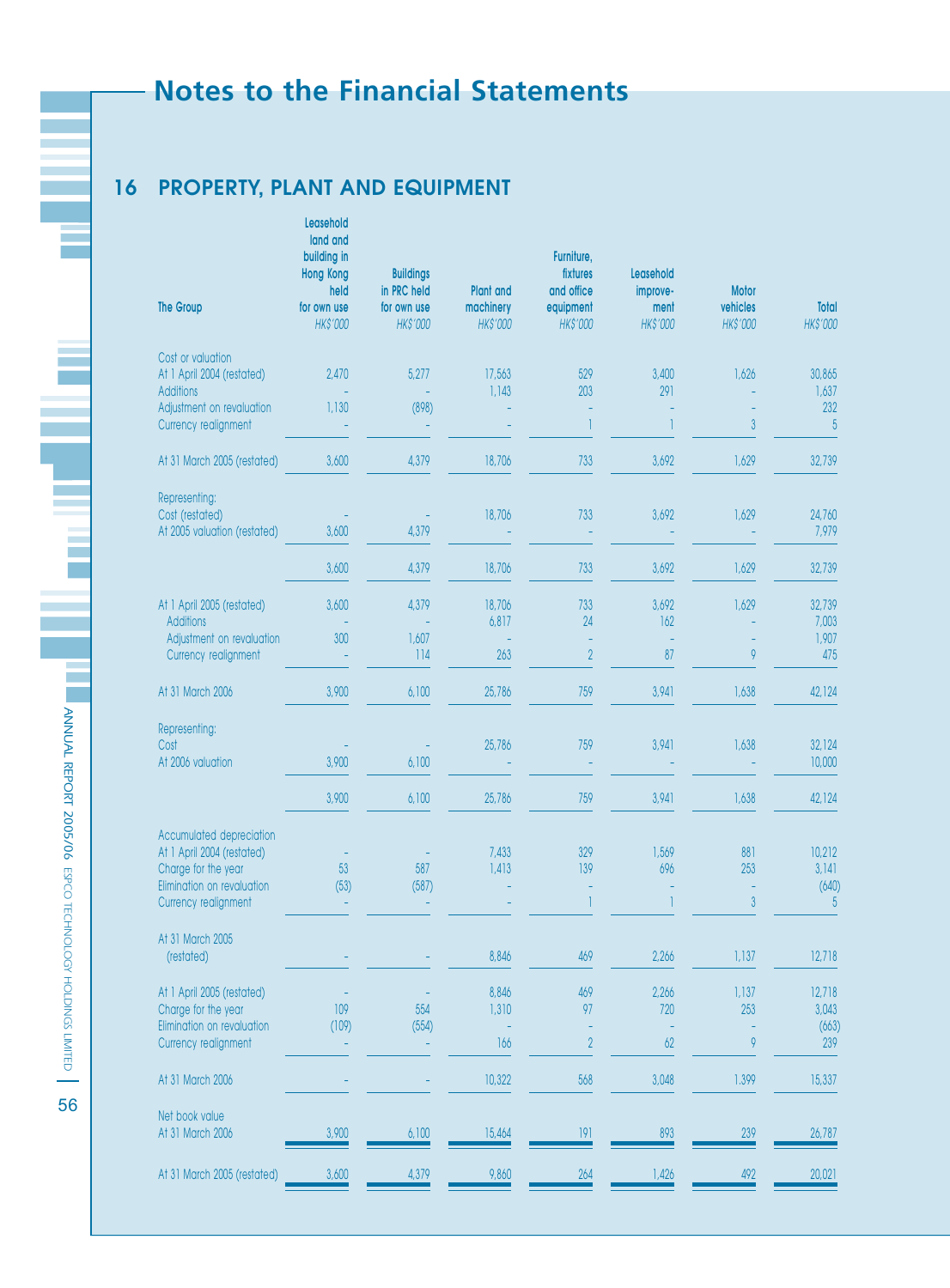### **16 PROPERTY, PLANT AND EQUIPMENT** *(continued)*

*The leasehold land and buildings in Hong Kong for own use and the buildings in the PRC for own use are held under leases of between 10 to 50 years.*

*As at 31 March 2006, certain of the Group's land and buildings in Hong Kong with an aggregate net book value of approximately HK\$3,500,000 (2005: HK\$3,300,000) have been pledged to secure general banking facilities granted to the Group (Note 33).*

*The Group's land and buildings were revalued by Malcolm & Associates Appraisal Limited, an independent firm of professional valuers, on the basis of open market value in the existing state as at 31 March 2006. As a result of the revaluation, a revaluation surplus of approximately HK\$2,570,000 was recognised, of which HK\$316,000 has been credited to the consolidated income statement and HK\$2,254,000 to the revaluation reserve.*

*Had these properties held for own use been carried at cost less accumulated depreciation, the carrying amounts would have been:*

|                                           | 2006            | 2005            |
|-------------------------------------------|-----------------|-----------------|
|                                           | <b>HK\$'000</b> | <b>HK\$'000</b> |
|                                           |                 | (restated)      |
|                                           |                 |                 |
| Buildings in the PRC excluding Hong Kong  | 610             | 679             |
| Leasehold land and buildings in Hong Kong | 4,093           | 4,221           |
|                                           |                 |                 |
|                                           | 4,703           | 4,900           |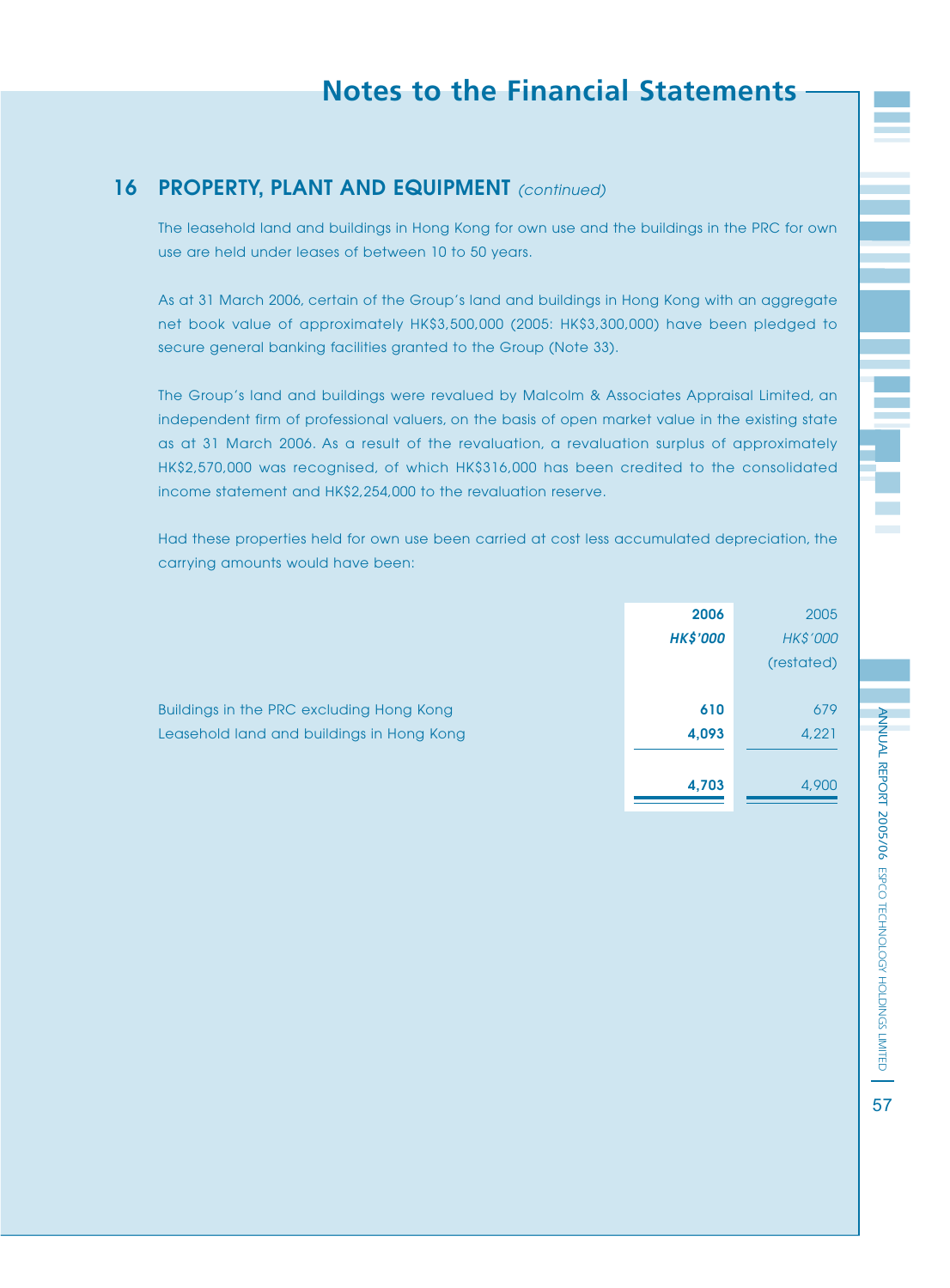## **17 PREPAID LAND LEASE PREMIUM**

| Cost                                                                | <b>The Group</b><br><b>HK\$'000</b> |
|---------------------------------------------------------------------|-------------------------------------|
| At 1 April 2004                                                     |                                     |
| As previously reported                                              |                                     |
| Reclassification upon adoption of HKAS 17                           | 1,520                               |
| At 1 April 2004 and 31 March 2005 (as restated)                     | 1,520                               |
| At 31 March 2005 and 1 April 2005<br>As previously reported         |                                     |
| Reclassification upon adoption of HKAS 17                           | 1,520                               |
| At 1 April 2005 (as restated)                                       | 1,520                               |
| <b>Currency realignment</b>                                         | 40                                  |
| At 31 March 2006                                                    | 1,560                               |
| <b>Accumulated amortisation</b>                                     |                                     |
| At 1 April 2004                                                     |                                     |
| As previously reported<br>Reclassification upon adoption of HKAS 17 | 21                                  |
| As restated                                                         | 21                                  |
| Provided for the year                                               | 30                                  |
| At 31 March 2005 (as restated)                                      | 51                                  |
| At 31 March 2005 and 1 April 2005<br>As previously reported         |                                     |
| Reclassification upon adoption of HKAS 17                           | 51                                  |
| As restated                                                         | 51                                  |
| Provided for the year                                               | 31                                  |
| Exchange realignment                                                | $\overline{2}$                      |
| At 31 March 2006                                                    | 84                                  |
| Net book value                                                      |                                     |
| At 31 March 2006                                                    | 1,476                               |
| At 31 March 2005 (as restated)                                      | 1,469                               |

*The leasehold land of the Group is situated in the PRC and is held under land use rights of 50 years commencing from 1 August 2003.*

Ē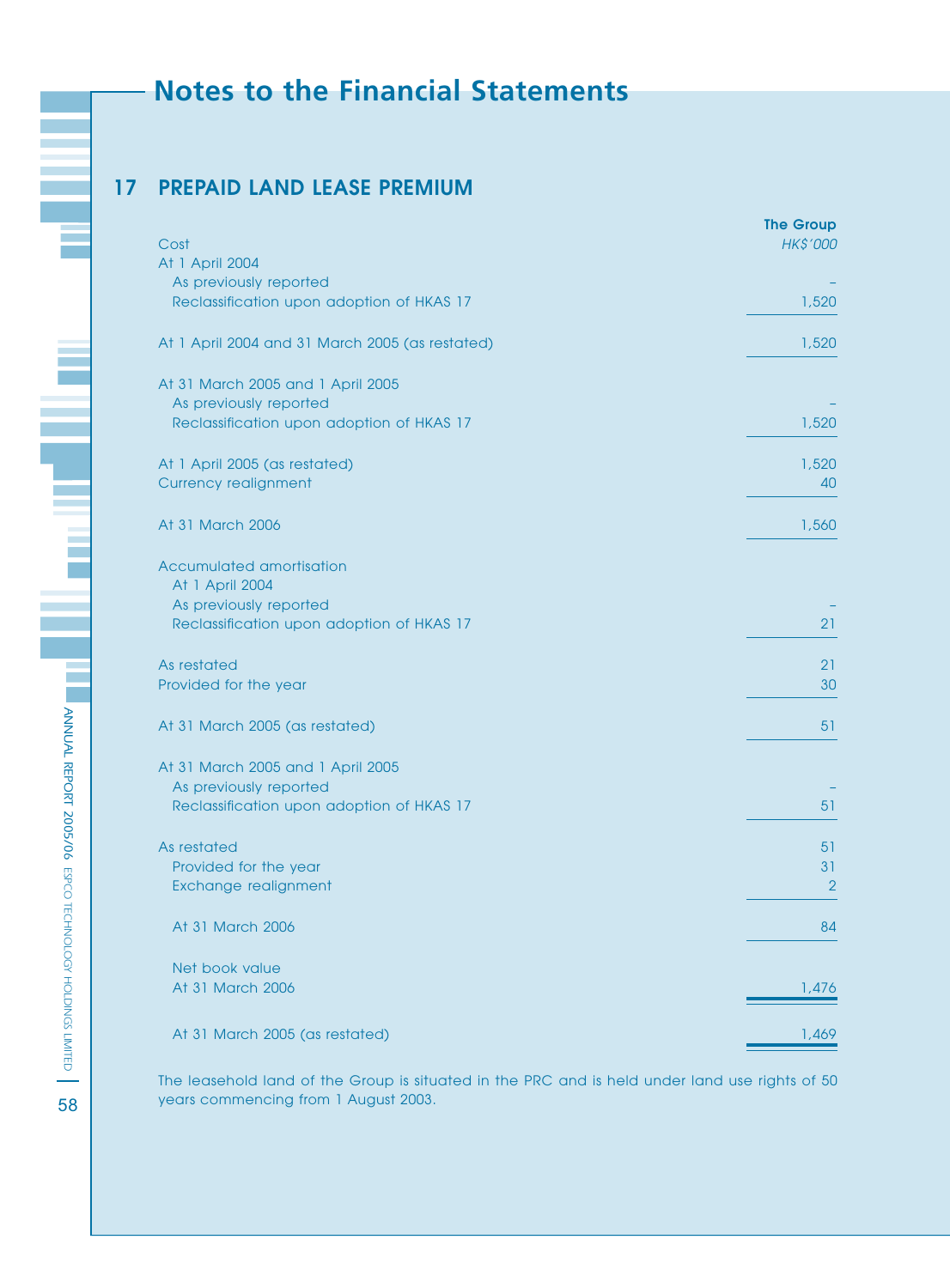## **17 PREPAID LAND LEASE PREMIUM** *(continued)*

*Analysed for reporting purposes as:*

|                                    | 2006<br><b>HK\$'000</b> | 2005<br>HK\$'000 |
|------------------------------------|-------------------------|------------------|
| Current asset<br>Non-current asset | 31<br>1,445             | 30<br>1,439      |
|                                    | 1,476                   | 1,469            |

*The land lease is stated at recoverable amount subject to impairment test pursuant to HKAS 36 which is based on the higher of fair value less costs of sell and the value in use. The fair value less costs to sell of the land lease was determined with reference to a qualified external valuer's valuation.*

## **18 INVESTMENTS IN SUBSIDIARIES – COMPANY**

|                                          | 2006            | 2005            |
|------------------------------------------|-----------------|-----------------|
|                                          | <b>HK\$'000</b> | <b>HK\$'000</b> |
|                                          |                 |                 |
| Unlisted shares, at cost                 | ۰               |                 |
| Amounts due from subsidiaries (note (b)) | 23,153          | 17,252          |
|                                          |                 |                 |
|                                          | 23,153          | 17,252          |

**College**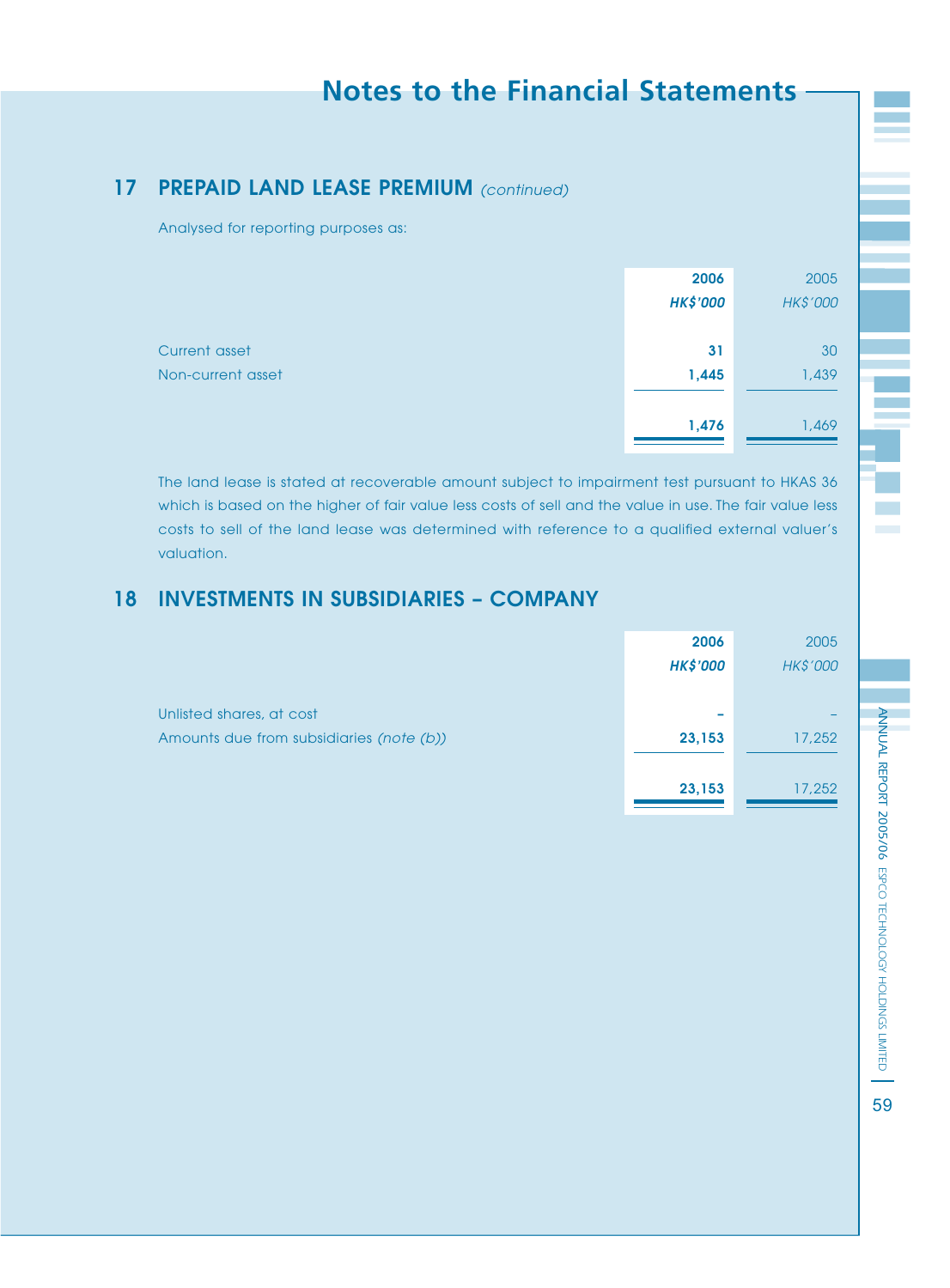## **18 INVESTMENTS IN SUBSIDIARIES – COMPANY** *(continued)*

*(a) The following is a list of the subsidiaries of the Company as at 31 March 2006:*

| <b>Company name</b>                                                                       | Place and date of<br>incorporation/<br>establishment | <b>Issued and fully</b><br>paid up capital/<br>registered capital                        | <b>Attributable</b><br>equity<br><b>interest</b><br>% | Principal<br>activities and<br>place of operations                                   |
|-------------------------------------------------------------------------------------------|------------------------------------------------------|------------------------------------------------------------------------------------------|-------------------------------------------------------|--------------------------------------------------------------------------------------|
| <b>Shares held directly:</b><br>Eagle Up Holdings Limited<br>("Eagle Up")                 | <b>British Virgin Islands</b><br>8 January 2003      | 100 ordinary<br>shares of<br>US\$1 each                                                  | 100                                                   | Investment holding<br>in Hong Kong                                                   |
| <b>Shares held indirectly:</b><br><b>Espco Technology Limited</b><br>("Espco Technology") | Hong Kong<br>25 February 2000                        | 1,000,000 ordinary<br>shares of<br>HK\$0.1 each                                          | 100                                                   | Trading and<br>distribution of<br>desktop PC<br>components<br>in Hong Kong           |
| 易盈電腦(深圳)有限公司<br>("Espco Shenzhen")                                                        | The People's Republic<br>of China<br>30 April 1993   | <b>Registered and</b><br>paid-up capital<br>of US\$3,430,733<br>(2005)<br>US\$2,633,333) | 100                                                   | Manufacturing of<br>desktop PC<br>components in the<br>Peoples' Republic<br>of China |
| Espco Computer (S) Pte Limited<br>("Espco Singapore")                                     | The Republic of<br>Singapore<br>7 June 1996          | 50,000 ordinary<br>shares of US\$1 each                                                  | 100                                                   | Trading and<br>distribution of<br>desktop PC<br>components in<br>Singapore           |
| <b>SPI Distribution Macao</b><br><b>Commercial Offshore Limited</b><br>("Espco Macau")    | <b>Macau</b><br>25 February 2003                     | <b>Registered capital</b><br>of MOP1,000,000                                             | 100                                                   | Trading and<br>distribution of<br>desktop PC<br>components in<br>Macau               |

*(b) The amounts due from subsidiaries are unsecured, interest free and have no fixed terms of repayment. The directors consider that the carrying amount of the balances approximates their fair value.*

Ē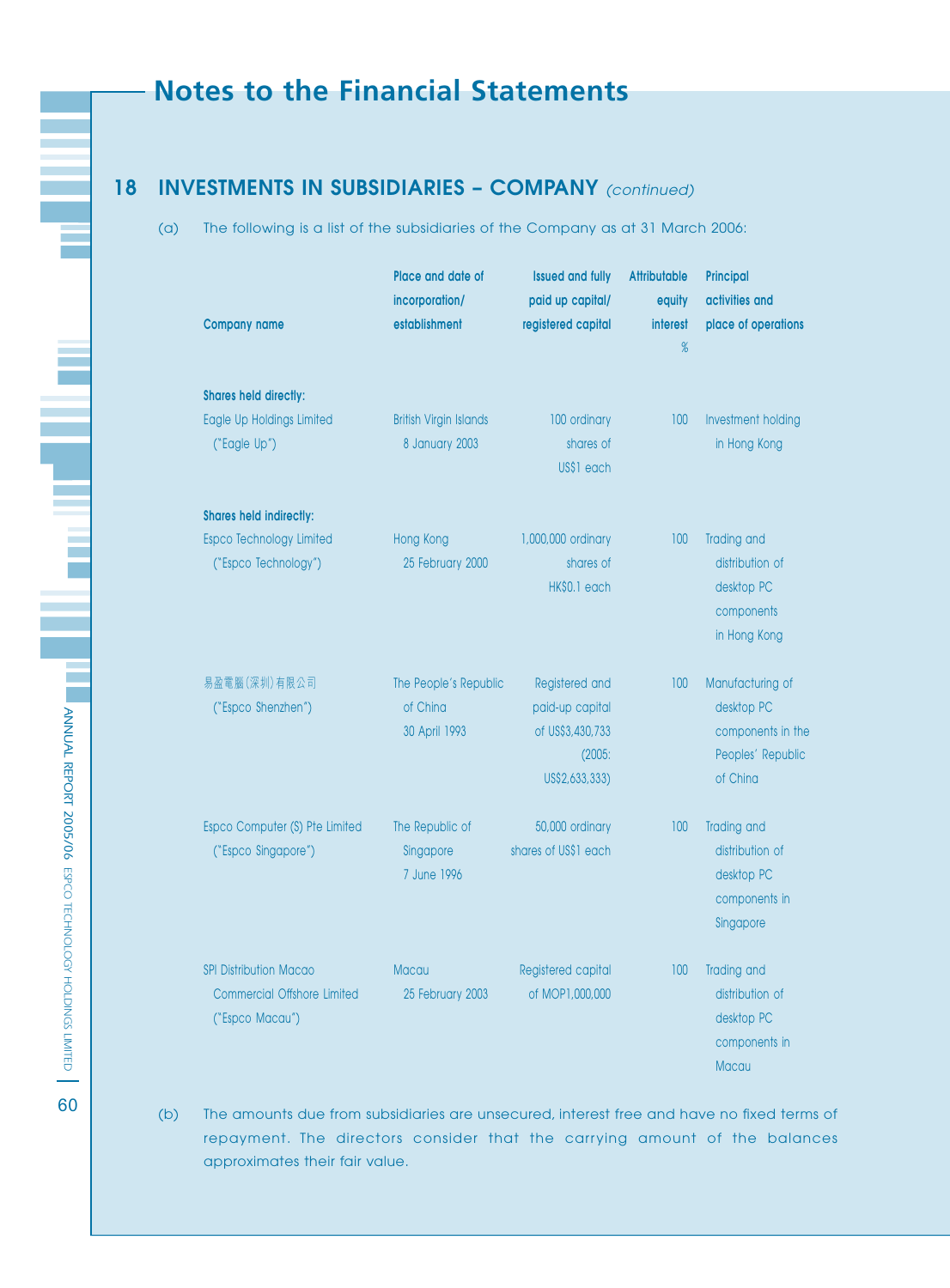## **19 INVENTORIES**

|                      | 2006            | 2005     |
|----------------------|-----------------|----------|
|                      | <b>HK\$'000</b> | HK\$'000 |
|                      |                 |          |
| <b>Raw materials</b> | 11,043          | 7,145    |
| Finished goods       | 9,629           | 6,190    |
|                      |                 |          |
|                      | 20,672          | 13,335   |
|                      |                 |          |

*Inventories consisted of desktop PC components. At 31 March 2006, the carrying amount of inventories that were carried at net realisable value amounted to approximately HK\$1,745,000 (2005: HK\$4,968,000).*

## **20 TRADE AND OTHER RECEIVABLES**

| <b>HK\$'000</b>                                                     | <b>HK\$'000</b> |
|---------------------------------------------------------------------|-----------------|
| 45,585<br>Trade receivables                                         | 53,792          |
| 410<br>Deposits and prepayments                                     | 365             |
|                                                                     |                 |
| 45,995                                                              | 54,157          |
| Amounts due within one year included in current assets<br>(43, 543) | (54, 157)       |
|                                                                     |                 |
| 2,452                                                               |                 |

*The credit terms granted by the Group to its customers normally ranged from COD (cash-ondelivery) to 60 days. The aged analysis of the Group's trade receivables is as follows:*

|                | 2006            | 2005            |
|----------------|-----------------|-----------------|
|                | <b>HK\$'000</b> | <b>HK\$'000</b> |
|                |                 |                 |
| $0 - 30$ days  | 20,410          | 26,656          |
| $31 - 60$ days | 11,481          | 18,377          |
| $61 - 90$ days | 6,638           | 1,464           |
| Over 90 days   | 7,056           | 7,295           |
|                |                 |                 |
|                | 45,585          | 53,792          |
|                |                 |                 |

*The Group's credit policy is set out in note 30.*

ANNUAL REPORT 2005/06 ESPCO TECHNOLOGY HOLDINGS LIMITED 61

**ANNUAL REPORT 2005/06 ESPCO TECHNOLOGY HOLDINGS LIMITED** 

 $\mathcal{O}(\mathbb{R}^d)$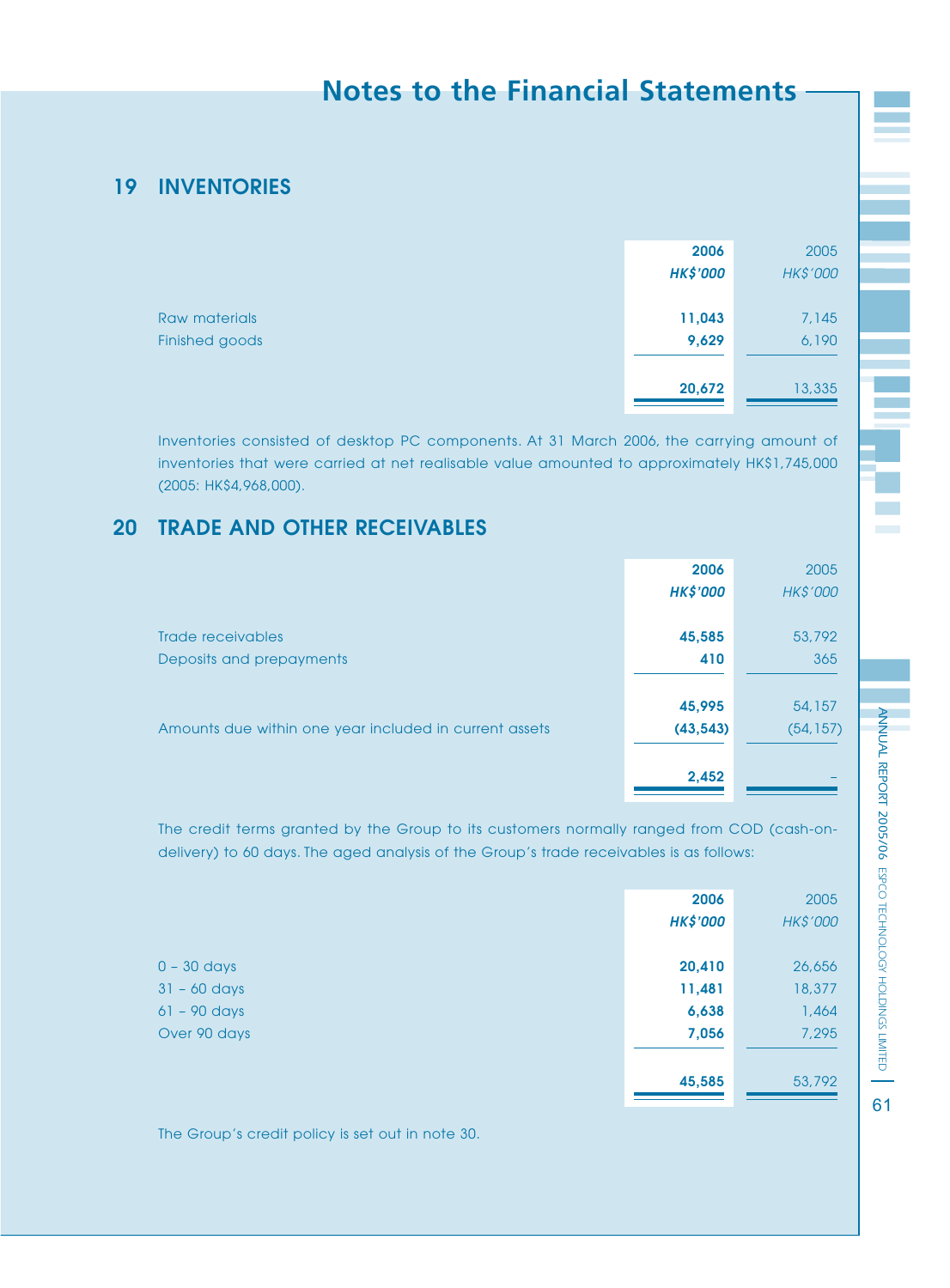## **21 BANK BALANCES AND CASH**

*As at 31 March 2006, approximately HK\$189,000 (2005: HK\$104,000) of the Group's bank balances and cash were denominated in Renminbi, a currency which is subject to exchange control restrictions imposed by the Government of the People's Republic of China.*

### **22 TRADE AND OTHER PAYABLES**

|                             | 2006            | 2005            |
|-----------------------------|-----------------|-----------------|
|                             | <b>HK\$'000</b> | <b>HK\$'000</b> |
|                             |                 |                 |
| Trade payables              | 15,521          | 15,608          |
| Other payables and accruals | 2,114           | 2,515           |
|                             |                 |                 |
|                             | 17,635          | 18,123          |
|                             |                 |                 |

*All trade and other payables are expected to be settled within one year.*

*The following is an aged analysis of trade payables at the balance sheet date:*

|                | 2006            | 2005            |
|----------------|-----------------|-----------------|
|                | <b>HK\$'000</b> | <b>HK\$'000</b> |
|                |                 |                 |
| $0 - 30$ days  | 5,682           | 9,292           |
| $31 - 60$ days | 3,830           | 1,820           |
| $61 - 90$ days | 3,487           | 2,745           |
| Over 90 days   | 2,522           | 1,751           |
|                |                 |                 |
|                | 15,521          | 15,608          |

## **23 AMOUNTS DUE TO DIRECTORS**

*The amounts were unsecured, interest-free and had been settled during the year ended 31 March 2006.*

 $\frac{1}{2}$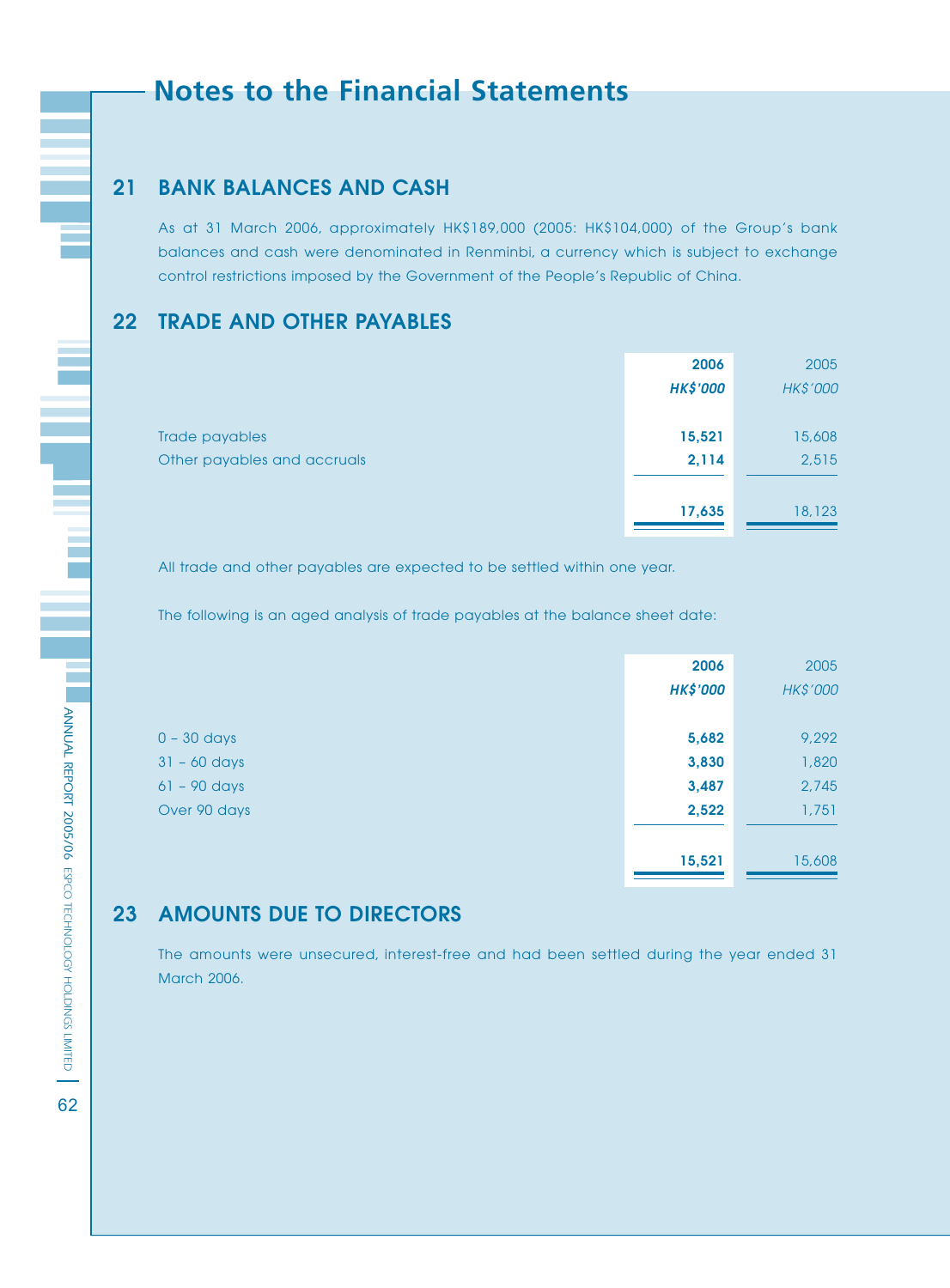## **24 INTEREST-BEARING BORROWINGS**

|                                                            | 2006            | 2005            |
|------------------------------------------------------------|-----------------|-----------------|
|                                                            | <b>HK\$'000</b> | <b>HK\$'000</b> |
|                                                            |                 |                 |
| Trust receipt loans (note)                                 | 3,218           | 3,922           |
| Bank loans (note):                                         |                 |                 |
| - Secured                                                  | 4,758           |                 |
| - Unsecured                                                | 479             | 1,400           |
|                                                            |                 |                 |
|                                                            |                 |                 |
|                                                            | 8,455           | 5,322           |
| Amount due within one year included in current liabilities | (5,328)         | (4, 845)        |
|                                                            |                 |                 |
| Amount due after one year                                  | 3,127           | 477             |
|                                                            |                 |                 |

#### *Notes:*

*The Group's trust receipt loans and bank loans were repayable as follows:*

|                                       | 2006            | 2005            |
|---------------------------------------|-----------------|-----------------|
|                                       | <b>HK\$'000</b> | <b>HK\$'000</b> |
|                                       |                 |                 |
| On demand or within one year          | 5,328           | 4,845           |
| In the second year                    | 1,631           | 477             |
| In the third to fifth year, inclusive | 1,496           |                 |
|                                       |                 |                 |
|                                       | 8,455           | 5,322           |
|                                       |                 |                 |

*The trust receipt loans and bank loans bear interest at prevailing market rates. Details of securities for the Group's banking facilities are set out in note 33 below.*

*The average effective interest rate of the bank loans is 6.2% (2005: 4.3%) per annum.*

*The carrying amounts of trust receipt loans and bank loans approximate to their fair value.*

ANNUAL REPORT 2005/06 ESPCO TECHNOLOGY HOLDINGS LIMITED ANNUAL REPORT 2005/06 ESPCO TECHNOLOGY HOLDINGS LIMITED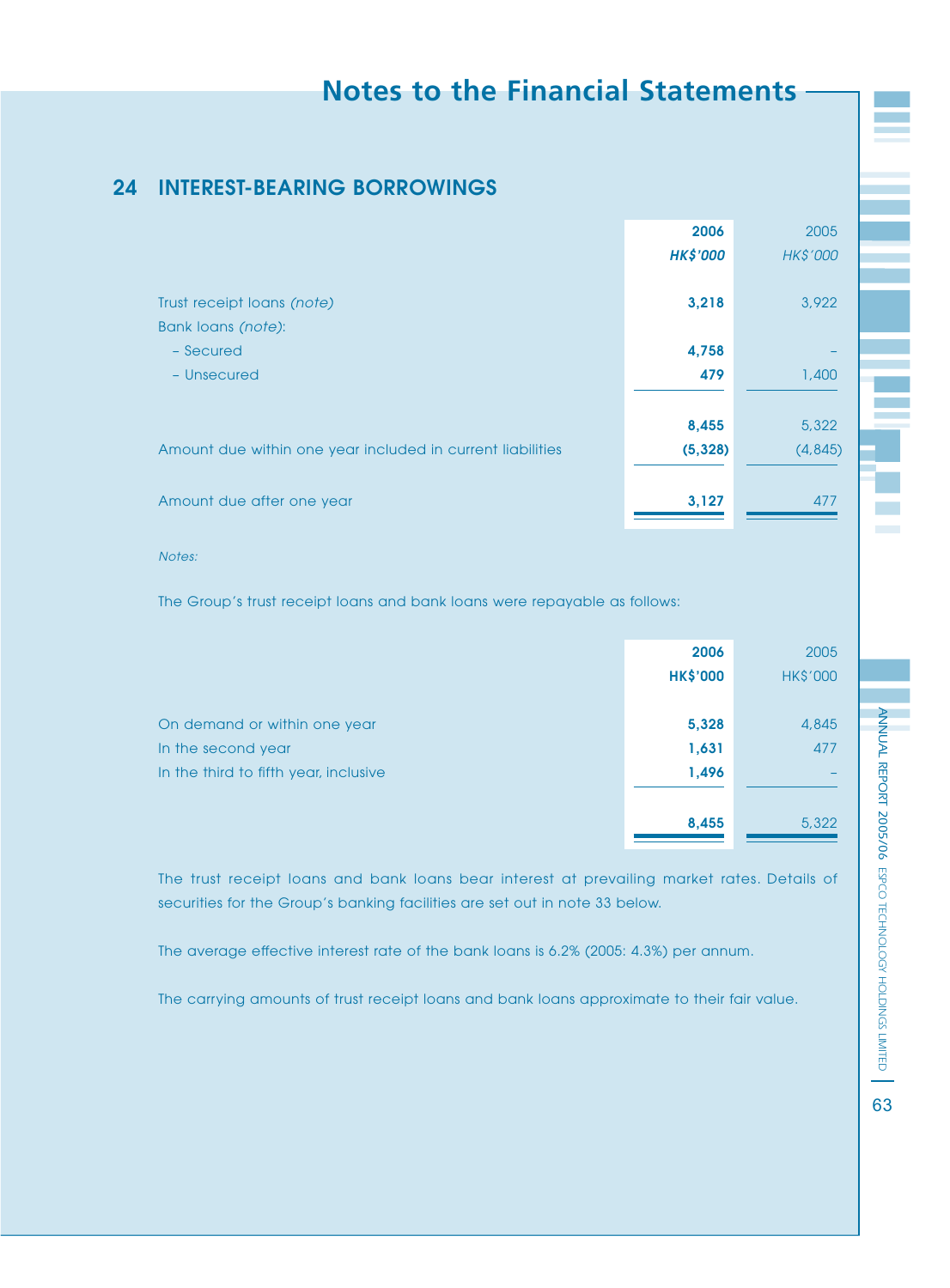## **25 DEFERRED TAX**

|                                 | <b>Accelerated</b> |                    |                |              |
|---------------------------------|--------------------|--------------------|----------------|--------------|
|                                 | tax                | <b>Revaluation</b> |                |              |
|                                 | depreciation       | of properties      | <b>Others</b>  | <b>Total</b> |
|                                 | HK\$'000           | HK\$'000           | HK\$'000       | HK\$'000     |
| At 1 April 2004                 |                    |                    |                |              |
| - as previously reported        | 83                 | 788                | (134)          | 737          |
| - effect of adoption of HKAS 17 |                    | (446)              |                | (446)        |
| - as restated                   | 83                 | 342                | (134)          | 291          |
| Charge/(credit) to income       |                    |                    |                |              |
| for the year                    | (7)                | 130                | $\overline{4}$ | 127          |
| Credit to equity for the year   |                    | (86)               |                | (86)         |
| At 31 March 2005, as restated   | 76                 | 386                | (130)          | 332          |
| At 1 April 2005                 |                    |                    |                |              |
| - as previously reported        | 76                 | 830                | (130)          | 776          |
| - effect of adoption of HKAS 17 |                    | (444)              |                | (444)        |
| - as restated                   | 76                 | 386                | (130)          | 332          |
| Charge/(credit) to income       |                    |                    |                |              |
| for the year                    | (59)               | 18                 | 24             | (17)         |
| Charge to equity for the year   |                    | 373                |                | 373          |
| Exchange realignment            |                    | 23                 |                | 23           |
| At 31 March 2006                | 17                 | 800                | (106)          | 711          |
|                                 |                    |                    |                |              |

|                          | 2006            | 2005       |
|--------------------------|-----------------|------------|
|                          | <b>HK\$'000</b> | HK\$'000   |
|                          |                 | (restated) |
|                          |                 |            |
| Deferred tax assets      | (183)           | (295)      |
| Deferred tax liabilities | 894             | 627        |
|                          |                 |            |
|                          | 711             | 332        |

F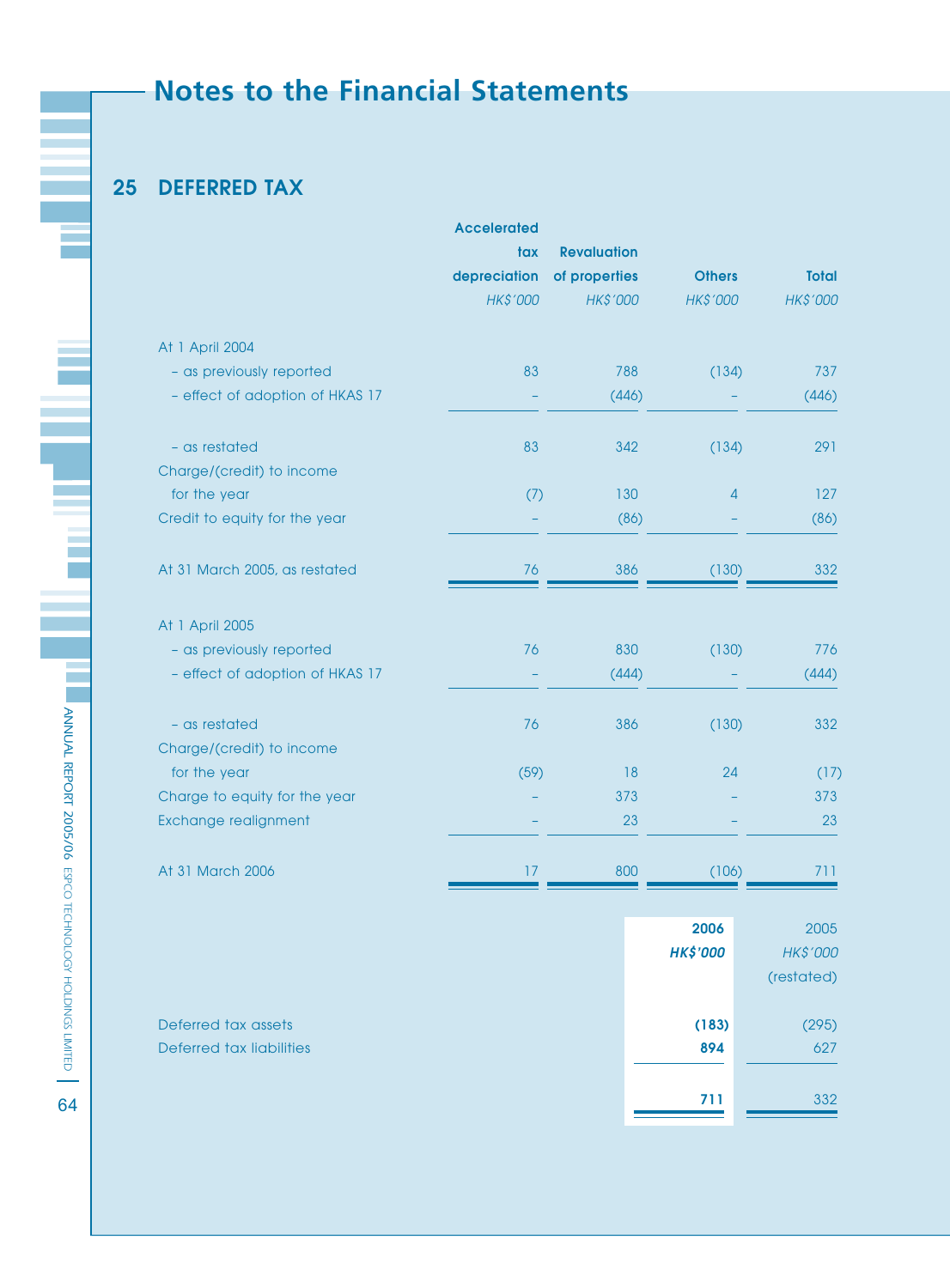## **25 DEFERRED TAX** *(continued)*

*For the purposes of balance sheet presentation, certain deferred tax assets and liabilities have been offset in accordance with the conditions set out in HKAS 12. The following is the analysis of the deferred tax balances for financial reporting purposes:*

|                                                 | 2006<br><b>HK\$'000</b> | 2005<br>HK\$'000<br>(restated) |
|-------------------------------------------------|-------------------------|--------------------------------|
| Deferred tax assets<br>Deferred tax liabilities | (200)<br>911            | (220)<br>552                   |
|                                                 | 711                     | 332                            |

*At 31 March 2006, the Group has unused tax losses of approximately HK\$1,677,000 (2005: HK\$501,000) available for offset against future profits. No deferred tax asset has been recognised in respect of the tax losses due to the unpredictability of future profits streams. The unrecognised tax losses may be carried forward indefinitely.*

## **26 SHARE CAPITAL**

|                                                    | <b>Ordinary shares of</b><br><b>HK\$0.01 each</b> |                                     |
|----------------------------------------------------|---------------------------------------------------|-------------------------------------|
|                                                    | <b>Number of</b><br><b>shares</b>                 | <b>Nominal</b><br>value<br>HK\$'000 |
| Authorised:                                        |                                                   |                                     |
| At 1 April 2004                                    | 35,000,000                                        | 350                                 |
| Increase during the year ended 31 March 2005       | 465,000,000                                       | 4,650                               |
| At 31 March 2005 and 31 March 2006                 | 500,000,000                                       | 5,000                               |
| Issued and fully paid:                             |                                                   |                                     |
| At 1 April 2004                                    |                                                   |                                     |
| Shares issued on reorganisation                    | 99                                                |                                     |
| Shares issued pursuant to the capitalisation issue | 260,704,100                                       | 2,607                               |
| Placing of new shares                              | 96,432,000                                        | 964                                 |
| At 31 March 2005 and 31 March 2006                 | 357, 136, 200                                     | 3,571                               |

*There was no movement in the Company's share capital for the year.*

and in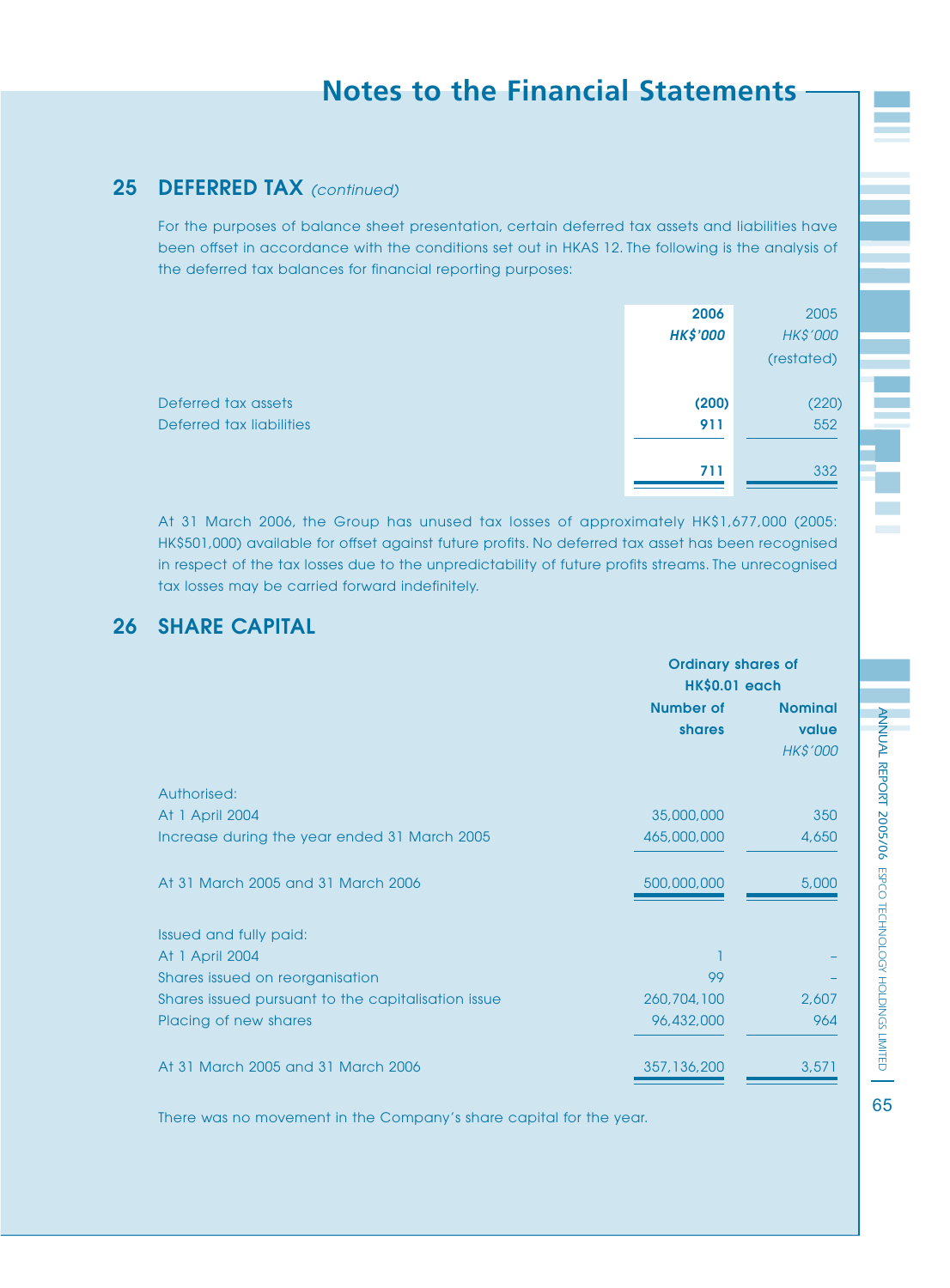### **27 EMPLOYEE BENEFITS**

### **(i) Defined contribution retirement plan**

*From 1 December 2000, the Group has arranged for its Hong Kong employees to join the Mandatory Provident Fund Scheme (the "MPF Scheme"), a defined contribution scheme managed by an independent trustee. Under the MPF Scheme, each of the Group and its Hong Kong employees makes monthly contributions to the scheme at 5% of the employees' earnings as defined under the Mandatory Provident Fund legislation. Both the Group's and the employees' contributions are subject to a cap of HK\$1,000 per month and thereafter contributions are voluntary. The assets of the MPF Scheme are held separately from those of the Group in an independently-administered fund. The Group's contributions vest fully with the employees when contributed into the MPF Scheme.*

*The Group has arranged for its employees in Singapore to join the Central Provident Fund Scheme (the "CPF Scheme"), a defined contribution scheme managed by the Central Provident Fund Board. Under the CPF Scheme, the Group and its Singapore employees make monthly contributions of 13% and 20%, respectively, of the employees' earnings as defined by the Central Provident Fund Board.*

*Pursuant to the regulations in the PRC, the employees in the PRC are required to join the pension fund (*養老保險基金*) which is a defined contribution scheme operated by the local government for the benefit of retired employees. The Group is required to make monthly contributions to the scheme at a specified rate of the employee payroll to fund the retirement benefits of the employees.*

*The aggregate amount of the Group's contributions to the aforementioned retirement schemes for the year was approximately HK\$304,000 (2005: HK\$296,000). As at 31 March 2006, contributions totalling HK\$37,000 (2005: HK\$43,000) payable to the aforementioned retirement schemes are included in other payables. There was no forfeited contribution available to reduce the Group's employer contribution payable during the years ended 31 March 2005 and 2006.*

*Save as disclosed above, the Group has no other obligations to make payments in respect of retirement benefits of the employees.*

### **(ii) Share option scheme**

*Pursuant to the written resolutions of the then sole shareholder of the Company dated 6 September 2004, the Company has approved and conditionally adopted a share option scheme (the "Scheme"). The Scheme became effective on 23 September 2004 and shall be valid and effective for a period of ten years from that date, subject to early termination by the Company in general meeting or by the Board.*

Ē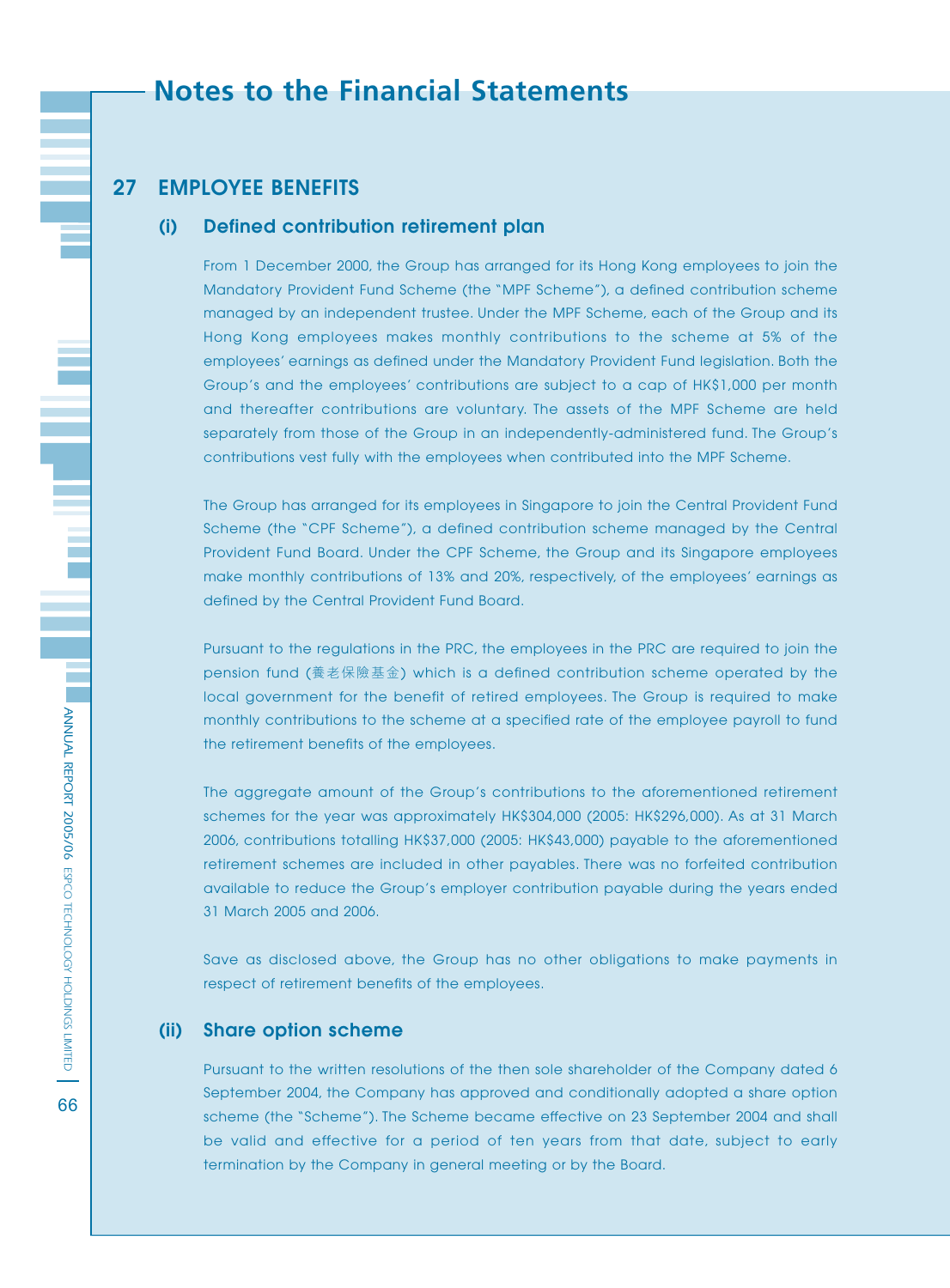### **27 EMPLOYEE BENEFITS** *(continued)*

#### **(ii) Share option scheme** *(continued)*

*The purpose of the Scheme is to reward persons who have contributed to the Group and/ or to enable the Group to recruit and retain high-calibre employees and attract human resources that are valuable to the Group. Under the terms of the Scheme, the board of directors (the "Board") of the Company may, at their discretion, offer any employees, including any executive directors, non-executive directors and independent nonexecutive directors of the Group and certain consultants, suppliers or customers of the Group who, in the sole discretion of the Board, have contributed to the Group (the "Participants"), options to subscribe for ordinary shares of HK\$0.01 each in the capital of the Company. Upon acceptance of the option, the grantee shall pay HK\$1.00 to the Company by way of consideration of the grant.*

*The overall limit on the number of shares which may be issued upon exercise of all options to be granted and yet to be exercised under the Scheme and other share option schemes must not, in aggregate, exceed 30% of shares of the Company in issue from time to time. The total number of shares issued and to be issued upon exercise of the options granted and to be granted to each Participant or grantee, including both exercised and outstanding options, in any 12-month period up to the date of grant must not exceed 1% of the shares in issue at the date of grant (the "Individual Limit"). Any further grant of options in excess of the Individual Limit must be subject to shareholders' approval with such Participant or grantee and his associates (as such term is defined in the GEM Listing Rules) abstaining from voting.*

*An option may be exercised in accordance with the terms of the Scheme at any time from the date of grant of the option to the date of expiry of the option as determined and notified by the Board to each grantee but may not be exercised after the expiry of ten years from the date of grant. The subscription price of the shares in respect of any particular option granted under the Scheme shall be such price as the Board in its absolute discretion shall determine and notify the Participant, save that such price will not* be less than the highest of (i) the closing price of the Company's shares as stated in the *Stock Exchange's daily quotation sheets on the date of grant, (ii) the average closing price of the Company's shares as stated in the Stock Exchange's daily quotation sheets for the five business days immediately preceding the date of grant, and (iii) the nominal value of the Company's shares on the date of grant.*

*No option has been granted or agreed to be granted under the Scheme since its adoption and up to the date of this report.*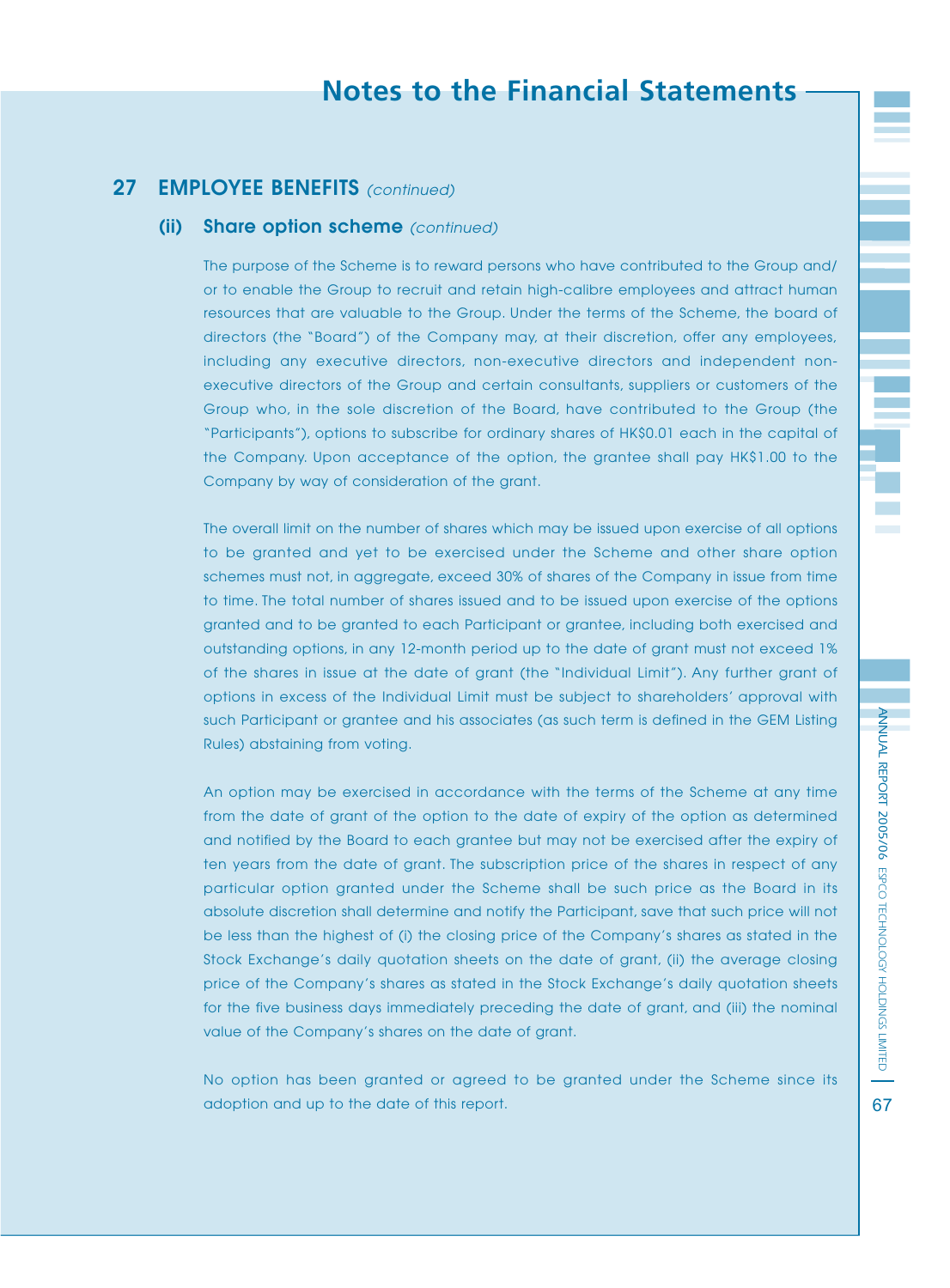### **28 RESERVES**

ī

*The amounts of the Group's reserves and the movements therein for the current and prior years are presented in the consolidated statement of changes in equity on page 30 of the financial statements.*

| <b>Company</b>                    | <b>Share</b>    | <b>Retained</b> |              |
|-----------------------------------|-----------------|-----------------|--------------|
|                                   | premium         | profits         | <b>Total</b> |
|                                   | <b>HK\$'000</b> | HK\$'000        | HK\$'000     |
|                                   | (Note (v))      |                 |              |
| At 1 April 2004                   |                 |                 |              |
| Placing of shares                 | 26,036          |                 | 26,036       |
| Placing and listing expenses      | (7, 457)        |                 | (7, 457)     |
| <b>Capitalisation issue</b>       | (2,607)         |                 | (2,607)      |
| Profit for the year               |                 | 1,072           | 1,072        |
| Dividends - 2005 interim          |                 | (1,071)         | (1,071)      |
|                                   |                 |                 |              |
| At 31 March 2005 and 1 April 2005 | 15,972          | 1               | 15,973       |
| Profit for the year               |                 | 6,824           | 6,824        |
| Dividends - 2005 final            |                 | (3, 214)        | (3,214)      |
| At 31 March 2006                  | 15,972          | 3,611           | 19,583       |
| Representing:                     |                 |                 |              |
| <b>Reserves</b>                   |                 |                 | 16,369       |
| Proposed dividend                 |                 |                 | 3,214        |
|                                   |                 |                 |              |
| At 31 March 2006                  |                 |                 | 19,583       |
|                                   |                 |                 |              |
| Representing:<br><b>Reserves</b>  |                 |                 | 12,759       |
| Proposed dividend                 |                 |                 | 3,214        |
|                                   |                 |                 |              |
| At 31 March 2005                  |                 |                 | 15,973       |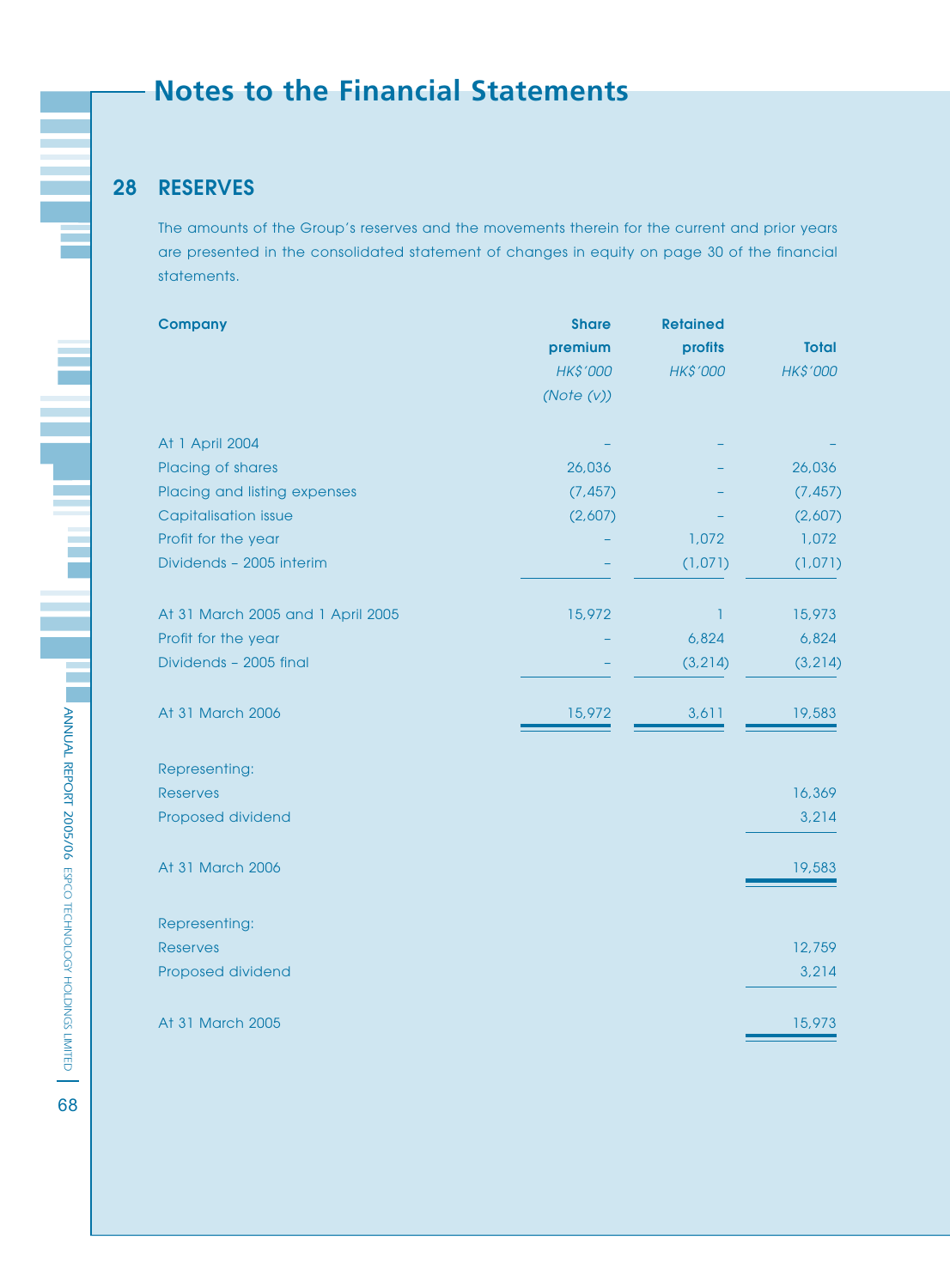### **28 RESERVES** *(continued)*

*Notes:*

- *(i) In accordance with its articles of association and the relevant PRC laws and regulations, the Company's subsidiary in the PRC is required to set aside 10% of its annual net profit after taxation determined under PRC accounting regulations as the statutory surplus reserve until the reserve balance reaches 50% of the subsidiary's registered capital. The statutory surplus reserve can only be used for making up losses, capitalisation into capital and expansion of the subsidiary's production and operations.*
- *(ii) In accordance with the relevant PRC laws and regulations, the Company's subsidiary in the PRC is required to appropriate 5% to 10% of its net profit after taxation determined under PRC accounting regulations as the statutory welfare fund. The fund can only be used to provide staff welfare facilities and other collective benefits to the subsidiary's employees. The fund is non-distributable other than in the event of liquidation.*
- *(iii) In accordance with the relevant Macau laws and regulations, the Company's subsidiary in Macau is required to set aside not less than 25% of its annual net profit after taxation determined under Macau's accounting standards as the statutory general reserve until the reserve balance reaches 50% of the subsidiary's registered capital.*
- *(iv) The capital reserve of the Group represents the difference between the nominal value of the shares of the acquired subsidiaries and the nominal value of the Company's shares issued for the acquisition at the time of group reorganisation in 2004.*
- *(v) Under section 34 of the Companies Law of the Cayman Islands, the share premium is available for distribution to shareholders subject to the provisions of the Articles of Association of the Company and no distribution may be paid to shareholders out of the share premium unless, immediately following the date on which the distribution or dividend is proposed to be paid, the Company shall be able to pay its debts as they fall due in the ordinary course of business.*

*The reserve available for distribution by the Company to the shareholders as at 31 March 2006 is approximately HK\$3,611,000 (2005: HK\$1,000).*

 $\mathcal{O}(\mathbb{R}^d)$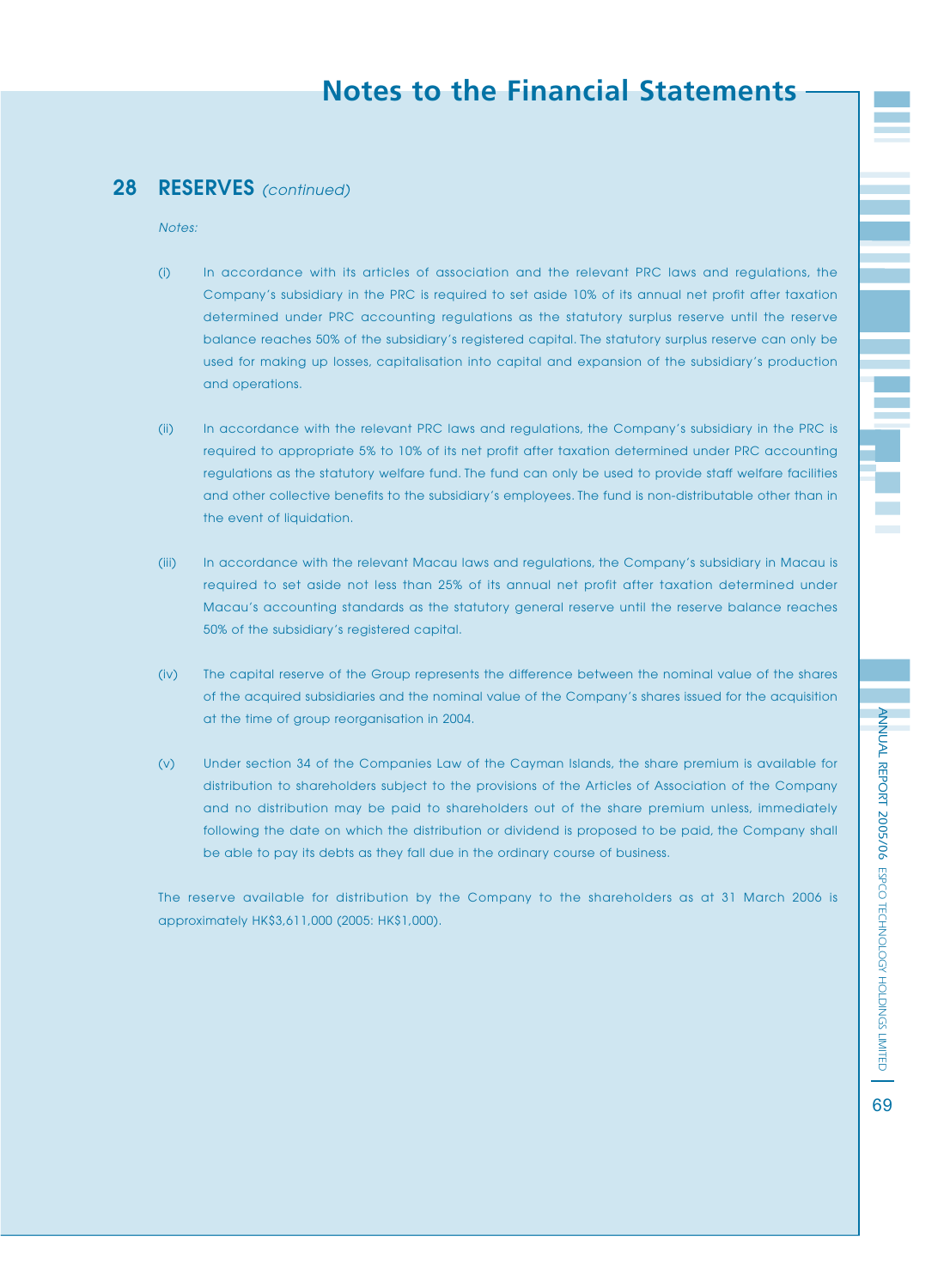## **29 NOTES TO THE CONSOLIDATED CASH FLOW STATEMENT**

*(a) Reconciliation of profit before taxation to net cash from/(used in) operating activities*

|                                                    | 2006            | 2005            |
|----------------------------------------------------|-----------------|-----------------|
|                                                    | <b>HK\$'000</b> | <b>HK\$'000</b> |
|                                                    |                 | (restated)      |
|                                                    |                 |                 |
| Profit before taxation                             | 8,629           | 9,782           |
| Adjustments for:                                   |                 |                 |
| Amortisation of land lease premium                 | 31              | 30              |
| Depreciation                                       | 3,043           | 3,141           |
| Impairment losses recognised on trade and          |                 |                 |
| other receivables                                  | 1,489           |                 |
| Reversal of write-down of inventories              | (523)           | (400)           |
| Surplus arising from revaluation of properties     | (316)           | (1, 183)        |
| Interest income                                    | (4)             | (1)             |
| Interest on bank loans and overdrafts              | 400             | 154             |
| Interest element of finance leases                 |                 | 53              |
|                                                    |                 |                 |
|                                                    | 12,749          | 11,576          |
| (Increase)/decrease in inventories                 | (6, 814)        | 5,596           |
| Decrease/(increase) in trade and other receivables | 6,673           | (17,679)        |
| Decrease in trade and other payables               | (488)           | (7,990)         |
| (Decrease)/increase in amounts due to directors    | (62)            | 62              |
|                                                    |                 |                 |
| Cash from/(used in) operations                     | 12,058          | (8, 435)        |
|                                                    |                 |                 |

#### *(b) Cash and cash equivalents*

*Cash and cash equivalents included in the consolidated cash flow statement comprise the following consolidated balance sheet amounts:*

|                        | 2006            | 2005            |
|------------------------|-----------------|-----------------|
|                        | <b>HK\$'000</b> | <b>HK\$'000</b> |
|                        |                 |                 |
| Cash and bank balances | 15,647          | 11,410          |

li<br>T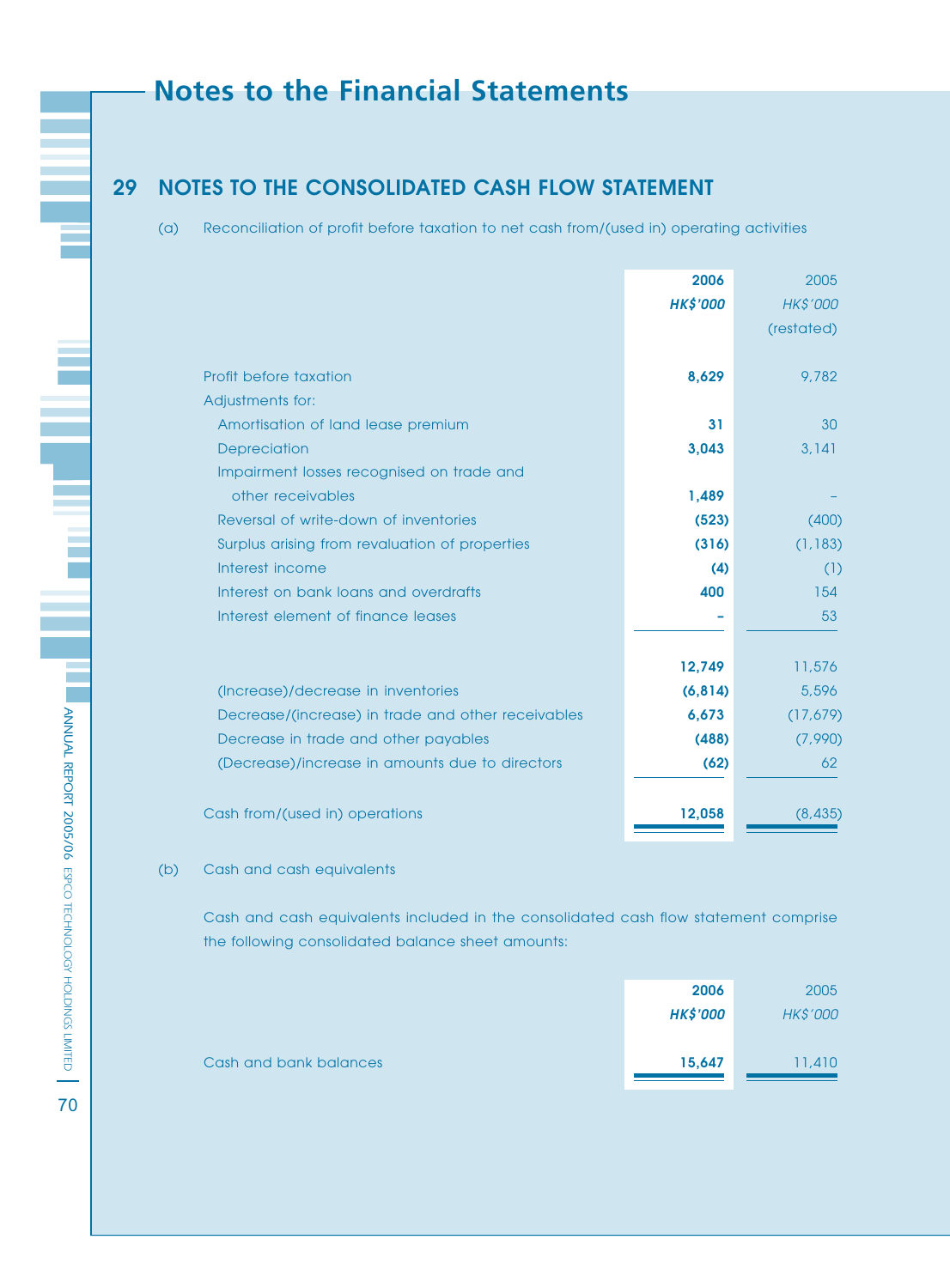### **30 FINANCIAL RISK MANAGEMENT**

### **(a) Financial risk factors**

*The Group's activities expose it to a variety of financial risks: market risk (including foreign exchange risk, interest rate risk and price risk), credit risk and liquidity risk.*

#### *(i) Foreign exchange risk*

*The Group's monetary assets and transactions are principally denominated in Hong Kong Dollars ("HK\$"), United States Dollars ("US\$"), Singapore Dollars ("SGD") and Macau Paracs ("MOP"). The Group is exposed to foreign exchange risk arising from the exposure of HK\$ against US\$, SGD and MOP respectively. Considering that the exchange rate between HK\$ and US\$ is pegged and no material fluctuation for the exchange rate between HK\$ and SGD and MOP among the year, the Group believes its exposure to exchange rate risk is minimal.*

#### *(ii) Interest rate risk*

*The Group's income and operating cash flows are substantially independent of changes in market interest rates as the Group has no significant interest-bearing assets. The Group's exposure to changes in interest rates is mainly attributable to its long-term borrowings. Borrowings at variable rates expose the Group to cash flow interest-rate risk. Borrowings at fixed rates expose the Group to fair value interest rate risk.*

*The Group has not used any interest rate swaps to hedge its exposure to interest rate risk.*

#### *(iii) Price risk*

*The Group has no significant concentration of price risk and commodity price risk. The extent of the Group's price risk exposure is represented by the change in equity securities price.*

#### *(iv) Credit risk*

*The extent of the Group's credit exposure is represented by the aggregate balance of cash in bank, trade and other receivables and deposits and prepayments. Cash transactions are limited to high-credit-quality institutions.*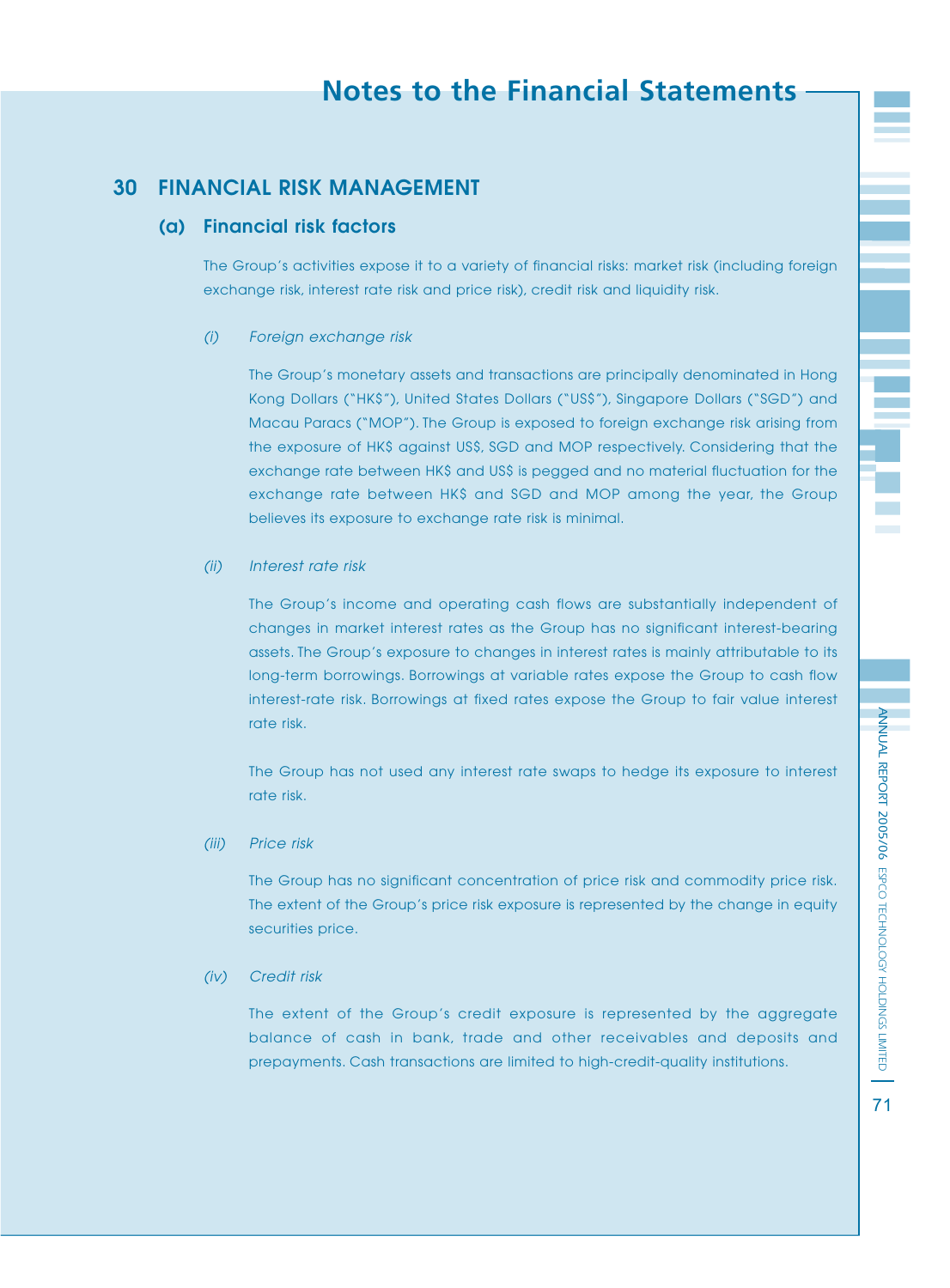#### **30 FINANCIAL RISK MANAGEMENT** *(continued)*

#### **(a) Financial risk factors** *(continued)*

#### *(iv) Credit risk (continued)*

*In respect of trade and other receivable, credit evaluations are performed on all customers requiring credit over a certain amount. These receivable are due within 0-60 days from the date of billing. Debtors with balances that are more than 6 months are requested to settle all outstanding balances before any further credit is granted. Normally, the Group does not obtain collateral from customers.*

*At the balance sheet date, the Group has a certain concentration of credit risk as 21% (2005: 64%) and 61% (2005: 86%) of total trade and other receivables was due from the Group's largest customer and the five largest customers respectively.*

#### *(v) Liquidity risk*

*For the management of the Group's liquidity risk, the Group monitors and maintains a sufficient level of cash and cash equivalents to finance the Group's operations and mitigate the effects of fluctuation in cash flows. Management reviews and monitors its working capital requirements regularly.*

#### **(b) Fair value estimation**

*The carrying amounts of the Group's financial assets including cash and cash equivalents, bank deposits, trade and other receivables; and financial liabilities including trade and other payables, bank loans, approximate their fair values due to their short maturities. The face value less any estimated credit adjustments for financial assets and liabilities with a maturity of less than one year are assumed to approximate their fair values.*

ī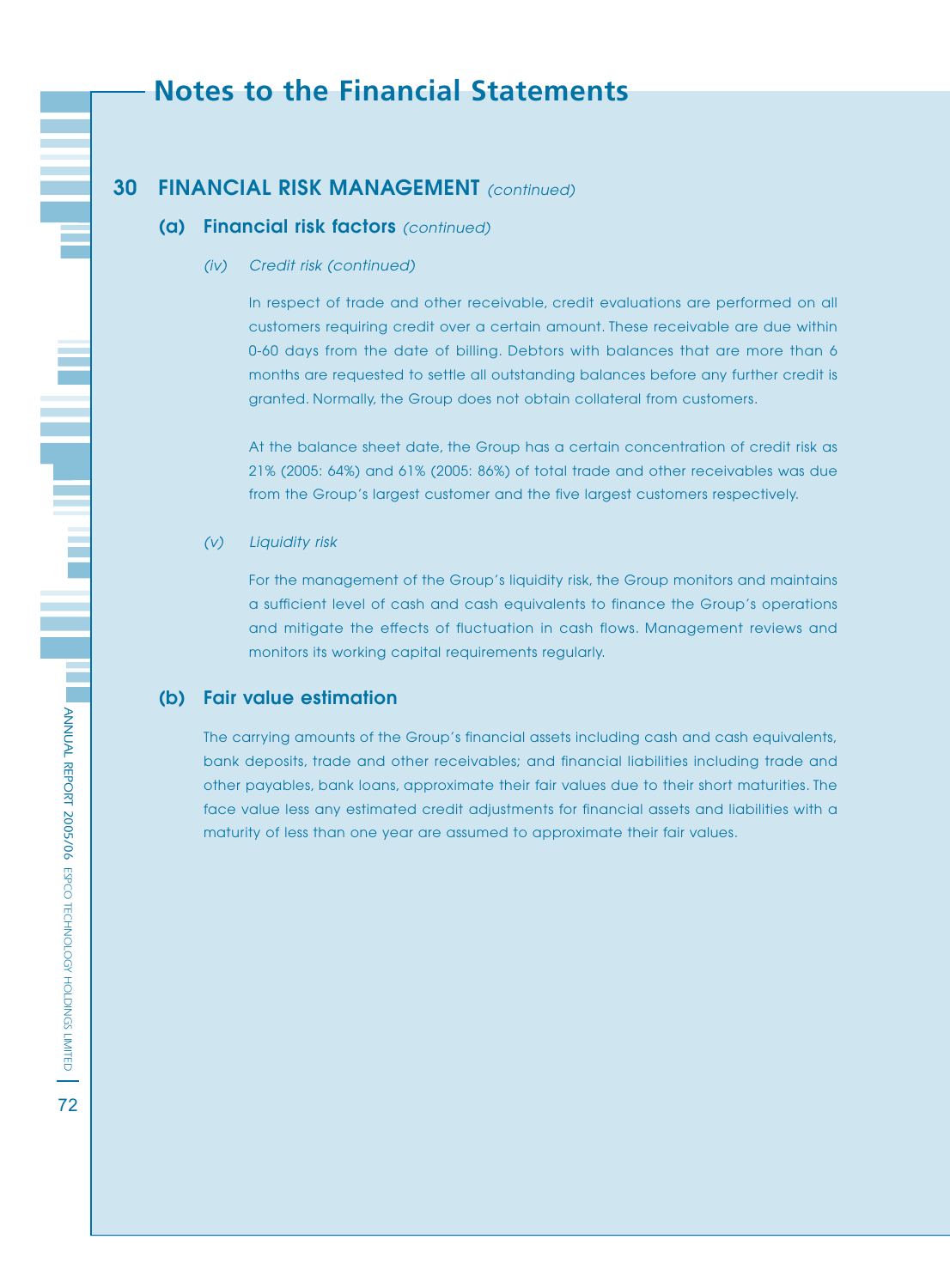### **31 COMMITMENTS**

*(i) Capital commitments*



*Authorised but not contracted for* **–** *10,000*

*(ii) Operating lease commitments*

*As at 31 March 2006, the Group had future aggregate minimum lease payments under non-cancellable operating leases in respect of land and buildings falling due as follows:*

|                                                           | 2006<br><b>HK\$'000</b> | 2005<br><b>HK\$'000</b> |
|-----------------------------------------------------------|-------------------------|-------------------------|
| Within one year<br>In the second to fifth year, inclusive | 453<br>171              | 304<br>247              |
|                                                           | 624                     | 551                     |

*Operating lease payments represent rentals payable by the Group for its office premises in Macau, a showroom in Singapore, and a director's quarter and a car parking space in Hong Kong. The leases are negotiated for terms of one to three years with fixed monthly rentals.*

*(iii) Apart from the above, the Group and the Company did not have any significant commitments as at 31 March 2006 and 2005.*

## **32 CONTINGENT LIABILITIES**

*(i) As at 31 March 2006, eight (2005: seven) employees of the Group have completed the required number of years of service under the Hong Kong Employment Ordinance (the "Ordinance") to be eligible for long service payments on termination of their employment. The Group is only liable to make such payments where the termination meets the circumstances specified in the Ordinance.*

*If the termination of all such employees meets the circumstances as set out in the Ordinance, the Group's liability as at 31 March 2006 would be approximately HK\$576,000 (2005: HK\$560,000). No provision has been made in this respect.*

- *(ii) As at 31 March 2006, the Company has issued guarantees amounting to approximately HK\$22,031,000 (2005: HK\$14,000,000) to banks in respect of facilities granted to a subsidiary. The extent of the facilities utilised by the subsidiary as at 31 March 2006 amounted to HK\$7,976,000 (2005: HK\$3,922,000).*
- *(iii) Save as disclosed above, the Group and the Company did not have any significant contingent liabilities as at 31 March 2006.*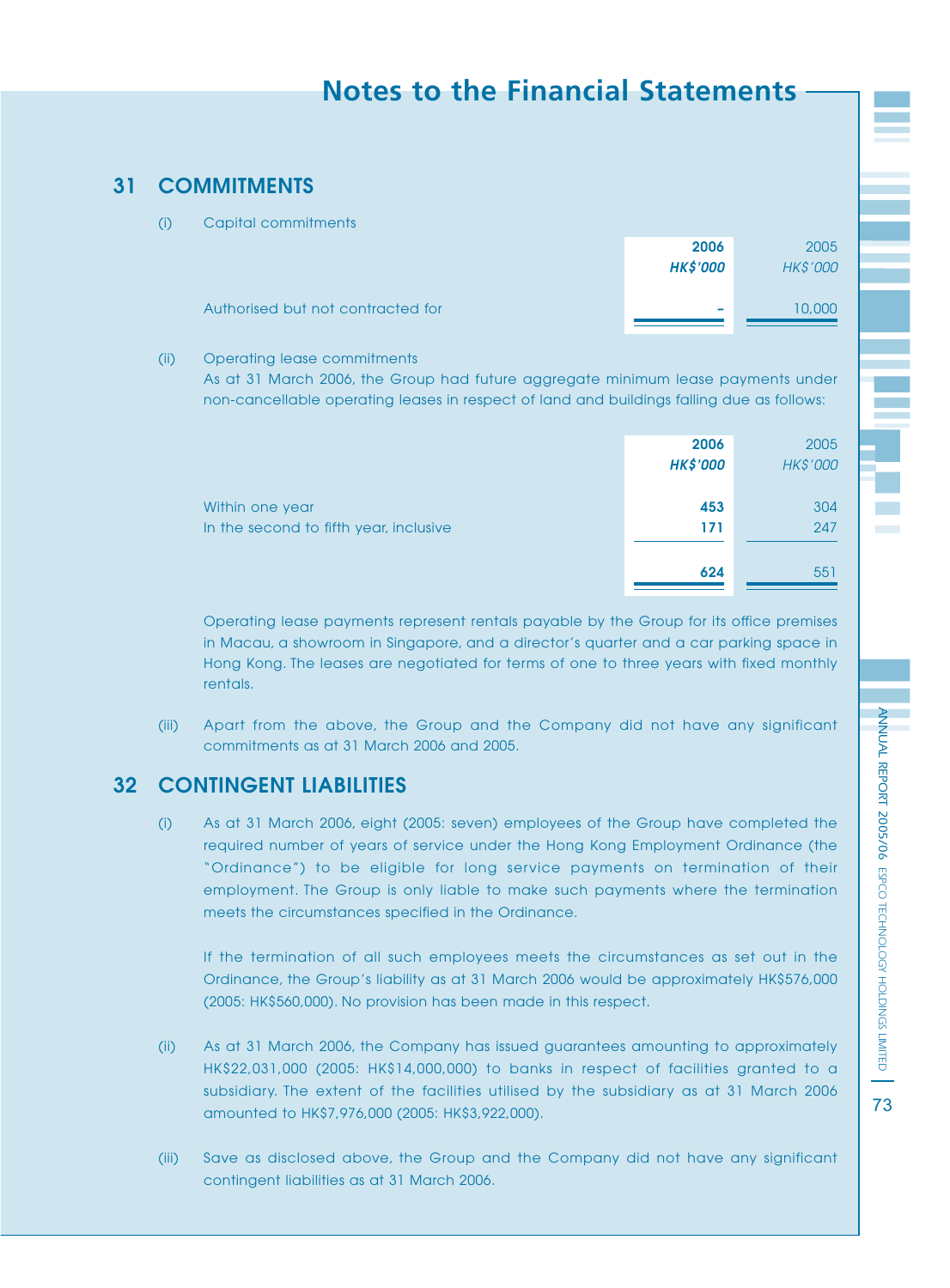### **33 BANKING FACILITIES**

*As at 31 March 2006, the Group had aggregate banking facilities of approximately HK\$23,431,000 (2005: HK\$15,400,000). The extent of the banking facilities utilised by the Group as at 31 March 2006 amounted to approximately HK\$8,455,000 (2005: HK\$5,322,000), which were secured by the followings:*

- *(i) fixed charges on certain of the Group's leasehold land and buildings located in Hong Kong with an aggregate net book value of approximately HK\$3,500,000 (2005: HK\$3,300,000);*
- *(ii) fixed charges on certain plant and machinery located in PRC with an aggregate net book value of approximately HK\$5,642,000; and*
- *(iii) corporate guarantees executed by the Company.*

## **34 RELATED PARTY TRANSACTIONS**

*Other than the amounts due to directors as disclosed in note 23, during the year, the Group entered into the following material related party transactions.*

#### *(a) Key management personnel remuneration*

*Remuneration for key management personnel, including amounts paid to the Company's directors as disclosed in note 14 and certain of the highest paid employees as disclosed in note 15 are as follows:*

|                              | 2006            | 2005            |
|------------------------------|-----------------|-----------------|
|                              | <b>HK\$'000</b> | <b>HK\$'000</b> |
| Short-term employee benefits | 2,833           | 2,945           |
| Post-employment benefits     | 43              | 48              |
|                              |                 |                 |
|                              | 2,876           | 2,993           |

*Total remuneration is included in staff costs including directors emoluments under the heading of "Operating profit" (note 8).*

Ē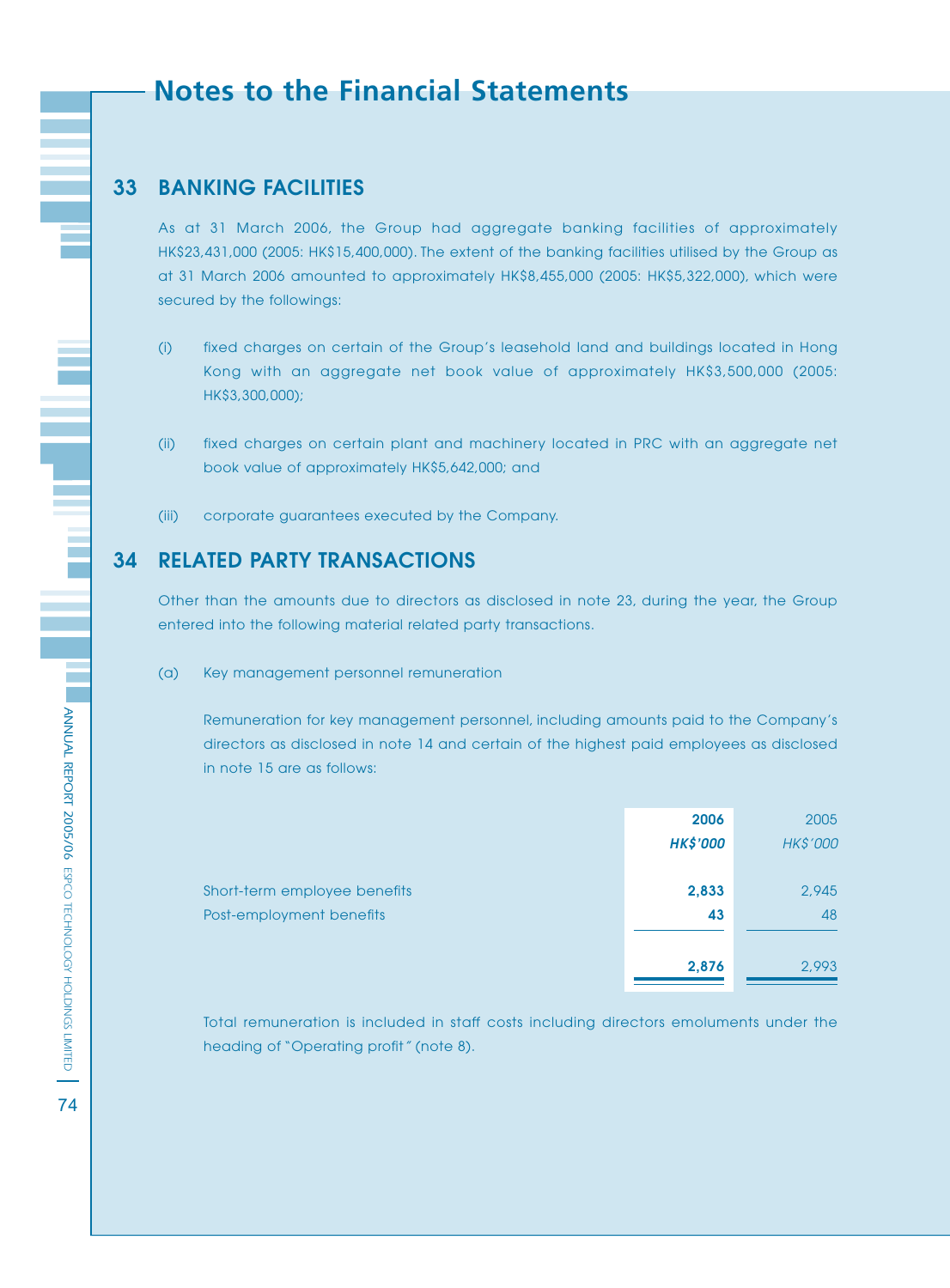### **34 RELATED PARTY TRANSACTIONS** *(continued)*

*(b) The Group had the following significant related party transactions during the year:*



*Notes:*

- *(i) Easely Investments Limited ("Easely") is a company in which Mr. Chan Hing Yin, a director of the Company, has beneficial interest as a director and shareholder.*
- *(ii) The former lease arrangement for leasing of a directors' quarter with Easely was expired on 31 October 2005 and the Group renewed the lease arrangement and the lease currently in force will expire on 31 October 2006 and the monthly rental payable by the Group under such lease is HK\$33,000, which was determined by terms agreed by both parties with reference to open market value.*

### **35 ACCOUNTING JUDGEMENT AND ESTIMATES**

*In the process of applying the Group's accounting policies, management has made judgments and estimates based on past experiences, expectation of the future and other information. The key sources of estimation uncertainty that may significantly affect the amounts recognised in the financial statements are disclosed below:*

#### **Estimated impairment on trade and other receivables**

*Management regularly reviews the recoverability and/or aging of trade and other receivables. Appropriate impairment for estimated irrecoverable amounts are recognised in income statement when there is objective evidence that the asset is impaired.*

In determining whether impairment loss is recognised, the Group takes into consideration the *aging status and likelihood of collection. Specific allowance is only made for receivables that are unlikely to be collected and is recognised on the difference between the estimated future cash flow expected to receive discounted using the original effective interest rate and its carrying value.*

#### **Useful lives of property, plant and equipment**

*In applying the accounting policy on property, plant and equipment with respect to depreciation, management estimates the useful lives of various categories of property, plant and equipment. This estimate is based on the historical experience of the actual useful lives of property, plant and machinery of similar nature and functions. The estimated useful lives reflect the management's estimate of the period that the Group intend to derive future economic benefits from the use of the Group's property, plant and equipment.*

75